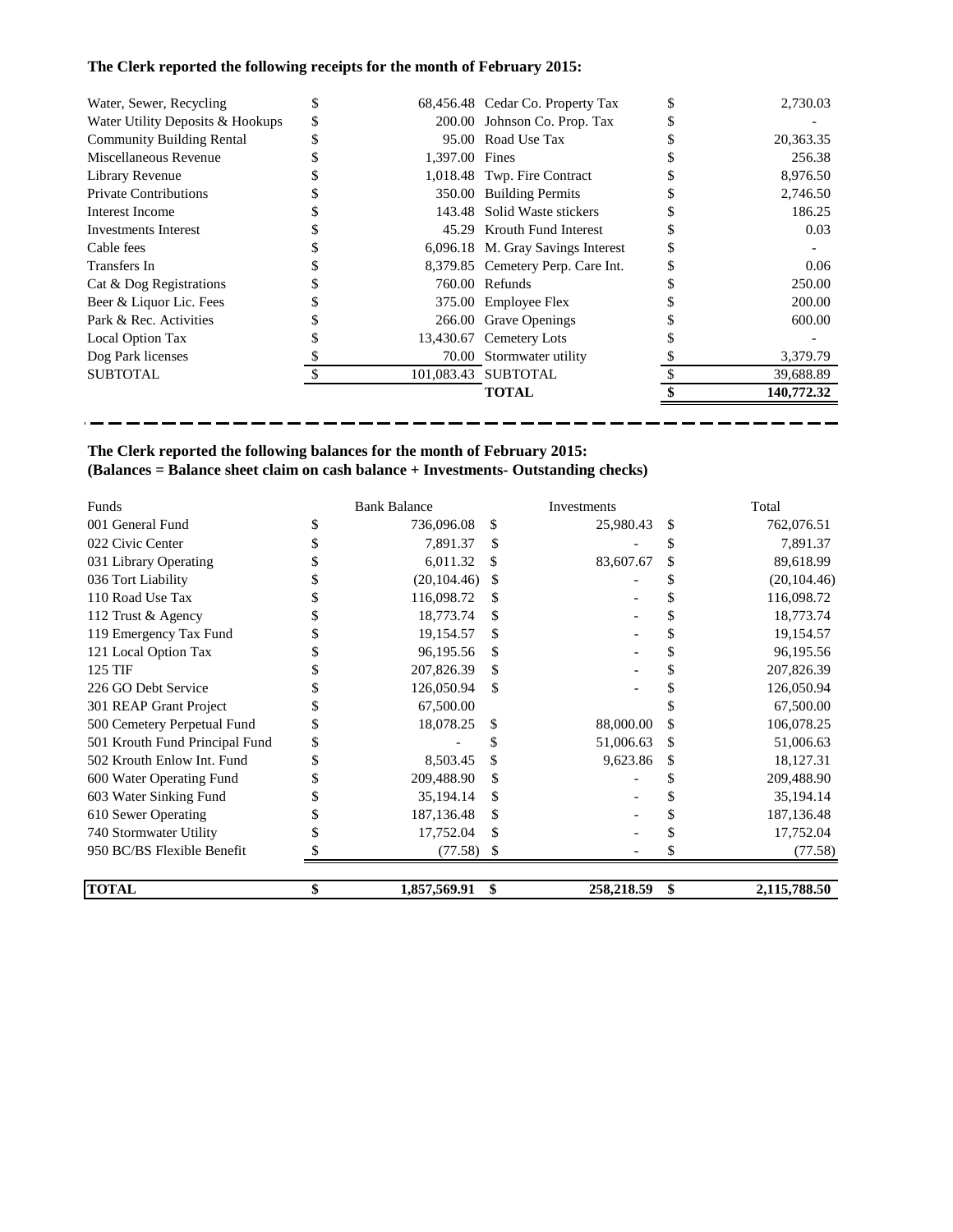# West Branch Public Library Treasurer's Report February 28, 2015

| <b>Krouth Principal</b><br>CD#13725104-1008 @ UICCU                                           | Due 7/18/15  |                         | 0.60%                          | \$<br>51,006.63 | \$ | 51,006.63 |
|-----------------------------------------------------------------------------------------------|--------------|-------------------------|--------------------------------|-----------------|----|-----------|
| <b>Investments</b>                                                                            | <b>Fund</b>  | 501                     | <b>Total Krouth and Enlow:</b> |                 | S  | 51,006.63 |
|                                                                                               |              |                         |                                |                 |    |           |
|                                                                                               |              | <b>Krouth and Enlow</b> | <b>WPBL Interest Income</b>    |                 |    |           |
| Money Market #8828513591 (WBPL--Interest) Fund 502<br><b>Balance 2/28/15</b>                  |              |                         |                                | \$<br>8,503.45  |    |           |
| Cash                                                                                          | <b>Fund</b>  | 502                     |                                |                 | \$ | 8,503.45  |
| (Krouth Interest Fund)<br>CD#13725104-1010 @ UICCU Due 7/18/15                                |              |                         | 0.50%                          |                 | \$ | 9,623.86  |
| <b>Total WBPL Interest Income Krouth</b>                                                      |              |                         |                                |                 |    |           |
| <b>Investments</b>                                                                            | <b>Fund</b>  | 502                     |                                |                 | \$ | 9,623.86  |
| <b>Margery Gray Estate</b><br>(Savings Account)<br>Bus. Prem. Smart Money Account #0196852156 |              |                         |                                | \$<br>16,316.75 |    |           |
| Mather CD donation<br>CD#13725104-1011 @UICCU                                                 | Due 1/03/16  |                         | 0.60%                          | \$<br>6,188.91  |    |           |
| Hansen CD donation<br>CD#13725104-1009 @UICCU                                                 | Due 11/01/15 |                         | 0.60%                          | \$<br>50,403.25 |    |           |
| <b>Enlow Building Funds</b><br>(sale of old Library)<br>CD#10447 @ Liberty Trust              | 5/2/2015     |                         | 40.00%                         | \$<br>10,698.76 |    |           |
| <b>Investments</b>                                                                            | <b>Fund</b>  | 31                      |                                |                 | \$ | 83,607.67 |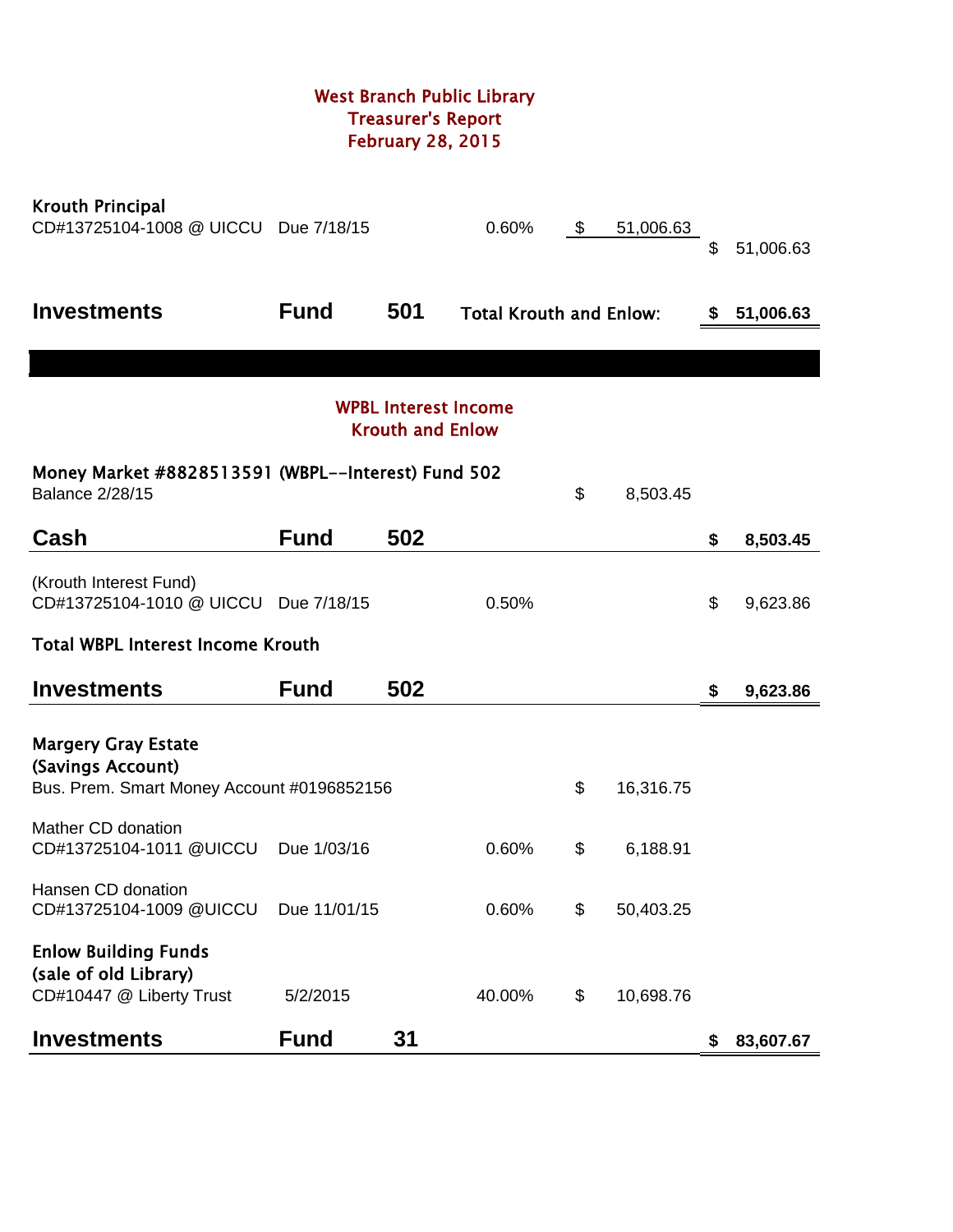# 3-29-2015 10:31 AM CITY OF WEST BRANCH PAGE: 1 MTD TREASURERS REPORT

|                               |                                |                            | AS OF: FEBRUARY 28TH, 2015 |                           |                            |                           |                                |
|-------------------------------|--------------------------------|----------------------------|----------------------------|---------------------------|----------------------------|---------------------------|--------------------------------|
| <b>FUND</b>                   | BEGINNING<br>CASH BALANCE      | $M-T-D$<br><b>REVENUES</b> | $M-T-D$<br>EXPENSES        | CASH BASIS<br>ENDING BAL. | NET CHANGE<br>OTHER ASSETS | NET CHANGE<br>LIABILITIES | ACCRUAL ENDING<br>CASH BALANCE |
|                               |                                |                            |                            |                           |                            |                           |                                |
| 001-GENERAL FUND              | 798,256.96                     | 28, 230.88                 | 64, 411.33                 | 762,076.51                | 0.00                       | 0.00                      | 762,076.51                     |
| 022-CIVIC CENTER              | 8,626.67                       | 125.60                     | 860.90                     | 7,891.37                  | 0.00                       | 0.00                      | 7,891.37                       |
| 031-LIBRARY                   | 101,807.32                     | 1,018.48                   | 13,206.81                  | 89,618.99                 | 0.00                       | 0.00                      | 89,618.99                      |
| 036-TORT LIABILITY            | 20,263.76)                     | 159.30                     | 0.00                       | 20, 104, 46               | 0.00                       | 0.00                      | 20, 104.46                     |
| 050-HOME TOWN DAYS FUND       | 0.00                           | 0.00                       | 0.00                       | 0.00                      | 0.00                       | 0.00                      | 0.00                           |
| 110-ROAD USE TAX              | 97,872.46                      | 20,363.35                  | 2,137.09                   | 116,098.72                | 0.00                       | 0.00                      | 116,098.72                     |
| 111-POLICE RECOVERY ACT GRANT | 0.00                           | 0.00                       | 0.00                       | 0.00                      | 0.00                       | 0.00                      | 0.00                           |
| 112-TRUST AND AGENCY          | 31,202.91                      | 278.41                     | 12,707.58                  | 18,773.74                 | 0.00                       | 0.00                      | 18,773.74                      |
| 119-EMERGENCY TAX FUND        | 19,093.36                      | 61.21                      | 0.00                       | 19,154.57                 | 0.00                       | 0.00                      | 19,154.57                      |
| 121-OPTION TAX                | 82,764.89                      | 13,430.67                  | 0.00                       | 96,195.56                 | 0.00                       | 0.00                      | 96,195.56                      |
| 125-T I F                     | 207,826.39                     | 0.00                       | 0.00                       | 207,826.39                | 0.00                       | 0.00                      | 207,826.39                     |
| 160-ECONOMIC DEVELOPMENT      | 0.00                           | 0.00                       | 0.00                       | 0.00                      | 0.00                       | 0.00                      | 0.00                           |
| 225-TIF DEBT SERVICE          | 0.00                           | 0.00                       | 0.00                       | 0.00                      | 0.00                       | 0.00                      | 0.00                           |
| 226-GO DEBT SERVICE           | 125,696.92                     | 354.02                     | 0.00                       | 126,050.94                | 0.00                       | 0.00                      | 126,050.94                     |
| 301-REAP GRANT PROJECT        | 67,500.00                      | 0.00                       | 0.00                       | 67,500.00                 | 0.00                       | 0.00                      | 67,500.00                      |
| 303-FIRE CAP PROJECT ADDITION | 0.00                           | 0.00                       | 0.00                       | 0.00                      | 0.00                       | 0.00                      | 0.00                           |
| 304-WASTEWATER LIFT STATION   | 0.00                           | 0.00                       | 0.00                       | 0.00                      | 0.00                       | 0.00                      | 0.00                           |
| 500-CEMETERY PERPETUAL FUND   | 106,078.19                     | 0.06                       | 0.00                       | 106,078.25                | 0.00                       | 0.00                      | 106,078.25                     |
| 501-KROUTH PRINCIPAL FUND     | 51,006.63                      | 0.00                       | 0.00                       | 51,006.63                 | 0.00                       | 0.00                      | 51,006.63                      |
| 502-KROUTH INTEREST FUND      | 18,127.28                      | 0.03                       | 0.00                       | 18,127.31                 | 0.00                       | 0.00                      | 18, 127. 31                    |
| 600-WATER FUND                | 204,062.98                     | 39,401.94                  | 34,101.02                  | 209,363.90                | 0.00                       | 125.00                    | 209,488.90                     |
| 601-WATER RESERVE FUND        | 0.00                           | 0.00                       | 0.00                       | 0.00                      | 0.00                       | 0.00                      | 0.00                           |
| 603-WATER SINKING FUND        | 29,614.14                      | 5,580.00                   | 0.00                       | 35, 194. 14               | 0.00                       | 0.00                      | 35, 194. 14                    |
| 610-SEWER FUND                | 176,867.32                     | 25,588.73                  | 15,319.57                  | 187, 136.48               | 0.00                       | 0.00                      | 187, 136.48                    |
| 614-WASTEWATER LIFT STATION   | 0.00                           | 0.00                       | 0.00                       | 0.00                      | 0.00                       | 0.00                      | 0.00                           |
| 740-STORM WATER UTILITY       | 14,372.25                      | 3,379.79                   | 0.00                       | 17,752.04                 | 0.00                       | 0.00                      | 17,752.04                      |
| 950-BC/BS FLEXIBLE BENEFIT    | 77.58)                         | 0.00                       | $0.00$ (                   | 77.58)                    | 0.00                       | 0.00                      | 77.58)<br>$\sqrt{2}$           |
| GRAND TOTAL                   | 2,120,435.33<br>============== | 137,972.47                 | 142,744.30                 | 2,115,663.50              | 0.00                       | 125.00                    | 2,115,788.50                   |

\*\*\* END OF REPORT \*\*\*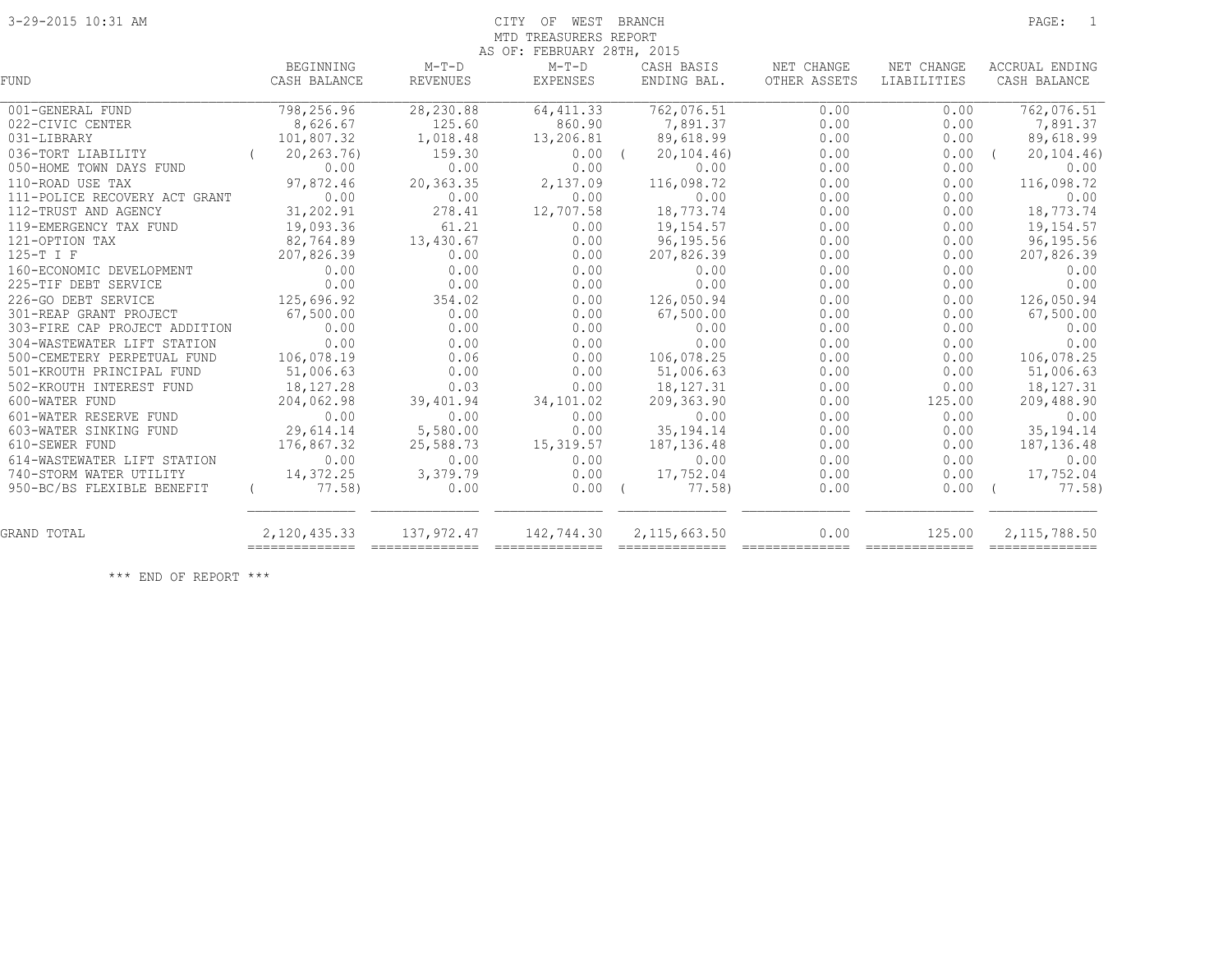# CASH & INVESTMENTS REPORT AS OF: FEBRUARY 28TH, 2015

| FUND<br>ACCOUNT#<br>ACCOUNT NAME                                   | BEGINNING<br><b>BALANCE</b> | <b>CURRENT</b><br>ACTIVITY | <b>CURRENT</b><br><b>BALANCE</b> |
|--------------------------------------------------------------------|-----------------------------|----------------------------|----------------------------------|
| CASH & INVESTMENTS                                                 |                             |                            |                                  |
| 001-GENERAL FUND                                                   |                             |                            |                                  |
| 001-100 CLAIM ON CASH                                              | 431,456.06                  | 36,192.11CR                | 395,263.95                       |
| 001-110 INVESTMENTS                                                | 5.00                        | 0.00                       | 5.00                             |
| 001-111 FIRE DEPT EQUIPMENT RESERVE                                | 0.00                        | 0.00                       | 0.00                             |
| 001-114 FIRE APPARATUS RESERVE                                     | 295,361.04                  | 0.00                       | 295,361.04                       |
| 001-115 POLICE APPARATUS RESERVE                                   | 9,880.70                    | 0.00                       | 9,880.70                         |
| 001-116 CEMETERY RESERVE                                           | 0.00                        | 0.00                       | 0.00                             |
| 001-117 PARK & RECREATION RESERVE                                  | 17,340.39                   | 0.00                       | 17,340.39                        |
| 001-118 PUBLIC WORKS RESERVE                                       | 18,250.00                   | 0.00                       | 18,250.00                        |
| 001-120 CEMETERY BLDG/EQUIP INVESTMENT                             | 19,488.25                   | 0.00                       | 19,488.25                        |
| 001-121 PARK INVESTMENT                                            | 0.00                        | 0.00                       | 0.00                             |
| 001-122 CABLE COMMISSION INVESTMENT                                | 0.00                        | 0.00                       | 0.00                             |
| 001-123 LOCAL ACCESS INVESTMENT<br>001-124 LOCAL ACCESS INVESTMENT | 0.00<br>0.00                | 0.00<br>0.00               | 0.00<br>0.00                     |
| 001-125 RECREATION CENTER INVESTMENT                               | 0.00                        | 0.00                       | 0.00                             |
| 001-126 SIGNS-ACCIONA DTN INVESTMENT                               | 6,475.52                    | 11.66                      | 6,487.18                         |
| TOTAL 001-GENERAL FUND                                             | 798,256.96                  | 36,180.45CR                | 762,076.51                       |
| 022-CIVIC CENTER                                                   |                             |                            |                                  |
| 022-100 CLAIM ON CASH                                              | 8,626.67                    | 735.30CR                   | 7,891.37                         |
| 022-110 INVESTMENTS                                                | 0.00                        | 0.00                       | 0.00                             |
| TOTAL 022-CIVIC CENTER                                             | 8,626.67                    | 735.30CR                   | 7,891.37                         |
| 031-LIBRARY                                                        |                             |                            |                                  |
| 031-100 CLAIM ON CASH                                              | 18,199.65                   | 12,188.33CR                | 6,011.32                         |
| 031-110 INVESTMENTS                                                | 83,607.67                   | 0.00                       | 83,607.67                        |
| TOTAL 031-LIBRARY                                                  | 101,807.32                  | 12,188.33CR                | 89,618.99                        |
| 036-TORT LIABILITY                                                 |                             |                            |                                  |
| 036-100 CLAIM ON CASH<br>036-110 INVESTMENTS                       | 20,263.76CR<br>0.00         | 159.30<br>0.00             | 20,104.46CR<br>0.00              |
| TOTAL 036-TORT LIABILITY                                           | 20,263.76CR                 | 159.30                     | 20,104.46CR                      |
|                                                                    |                             |                            |                                  |
| 050-HOME TOWN DAYS FUND<br>TOTAL 050-HOME TOWN DAYS FUND           | 0.00                        | 0.00                       | 0.00                             |
|                                                                    |                             |                            |                                  |
| 110-ROAD USE TAX<br>110-100 CLAIM ON CASH                          | 97,872.46                   | 18,226.26                  | 116,098.72                       |
| 110-110 INVESTMENTS                                                | 0.00                        | 0.00                       | 0.00                             |
| 110-112 STREETS EQUIPMENT RESERVE                                  | 0.00                        | 0.00                       | 0.00                             |
| TOTAL 110-ROAD USE TAX                                             | 97,872.46                   | 18,226.26                  | 116,098.72                       |
|                                                                    |                             |                            |                                  |
| 111-POLICE RECOVERY ACT GRANT                                      |                             |                            |                                  |
| TOTAL 111-POLICE RECOVERY ACT GRANT                                | 0.00                        | 0.00                       | 0.00                             |
| 112-TRUST AND AGENCY                                               |                             |                            |                                  |
| 112-100 CLAIM ON CASH                                              | 31,202.91                   | 12,429.17CR                | 18,773.74                        |
| 112-110 INVESTMENTS<br>TOTAL 112-TRUST AND AGENCY                  | 0.00<br>31,202.91           | 0.00<br>12,429.17CR        | 0.00<br>18,773.74                |
|                                                                    |                             |                            |                                  |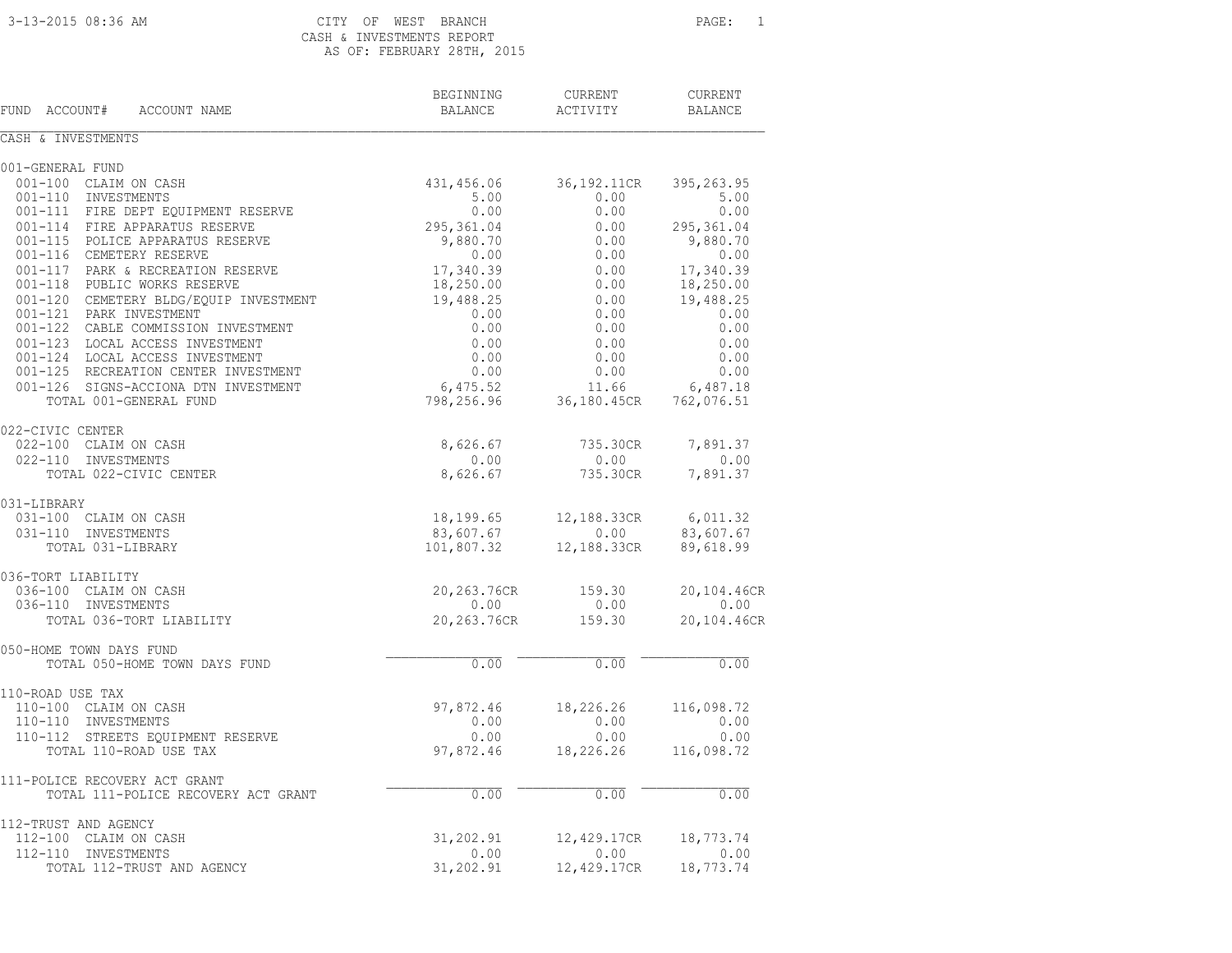### 3-13-2015 08:36 AM CITY OF WEST BRANCH PAGE: 2 CASH & INVESTMENTS REPORT AS OF: FEBRUARY 28TH, 2015

| FUND ACCOUNT#<br>ACCOUNT NAME                                        | BEGINNING<br><b>BALANCE</b> | CURRENT<br>ACTIVITY             | <b>CURRENT</b><br><b>BALANCE</b> |
|----------------------------------------------------------------------|-----------------------------|---------------------------------|----------------------------------|
|                                                                      |                             |                                 |                                  |
| 119-EMERGENCY TAX FUND<br>119-100<br>CLAIM ON CASH                   | 19,093.36                   | 61.21                           | 19, 154.57                       |
| INVESTMENTS<br>119-110                                               | 0.00                        | 0.00                            | 0.00                             |
| TOTAL 119-EMERGENCY TAX FUND                                         | 19,093.36                   | 61.21                           | 19, 154.57                       |
| 121-OPTION TAX                                                       |                             |                                 |                                  |
| 121-100 CLAIM ON CASH                                                | 82,764.89                   | 13,430.67                       | 96,195.56                        |
| $121 - 110$<br>INVESTMENTS<br>TOTAL 121-OPTION TAX                   | 0.00<br>82,764.89           | 0.00<br>13,430.67               | 0.00<br>96,195.56                |
| 125-T I F                                                            |                             |                                 |                                  |
| $125 - 100$<br>CLAIM ON CASH                                         | 207,826.39                  | 0.00                            | 207,826.39                       |
| $125 - 110$<br>INVESTMENTS                                           | 0.00                        | 0.00                            | 0.00                             |
| TOTAL 125-T I F                                                      | 207,826.39                  | 0.00                            | 207,826.39                       |
| 160-ECONOMIC DEVELOPMENT                                             |                             |                                 |                                  |
| TOTAL 160-ECONOMIC DEVELOPMENT                                       | 0.00                        | 0.00                            | 0.00                             |
| 225-TIF DEBT SERVICE                                                 |                             |                                 |                                  |
| TOTAL 225-TIF DEBT SERVICE                                           | 0.00                        | 0.00                            | 0.00                             |
| 226-GO DEBT SERVICE                                                  |                             |                                 |                                  |
| 226-100 CLAIM ON CASH<br>TOTAL 226-GO DEBT SERVICE                   | 125,696.92<br>125,696.92    | 354.02<br>354.02                | 126,050.94<br>126,050.94         |
| 301-REAP GRANT PROJECT                                               |                             |                                 |                                  |
| 301-100 CLAIM ON CASH                                                | 67,500.00                   | 0.00                            | 67,500.00                        |
| 301-101 CASH                                                         | 0.00                        | 0.00                            | 0.00                             |
| 301-110 INVESTMENTS                                                  | 0.00                        | 0.00                            | 0.00                             |
| TOTAL 301-REAP GRANT PROJECT                                         | 67,500.00                   | 0.00                            | 67,500.00                        |
| 303-FIRE CAP PROJECT ADDITION<br>TOTAL 303-FIRE CAP PROJECT ADDITION | 0.00                        | 0.00                            | 0.00                             |
|                                                                      |                             |                                 |                                  |
| 304-WASTEWATER LIFT STATION<br>TOTAL 304-WASTEWATER LIFT STATION     | 0.00                        | 0.00                            | 0.00                             |
| 500-CEMETERY PERPETUAL FUND                                          |                             |                                 |                                  |
| $500 - 100$<br>CLAIM ON CASH                                         | 18,078.19                   | 0.06                            | 18,078.25                        |
| $500 - 110$<br>INVESTMENTS                                           | 88,000.00                   | 0.00                            | 88,000.00                        |
| TOTAL 500-CEMETERY PERPETUAL FUND                                    | 106,078.19                  | 0.06                            | 106,078.25                       |
| 501-KROUTH PRINCIPAL FUND                                            |                             |                                 |                                  |
| $501 - 100$<br>CLAIM ON CASH                                         | 0.00                        | 0.00                            | 0.00                             |
| $501 - 110$<br>INVESTMENTS<br>TOTAL 501-KROUTH PRINCIPAL FUND        | 51,006.63<br>51,006.63      | 0.00<br>0.00                    | 51,006.63<br>51,006.63           |
|                                                                      |                             |                                 |                                  |
| 502-KROUTH INTEREST FUND<br>$502 - 100$<br>CLAIM ON CASH             | 8,503.42                    | 0.03                            | 8,503.45                         |
| $502 - 110$<br>INVESTMENTS                                           | 9,623.86                    | ${\bf 0}$ . ${\bf 0}$ ${\bf 0}$ | 9,623.86                         |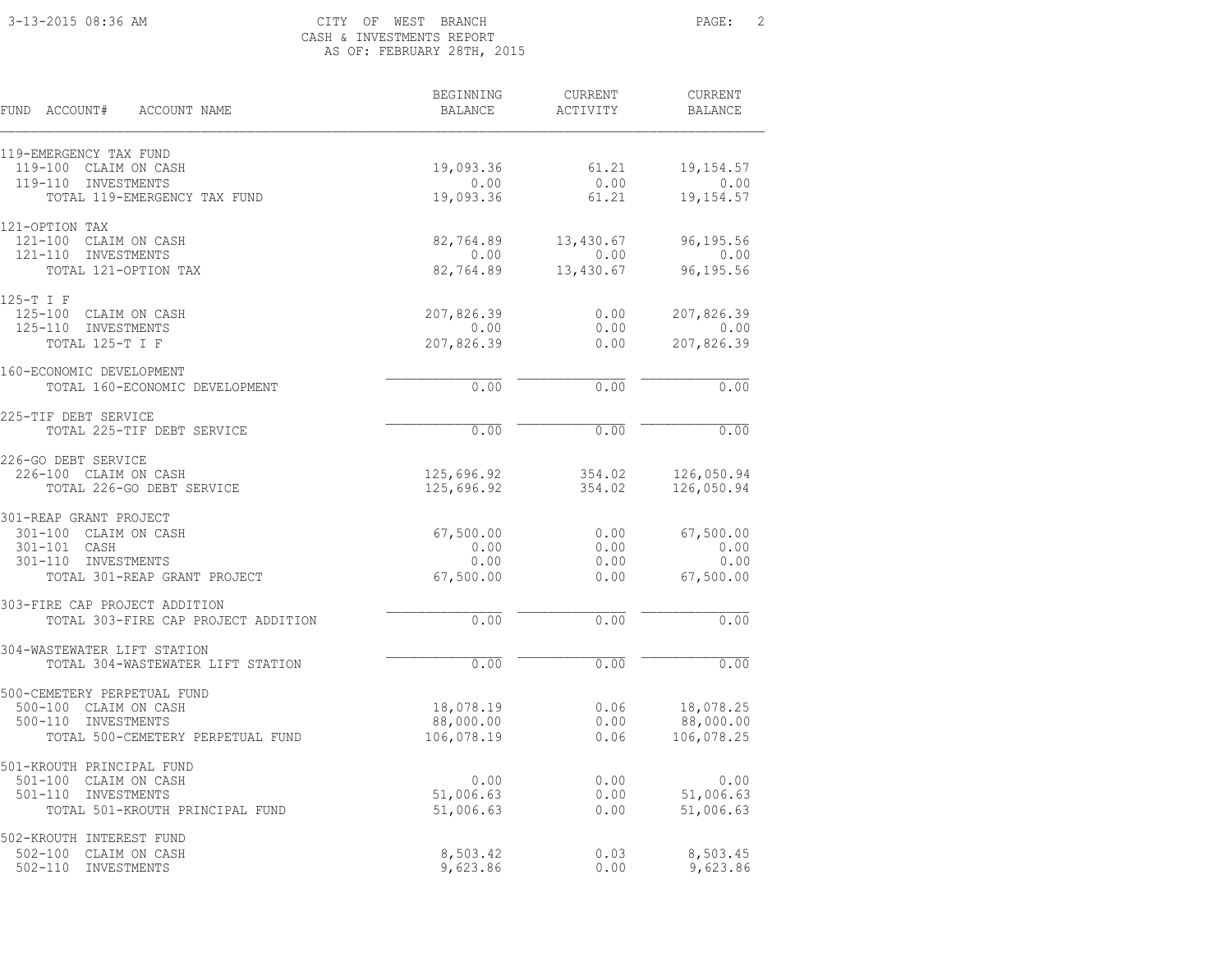### 3-13-2015 08:36 AM CITY OF WEST BRANCH PAGE: 3 CASH & INVESTMENTS REPORT AS OF: FEBRUARY 28TH, 2015

| <b>FUND</b><br>ACCOUNT# ACCOUNT NAME | BEGINNING<br><b>BALANCE</b>      | CURRENT<br>ACTIVITY          | <b>CURRENT</b><br><b>BALANCE</b> |
|--------------------------------------|----------------------------------|------------------------------|----------------------------------|
| TOTAL 502-KROUTH INTEREST FUND       | 18,127.28                        | 0.03                         | 18, 127.31                       |
| 600-WATER FUND                       |                                  |                              |                                  |
| 600-100 CLAIM ON CASH                | 204,062.98                       | 5,425.92                     | 209,488.90                       |
| 600-110 INVESTMENTS                  | 0.00                             | 0.00                         | 0.00                             |
| TOTAL 600-WATER FUND                 | 204,062.98                       | 5,425.92                     | 209,488.90                       |
| 601-WATER RESERVE FUND               |                                  |                              |                                  |
| TOTAL 601-WATER RESERVE FUND         | 0.00                             | 0.00                         | 0.00                             |
| 603-WATER SINKING FUND               |                                  |                              |                                  |
| 603-100 CLAIM ON CASH                |                                  | 29,614.14 5,580.00 35,194.14 |                                  |
| TOTAL 603-WATER SINKING FUND         | 29,614.14                        | 5,580.00                     | 35, 194. 14                      |
| 610-SEWER FUND                       |                                  |                              |                                  |
| 610-100 CLAIM ON CASH                | 176,867.32                       | 10,269.16                    | 187, 136.48                      |
| 610-110 INVESTMENTS                  | 0.00                             | 0.00                         | 0.00                             |
| TOTAL 610-SEWER FUND                 | 176,867.32                       | 10,269.16                    | 187, 136.48                      |
| 614-WASTEWATER LIFT STATION          |                                  |                              |                                  |
| 614-100 CLAIM ON CASH                | 0.00                             | 0.00                         | 0.00                             |
| 614-110 INVESTMENTS                  | 0.00                             | 0.00                         | 0.00                             |
| TOTAL 614-WASTEWATER LIFT STATION    | 0.00                             | 0.00                         | 0.00                             |
| 740-STORM WATER UTILITY              |                                  |                              |                                  |
| 740-100 CLAIM ON CASH                |                                  | 14, 372. 25 3, 379. 79       | 17,752.04                        |
| TOTAL 740-STORM WATER UTILITY        | 14,372.25                        | 3,379.79                     | 17,752.04                        |
| 950-BC/BS FLEXIBLE BENEFIT           |                                  |                              |                                  |
| 950-100 CLAIM ON CASH                | 77.58CR                          | 0.00                         | 77.58CR                          |
| TOTAL 950-BC/BS FLEXIBLE BENEFIT     | 77.58CR                          | 0.00                         | 77.58CR                          |
| TOTAL CASH & INVESTMENTS             | 2,120,435.33<br>---------------- |                              | 4,646.83CR 2,115,788.50          |

\*\*\* END OF REPORT \*\*\*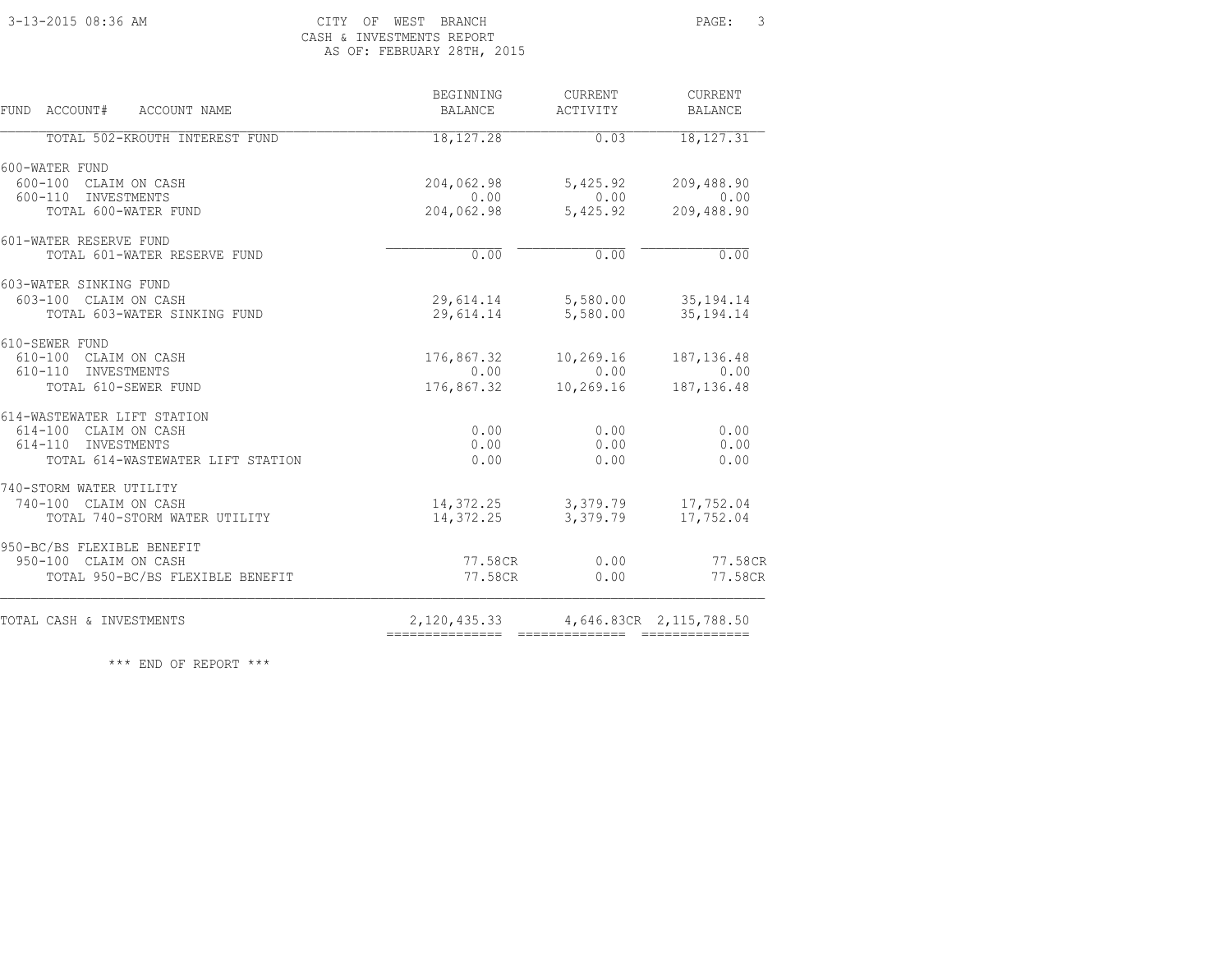|                  |      |                      |      |               | <b>INVESTMENTS</b>                             |              |                      |             |
|------------------|------|----------------------|------|---------------|------------------------------------------------|--------------|----------------------|-------------|
| <b>CD</b> Number | Rate | <b>Bank</b>          |      | <b>Amount</b> | <b>Purchasing Fund</b>                         | Int. Fund    | <b>Maturity Date</b> | <b>Fund</b> |
|                  |      |                      |      |               |                                                |              |                      |             |
| 13725104-1012    | 0.50 | <b>UI</b> Credit     | \$   | 19,488.25     | Cemetery Building/Equipment                    | Cert. of Dep | 1/16/2016            | 001/120     |
| 13725104-1005    | 1.25 | <b>UI</b> Credit     |      | 6,487.18      | Streetscape - Acciona Donation                 | Cert. of Dep | 2/23/2015            | 001/126     |
| 13725104         | 0.00 | <b>UI</b> Credit     | \$   | 5.00          | <b>General Fund Savings Account</b>            | Savings      |                      | 001/110     |
|                  |      |                      | \$   | 25,980.43     |                                                |              |                      |             |
|                  |      |                      |      |               |                                                |              |                      |             |
| 13725104-1011    | 0.60 | <b>UI</b> Credit     | \$   | 6,188.91      | Library - Mather CD Donation                   | Cert. of Dep | 1/3/2016             | 031/110     |
| 10447            | 0.40 | <b>Liberty Trust</b> | - \$ | 10,698.76     | Enlow Building CD                              | Cert. of Dep | 5/2/2015             | 031/110     |
| 13725104-1009    | 0.60 | <b>UI</b> Credit     |      | 50,403.25     | Library - Hansen CD Donation                   | Cert. of Dep | 11/1/2015            | 031/110     |
|                  |      | <b>US Bank</b>       |      | 16,316.75     | M. Gray US Bank Savings Acct.                  | Savings      |                      | 031/110     |
|                  |      |                      | \$   | 83,607.67     |                                                |              |                      |             |
| 25106790         | 0.45 | Hills Bank           | \$   | 88,000.00     | Perpetual Care                                 | General      | 4/6/2016             | 500         |
|                  |      |                      |      |               |                                                |              |                      |             |
| 13725104-1008    | 0.60 | <b>UI</b> Credit     | \$   | 51,006.63     | <b>Krouth Principal</b>                        | Cert. of Dep | 7/18/2015            | 501/110     |
|                  |      |                      | \$   | 51,006.63     |                                                |              |                      |             |
| 13725104-1010    | 0.50 | <b>UI</b> Credit     | \$   |               | 9,623.86 Public Library - Krouth Interest Fund | Cert. of Dep | 7/18/2015            | 502         |
|                  |      |                      | \$   | 9,623.86      |                                                |              |                      |             |
|                  |      |                      |      |               |                                                |              |                      |             |
|                  |      |                      |      |               |                                                |              |                      |             |
|                  |      |                      |      |               |                                                |              |                      |             |
|                  |      |                      |      | \$258,218.59  | <b>Total Investments</b>                       |              |                      |             |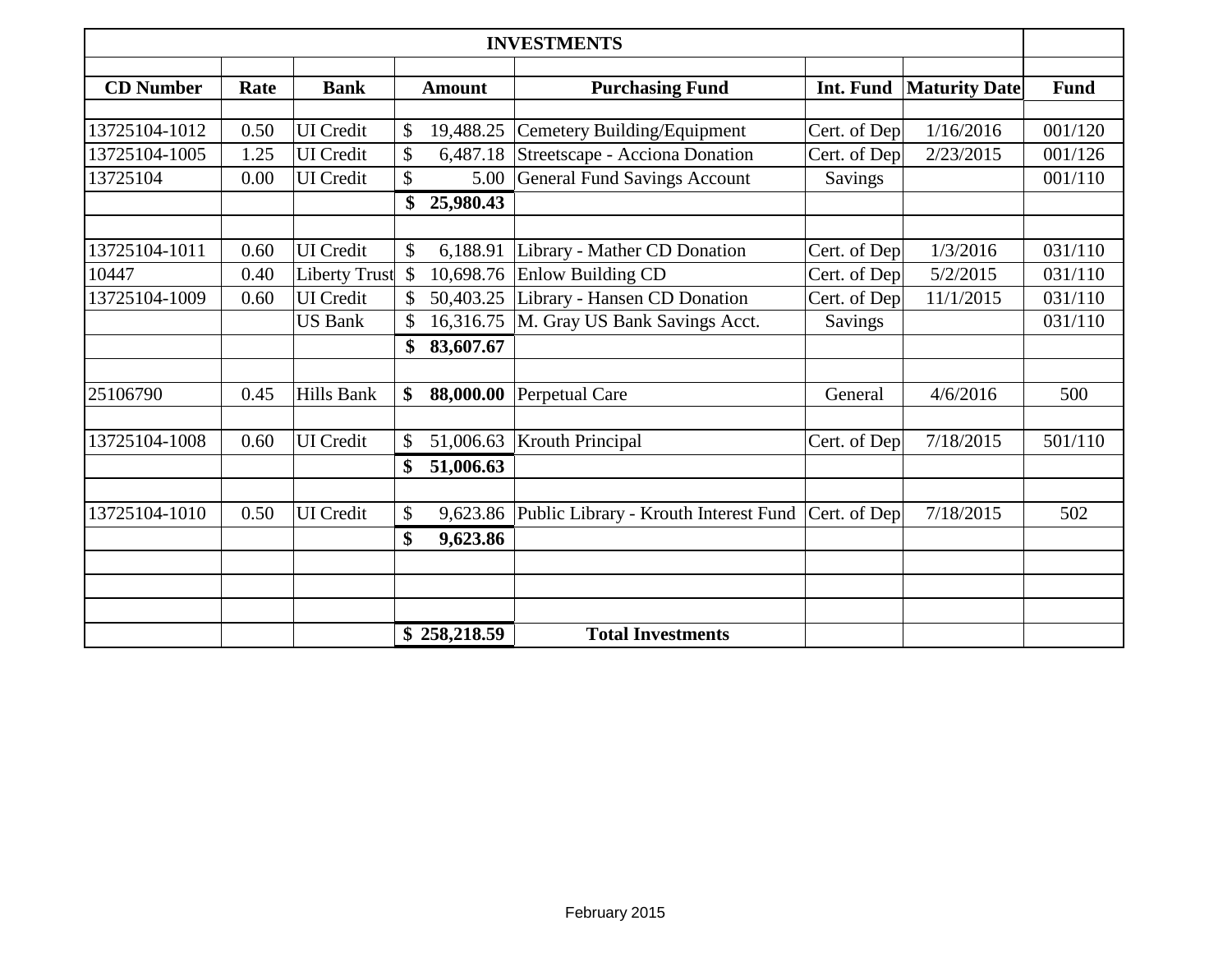3-29-2015 11:00 AM CITY OF WEST BRANCH PAGE: 1 EXPENDITURES BY DEPARTMENT (UNAUDITED) AS OF: FEBRUARY 28TH, 2015

|        |          | 66.67% OF FISCAL YEAR |
|--------|----------|-----------------------|
| $\cap$ | $\alpha$ | DIIDOPER              |

| DEPARTMENTAL EXPENDITURES                                      |                                                                  | <b>CURRENT</b><br><b>BUDGET</b> | CURRENT<br>PERIOD     | YEAR TO DATE<br>ACTUAL | % OF<br><b>BUDGET</b> | <b>BUDGET</b><br><b>BALANCE</b> |
|----------------------------------------------------------------|------------------------------------------------------------------|---------------------------------|-----------------------|------------------------|-----------------------|---------------------------------|
| POLICE OPERATION<br>===========                                |                                                                  |                                 |                       |                        |                       |                                 |
| 001-GENERAL FUND                                               |                                                                  |                                 |                       |                        |                       |                                 |
| $001 - 5 - 1 - 110 - 6010$                                     | SALARIES AND WAGES                                               | 185,569.00                      | 12,970.74             | 117,904.99             | 63.54                 | 67,664.01                       |
| $001 - 5 - 1 - 110 - 6210$                                     | DUES, MEMBERSHIP                                                 | 3,000.00                        | 0.00                  | 2,833.75               | 94.46                 | 166.25                          |
| $001 - 5 - 1 - 110 - 6230$                                     | TRAINING AND EDUCATION<br>001-5-1-110-6240 TRAVEL AND CONFERENCE | 2,000.00                        | 259.00                | 795.00                 | 39.75<br>0.00         | 1,205.00                        |
| $001 - 5 - 1 - 110 - 6320$                                     | BLDG/GROUNDS OPERATIONS/SUPPLI                                   | 2,000.00<br>800.00              | 0.00<br>0.00          | 0.00<br>528.88         | 66.11                 | 2,000.00<br>271.12              |
|                                                                | 001-5-1-110-6331 MOTOR OPERATION FUEL                            | 13,500.00                       | 598.87                | 7,297.22               | 54.05                 | 6,202.78                        |
|                                                                | 001-5-1-110-6332 REPAIR/MAINTENANCE-VEHICLES                     | 5,000.00                        | 0.00                  | 3,333.91               | 66.68                 | 1,666.09                        |
| 001-5-1-110-63501 REPAIRS-RADIOS                               |                                                                  | 3,000.00                        | 0.00                  | 237.25                 | 7.91                  | 2,762.75                        |
|                                                                | 001-5-1-110-6371 UTILITY SERVICES/GAS, ELECTRIC                  | 2,000.00                        | 327.87                | 1,765.87               | 88.29                 | 234.13                          |
| $001 - 5 - 1 - 110 - 6373$                                     | TELEPHONE/OPERATIONS                                             | 7,000.00                        | 390.27                | 3,342.97               | 47.76                 | 3,657.03                        |
| 001-5-1-110-6411 LEGAL FEES                                    |                                                                  | 1,000.00                        | 0.00                  | 0.00                   | 0.00                  | 1,000.00                        |
| $001 - 5 - 1 - 110 - 6414$                                     | ADVERTISEMENT & LEGAL PUBLICAT                                   | 500.00                          | 0.00                  | 0.00                   | 0.00                  | 500.00                          |
| 001-5-1-110-6491 RESERVE OFFICERS                              |                                                                  | 1,500.00                        | 0.00                  | 0.00                   | 0.00                  | 1,500.00                        |
| $001 - 5 - 1 - 110 - 6498$<br>001-5-1-110-6504 MINOR EQUIPMENT | CONTRACT PAYMENTS                                                | 2,700.00<br>1,000.00            | 0.00<br>0.00          | 6,723.20<br>212.99     | 249.01 (<br>21.30     | 4,023.20<br>787.01              |
| $001 - 5 - 1 - 110 - 6506$                                     | OFFICE SUPPLIES                                                  | 1,000.00                        | 0.00                  | 748.82                 | 74.88                 | 251.18                          |
| $001 - 5 - 1 - 110 - 6508$                                     | POSTAGE AND SHIPPING                                             | 200.00                          | 0.00                  | 0.00                   | 0.00                  | 200.00                          |
| 001-5-1-110-6510 SAFETY EQUIPMENT                              |                                                                  | 0.00                            | 0.00                  | 0.00                   | 0.00                  | 0.00                            |
| $001 - 5 - 1 - 110 - 6513$                                     | AMMUNITION                                                       | 750.00                          | 0.00                  | 706.42                 | 94.19                 | 43.58                           |
|                                                                | 001-5-1-110-6521 MOTOR VEHICLE MAINT. SUPPLIES                   | 1,000.00                        | 0.00                  | 14.70                  | 1.47                  | 985.30                          |
| 001-5-1-110-6529 UNIFORMS                                      |                                                                  | 1,500.00                        | 0.00                  | 1,226.72               | 81.78                 | 273.28                          |
| 001-5-1-110-6599 MISC. SUPPLIES                                |                                                                  | 3,000.00                        | 0.00                  | 252.00                 | 8.40                  | 2,748.00                        |
|                                                                | 001-5-1-110-6723 VEHICLE SET ASIDE                               | 22,000.00                       | 0.00                  | 0.00                   | 0.00                  | 22,000.00                       |
| 001-5-1-110-6725 OFFICE EQUIPMENT                              |                                                                  | 2,500.00                        | 415.22                | 1,886.29               | 75.45                 | 613.71                          |
| 001-5-1-110-6727 EQUIPMENT<br>TOTAL 001-GENERAL FUND           |                                                                  | 3,500.00<br>266,019.00          | 1,434.85<br>16,396.82 | 1,434.85<br>151,245.83 | 41.00<br>56.86        | 2,065.15<br>114,773.17          |
| 036-TORT LIABILITY                                             |                                                                  |                                 |                       |                        |                       |                                 |
| 036-5-1-110-6160 WORKMENS COMP.                                |                                                                  | 6,069.00                        | 0.00                  | 6,069.00               | 100.00                | 0.00                            |
| TOTAL 036-TORT LIABILITY                                       | 036-5-1-110-64081 LIABILITY INSURANCE                            | 8,504.00<br>14,573.00           | 0.00<br>0.00          | 0.00<br>6,069.00       | 0.00<br>41.65         | 8,504.00<br>8,504.00            |
| 112-TRUST AND AGENCY                                           |                                                                  |                                 |                       |                        |                       |                                 |
| 112-5-1-110-6110 FICA                                          |                                                                  | 14,197.00                       | 918.50                | 8,429.61               | 59.38                 | 5,767.39                        |
| $112 - 5 - 1 - 110 - 6130$                                     | IPERS                                                            | 18,817.00                       | 1,315.24              | 11,955.59              | 63.54                 | 6,861.41                        |
| 112-5-1-110-6150 GROUP INSURANCE<br>TOTAL 112-TRUST AND AGENCY |                                                                  | 30,682.00<br>63,696.00          | 2,556.69<br>4,790.43  | 20,503.52<br>40,888.72 | 66.83<br>64.19        | 10,178.48<br>22,807.28          |
| TOTAL POLICE OPERATION                                         |                                                                  | 344,288.00                      | 21, 187. 25           | 198,203.55             | 57.57                 | 146,084.45                      |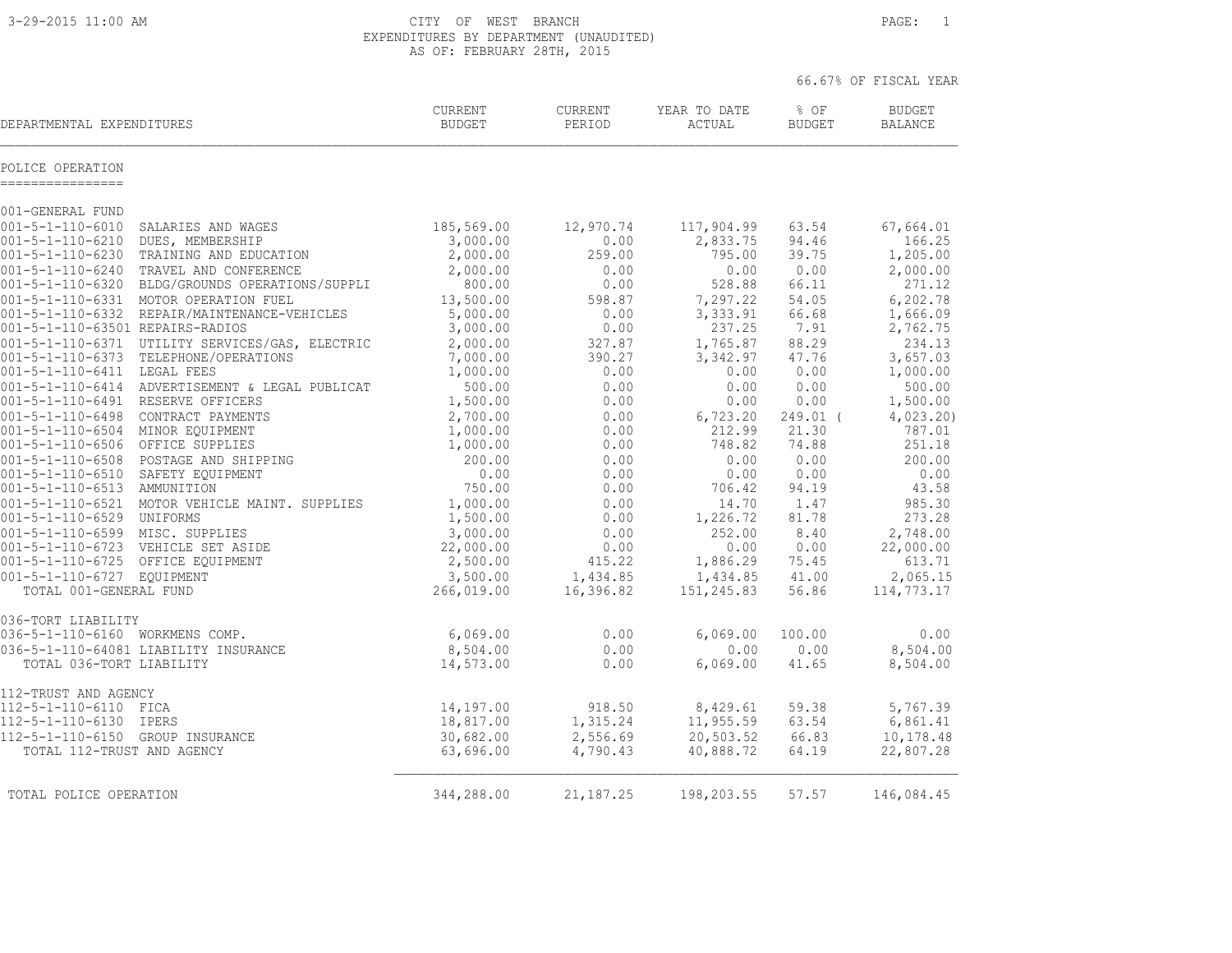3-29-2015 11:00 AM CITY OF WEST BRANCH PAGE: 2 EXPENDITURES BY DEPARTMENT (UNAUDITED) AS OF: FEBRUARY 28TH, 2015

|                                                                                                                                                                                                                                                                                                                                                                                                                                                                                                                                                                                                                                 |                                                                                                                                                                 |                                                                                                                             |                                                                                                                                                                |                                                                                                                              | 66.67% OF FISCAL YEAR                                                                                                                                        |
|---------------------------------------------------------------------------------------------------------------------------------------------------------------------------------------------------------------------------------------------------------------------------------------------------------------------------------------------------------------------------------------------------------------------------------------------------------------------------------------------------------------------------------------------------------------------------------------------------------------------------------|-----------------------------------------------------------------------------------------------------------------------------------------------------------------|-----------------------------------------------------------------------------------------------------------------------------|----------------------------------------------------------------------------------------------------------------------------------------------------------------|------------------------------------------------------------------------------------------------------------------------------|--------------------------------------------------------------------------------------------------------------------------------------------------------------|
| DEPARTMENTAL EXPENDITURES                                                                                                                                                                                                                                                                                                                                                                                                                                                                                                                                                                                                       | CURRENT<br><b>BUDGET</b>                                                                                                                                        | CURRENT<br>PERIOD                                                                                                           | YEAR TO DATE<br>ACTUAL                                                                                                                                         | % OF<br><b>BUDGET</b>                                                                                                        | <b>BUDGET</b><br><b>BALANCE</b>                                                                                                                              |
| FIRE OPERATION<br>--------------                                                                                                                                                                                                                                                                                                                                                                                                                                                                                                                                                                                                |                                                                                                                                                                 |                                                                                                                             |                                                                                                                                                                |                                                                                                                              |                                                                                                                                                              |
| 001-GENERAL FUND                                                                                                                                                                                                                                                                                                                                                                                                                                                                                                                                                                                                                |                                                                                                                                                                 |                                                                                                                             |                                                                                                                                                                |                                                                                                                              |                                                                                                                                                              |
| $001 - 5 - 1 - 150 - 6010$<br>SALARIES AND WAGES<br>$001 - 5 - 1 - 150 - 6210$<br>DUES, MEMBERSHIP<br>001-5-1-150-6230<br>TRAINING AND EDUCATION<br>001-5-1-150-6310 BUILDING MAINTENANCE<br>001-5-1-150-6331 MOTOR OPERATION FUEL<br>001-5-1-150-6332 REPAIR/MAINTENANCE-VEHICLES<br>001-5-1-150-63501 REPAIRS-RADIOS<br>001-5-1-150-6371 UTILITY SERVICES/GAS, ELECTRIC<br>001-5-1-150-6373 TELEPHONE/OPERATIONS<br>001-5-1-150-6441 FIRE PREVENTION<br>001-5-1-150-6490 CONSULTANT AND PROF. FEES<br>$001 - 5 - 1 - 150 - 6498$<br>CONTRACT PAYMENTS<br>001-5-1-150-6504 MINOR EQUIPMENT<br>001-5-1-150-6506 OFFICE SUPPLIES | 0.00<br>4,000.00<br>5,000.00<br>69,228.00<br>10,000.00<br>14,000.00<br>10,000.00<br>8,000.00<br>2,500.00<br>750.00<br>0.00<br>32,000.00<br>6,000.00<br>1,500.00 | 0.00<br>0.00<br>150.00<br>1,732.45<br>0.00<br>29.22<br>202.00<br>983.63<br>161.46<br>0.00<br>0.00<br>0.00<br>0.00<br>128.40 | 13,330.00<br>3,656.25<br>1,423.00<br>7,292.96<br>3,264.89<br>9,468.01<br>4,930.24<br>5,297.74<br>1,287.65<br>564.00<br>0.00<br>31,720.00<br>1,689.54<br>358.06 | $0.00$ (<br>91.41<br>28.46<br>10.53<br>32.65<br>67.63<br>49.30<br>66.22<br>51.51<br>75.20<br>0.00<br>99.13<br>28.16<br>23.87 | 13,330.00<br>343.75<br>3,577.00<br>61,935.04<br>6,735.11<br>4,531.99<br>5,069.76<br>2,702.26<br>1,212.35<br>186.00<br>0.00<br>280.00<br>4,310.46<br>1,141.94 |
| 001-5-1-150-6510 SAFETY EQUIPMENT<br>001-5-1-150-6514 MEDICAL SUPPLIES<br>001-5-1-150-6529 UNIFORMS<br>001-5-1-150-6599 MISC. SUPPLIES<br>001-5-1-150-6727 EQUIPMENT<br>TOTAL 001-GENERAL FUND                                                                                                                                                                                                                                                                                                                                                                                                                                  | 2,500.00<br>2,500.00<br>6,000.00<br>2,400.00<br>454,362.00<br>630,740.00                                                                                        | 0.00<br>0.00<br>0.00<br>0.00<br>0.00<br>3,387.16                                                                            | 457.50<br>754.03<br>885.00<br>170.34<br>0.00<br>86,549.21                                                                                                      | 18.30<br>30.16<br>14.75<br>7.10<br>0.00<br>13.72                                                                             | 2,042.50<br>1,745.97<br>5,115.00<br>2,229.66<br>454,362.00<br>544,190.79                                                                                     |
| 036-TORT LIABILITY<br>036-5-1-150-6160 WORKMENS COMP.<br>036-5-1-150-64081 LIABILITY INSURANCE<br>TOTAL 036-TORT LIABILITY                                                                                                                                                                                                                                                                                                                                                                                                                                                                                                      | 4,405.00<br>16,090.00<br>20,495.00                                                                                                                              | 0.00<br>0.00<br>0.00                                                                                                        | 4,405.00<br>14,656.58<br>19,061.58                                                                                                                             | 100.00<br>91.09<br>93.01                                                                                                     | 0.00<br>1,433.42<br>1,433.42                                                                                                                                 |
| 112-TRUST AND AGENCY<br>112-5-1-150-6110 FICA<br>112-5-1-150-6130 IPERS<br>112-5-1-150-6150 GROUP INSURANCE<br>TOTAL 112-TRUST AND AGENCY                                                                                                                                                                                                                                                                                                                                                                                                                                                                                       | 0.00<br>0.00<br>0.00<br>0.00                                                                                                                                    | 0.00<br>0.00<br>0.00<br>0.00                                                                                                | 1,019.79<br>0.00<br>0.00<br>1,019.79                                                                                                                           | $0.00$ (<br>0.00<br>0.00<br>$0.00$ (                                                                                         | 1,019.79)<br>0.00<br>0.00<br>1,019.79)                                                                                                                       |
| TOTAL FIRE OPERATION                                                                                                                                                                                                                                                                                                                                                                                                                                                                                                                                                                                                            | 651,235.00                                                                                                                                                      | 3,387.16                                                                                                                    | 106,630.58 16.37                                                                                                                                               |                                                                                                                              | 544,604.42                                                                                                                                                   |
| ANIMAL CONTROL<br>--------------                                                                                                                                                                                                                                                                                                                                                                                                                                                                                                                                                                                                |                                                                                                                                                                 |                                                                                                                             |                                                                                                                                                                |                                                                                                                              |                                                                                                                                                              |
| 001-GENERAL FUND<br>$001 - 5 - 1 - 190 - 6490$<br>CONSULTANT AND PROF. FEES<br>$001 - 5 - 1 - 190 - 6498$<br>CONTRACT PAYMENTS<br>001-5-1-190-6510<br>SAFETY EQUIPMENT<br>001-5-1-190-6599 MISC. SUPPLIES<br>TOTAL 001-GENERAL FUND                                                                                                                                                                                                                                                                                                                                                                                             | 0.00<br>4,000.00<br>0.00<br>500.00<br>4,500.00                                                                                                                  | 0.00<br>825.50<br>0.00<br>0.00<br>825.50                                                                                    | 0.00<br>1,988.48<br>0.00<br>830.99<br>2,819.47                                                                                                                 | 0.00<br>49.71<br>0.00<br>$166.20$ (<br>62.65                                                                                 | 0.00<br>2,011.52<br>0.00<br>330.99<br>1,680.53                                                                                                               |
| TOTAL ANIMAL CONTROL                                                                                                                                                                                                                                                                                                                                                                                                                                                                                                                                                                                                            | 4,500.00                                                                                                                                                        | 825.50                                                                                                                      | 2,819.47                                                                                                                                                       | 62.65                                                                                                                        | 1,680.53                                                                                                                                                     |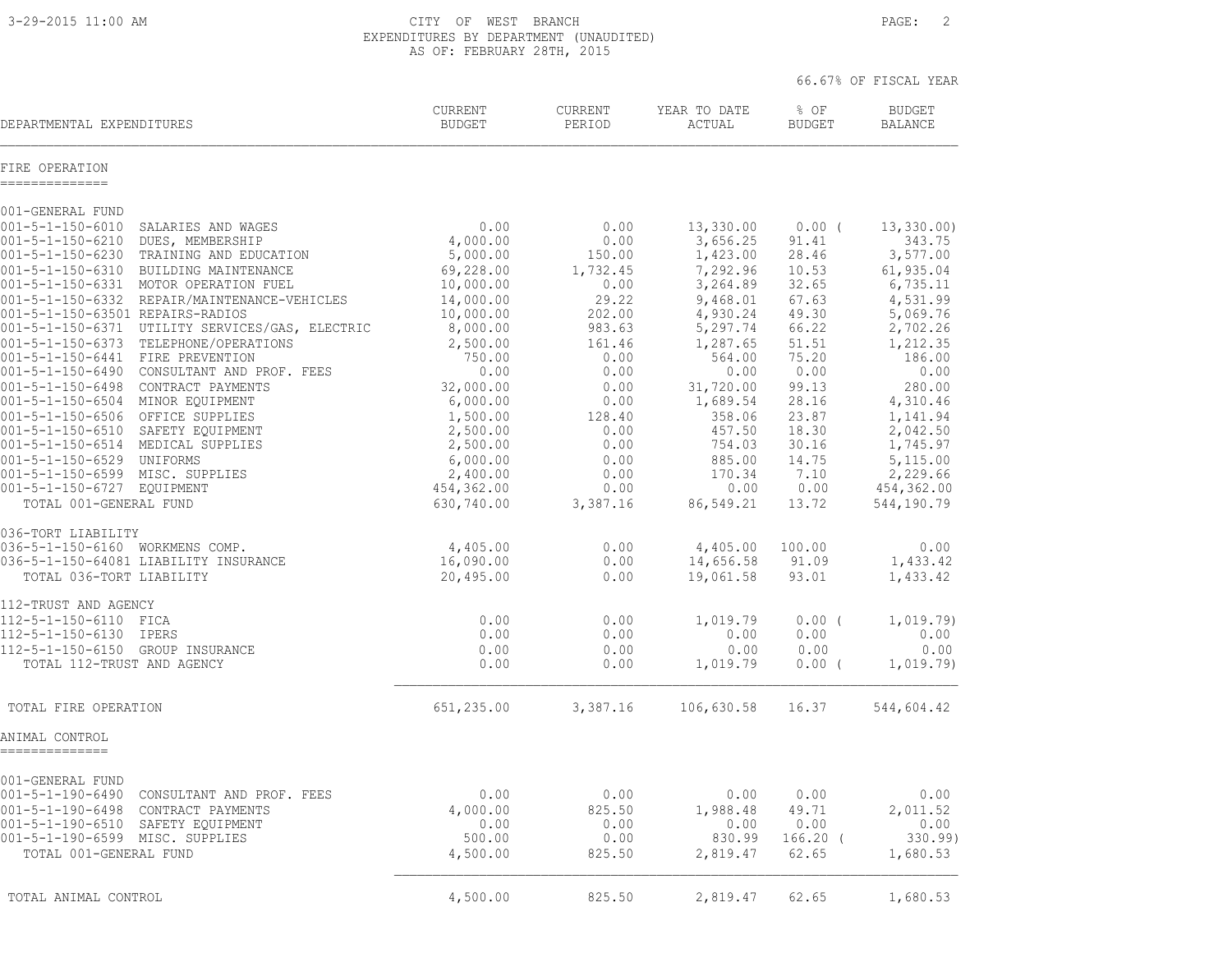3-29-2015 11:00 AM CITY OF WEST BRANCH PAGE: 3 EXPENDITURES BY DEPARTMENT (UNAUDITED) AS OF: FEBRUARY 28TH, 2015

|                                         |                                                                                                                                                                                                                                          |                          |                           |                                   |                    | 66.67% OF FISCAL YEAR           |
|-----------------------------------------|------------------------------------------------------------------------------------------------------------------------------------------------------------------------------------------------------------------------------------------|--------------------------|---------------------------|-----------------------------------|--------------------|---------------------------------|
| DEPARTMENTAL EXPENDITURES               |                                                                                                                                                                                                                                          | CURRENT<br><b>BUDGET</b> | CURRENT<br>PERIOD         | YEAR TO DATE<br>ACTUAL            | $8$ OF<br>BUDGET   | <b>BUDGET</b><br><b>BALANCE</b> |
| ROADS AND STREETS<br>------------------ |                                                                                                                                                                                                                                          |                          |                           |                                   |                    |                                 |
| 001-GENERAL FUND                        |                                                                                                                                                                                                                                          |                          |                           |                                   |                    |                                 |
|                                         | 001-GENERAL FUND<br>001-5-2-210-6010 SALARIES AND WAGES 64,781.00<br>001-5-2-210-6320 BLDG/GROUNDS OPERATIONS/SUPPLI 0.00<br>0.00 0.00                                                                                                   |                          | 5, 319.51                 | 45,042.53                         | 69.53              | 19,738.47                       |
|                                         |                                                                                                                                                                                                                                          |                          | 0.00                      | 0.00                              | 0.00               | 0.00                            |
|                                         | 001-5-2-210-6320 BLDG/GROUNDS OPERATIONS/SUFFLE<br>001-5-2-210-6444 TREE TRIMMING<br>001-5-2-210-6490 CONSULTANT AND PROF. FEES<br>001-5-2-210-6496 MISC. CONTRACT WORK<br>001-5-2-210-6723 EQUIPMENT SET ASIDE<br>001-5-2-210-6727 EQUI |                          | 0.00                      | 0.00                              | 0.00               | 0.00                            |
|                                         |                                                                                                                                                                                                                                          |                          | 0.00                      | 244.00<br>0.00                    | 48.80<br>0.00      | 256.00<br>0.00                  |
|                                         |                                                                                                                                                                                                                                          |                          | 0.00<br>0.00              | 0.00                              | 0.00               | 12,060.00                       |
|                                         |                                                                                                                                                                                                                                          |                          | 0.00                      | 0.00                              | 0.00               | 22,940.00                       |
|                                         |                                                                                                                                                                                                                                          |                          | 0.00                      | ں ۔ ں<br>143,745.86<br>189.032.39 | 111.46 (           | 14,781.86)                      |
| TOTAL 001-GENERAL FUND                  |                                                                                                                                                                                                                                          | 229,245.00               | 5,319.51                  | 189,032.39                        | 82.46              | 40,212.61                       |
|                                         |                                                                                                                                                                                                                                          |                          |                           |                                   |                    |                                 |
|                                         |                                                                                                                                                                                                                                          |                          | 0.00                      | 14,542.00                         | 96.16              | 580.00                          |
|                                         |                                                                                                                                                                                                                                          |                          | 0.00                      | 0.00                              | 0.00               | 0.00                            |
|                                         |                                                                                                                                                                                                                                          |                          | 0.00                      | 0.00                              | 0.00               | 25,623.00                       |
|                                         | v<br>>o->-2-210-6160 WORKMENS COMP.<br>036-5-2-210-6170 JOB INSURANCE 0.00<br>036-5-2-210-64081 LIABILITY INSURANCE 0.00<br>                                                                                                             |                          | 0.00                      | 14,542.00                         | 35.69              | 26,203.00                       |
| 110-ROAD USE TAX                        |                                                                                                                                                                                                                                          |                          |                           |                                   |                    |                                 |
|                                         |                                                                                                                                                                                                                                          |                          | 0.00                      | 0.00                              | 0.00               | 0.00                            |
|                                         |                                                                                                                                                                                                                                          |                          | 0.00                      | 0.00                              | 0.00               | 0.00                            |
|                                         |                                                                                                                                                                                                                                          |                          | 0.00<br>0.00              | 0.00<br>1,759.85                  | 0.00<br>351.97 (   | 0.00<br>1, 259.85)              |
|                                         |                                                                                                                                                                                                                                          |                          | 181.81                    | 7,471.98                          | 149.44 (           | 2,471.98)                       |
|                                         |                                                                                                                                                                                                                                          |                          | 0.00                      | 2,488.48                          | 35.55              | 4,511.52                        |
|                                         |                                                                                                                                                                                                                                          |                          | 309.34                    | 5,119.86                          | 102.40 (           | 119.86)                         |
|                                         |                                                                                                                                                                                                                                          |                          | 463.67                    | 2,708.82                          | 67.72              | 1,291.18                        |
|                                         |                                                                                                                                                                                                                                          |                          | 206.88                    | 1,857.28                          | $123.82$ (         | 357.28)                         |
|                                         |                                                                                                                                                                                                                                          |                          | 0.00                      | 9,646.00                          | 32.15              | 20,354.00                       |
|                                         |                                                                                                                                                                                                                                          |                          | 0.00                      | 14, 122.63                        | $134.50$ (         | 3,622.63)                       |
|                                         |                                                                                                                                                                                                                                          |                          | 0.00<br>0.00              | 0.00<br>0.00                      | 0.00<br>0.00       | 0.00<br>0.00                    |
|                                         |                                                                                                                                                                                                                                          |                          | 382.00                    | 1,328.58                          | 66.43              | 671.42                          |
|                                         |                                                                                                                                                                                                                                          |                          | 0.00                      | 3,167.01                          | $105.57$ (         | 167.01)                         |
|                                         |                                                                                                                                                                                                                                          |                          | 0.00                      | 2,425.69                          | 97.03              | 74.31                           |
|                                         |                                                                                                                                                                                                                                          |                          | 0.00                      | 2,719.66                          | 45.33              | 3,280.34                        |
|                                         |                                                                                                                                                                                                                                          |                          | 240.23                    | 1,775.36                          | 50.72              | 1,724.64                        |
|                                         |                                                                                                                                                                                                                                          |                          | 106.92                    | 2,041.13                          | 40.82              | 2,958.87                        |
|                                         |                                                                                                                                                                                                                                          |                          | 0.00                      | 0.00                              | 0.00               | 0.00                            |
|                                         |                                                                                                                                                                                                                                          |                          | 0.00<br>0.00              | 0.00<br>1,008.46                  | 0.00<br>$100.85$ ( | 0.00<br>8.46)                   |
|                                         |                                                                                                                                                                                                                                          |                          | 0.00                      | 0.00                              | 0.00               | 12,060.00                       |
|                                         | 110-5-2-210-6521 MOTOR VEHICLE MAINT. SUPPLIES 3,500.00<br>110-5-2-210-6524 ROCK/COLD MIX 5,000.00<br>110-5-2-210-6529 UNIFORMS 0.00<br>110-5-2-210-6560 IRON/STEEL 0.00<br>110-5-2-210-659 MISC. SUPPLIES 1,000.00<br>110-5-2-210-6723  |                          |                           | 0.00                              | 0.00               | 0.00                            |
|                                         |                                                                                                                                                                                                                                          |                          |                           | 46,900.00                         | 67.06              | 23,040.00                       |
|                                         |                                                                                                                                                                                                                                          |                          | $0.00$<br>46.24<br>246.24 | 52,974.29                         | 58.75              | 37,200.71                       |
| 110-5-2-210-6801 PRINCIPAL              |                                                                                                                                                                                                                                          | 0.00                     | 0.00                      | 0.00                              | 0.00               | 0.00                            |
| 110-5-2-210-6851 INTEREST/COUPONS       |                                                                                                                                                                                                                                          | 0.00                     | 0.00                      | 0.00                              | 0.00               | 0.00                            |
| TOTAL 110-ROAD USE TAX                  |                                                                                                                                                                                                                                          | 258,675.00               | 2,137.09                  | 159,515.08                        | 61.67              | 99,159.92                       |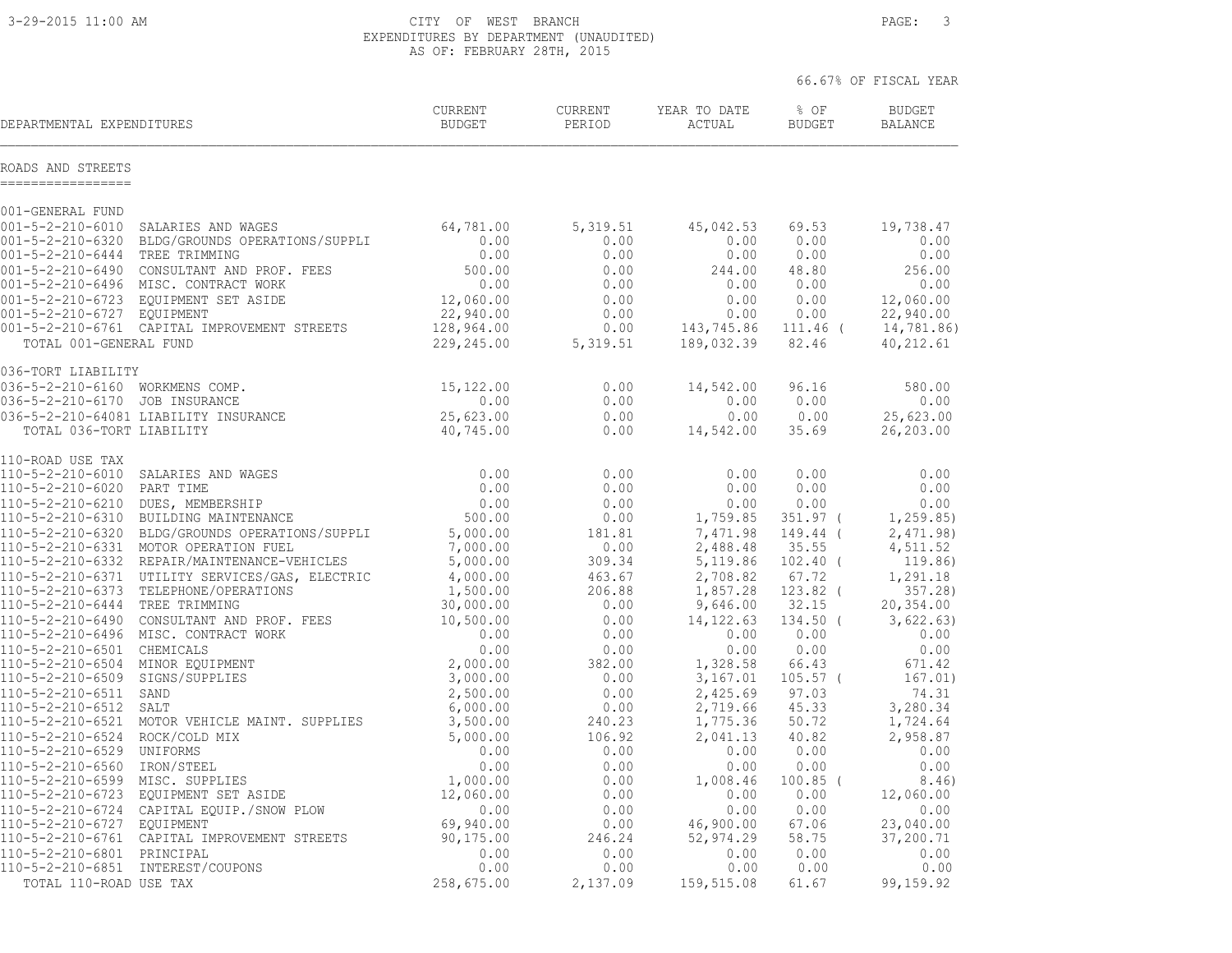#### 3-29-2015 11:00 AM CITY OF WEST BRANCH PAGE: 4 EXPENDITURES BY DEPARTMENT (UNAUDITED) AS OF: FEBRUARY 28TH, 2015

| DEPARTMENTAL EXPENDITURES                                                                                   | <b>CURRENT</b><br><b>BUDGET</b> | <b>CURRENT</b><br>PERIOD | YEAR TO DATE<br>ACTUAL | % OF<br><b>BUDGET</b> | <b>BUDGET</b><br><b>BALANCE</b> |
|-------------------------------------------------------------------------------------------------------------|---------------------------------|--------------------------|------------------------|-----------------------|---------------------------------|
| 112-TRUST AND AGENCY                                                                                        |                                 |                          |                        |                       |                                 |
| $112 - 5 - 2 - 210 - 6110$<br>FICA                                                                          | 4,956.00                        | 366.31                   | 3,120.06               | 62.96                 | 1,835.94                        |
| $112 - 5 - 2 - 210 - 6130$<br><b>IPERS</b>                                                                  | 5,472.00                        | 468.76                   | 3,985.83               | 72.84                 | 1,486.17                        |
| $112 - 5 - 2 - 210 - 6150$<br>GROUP INSURANCE                                                               | 10,898.00                       | 724.58                   | 5,955.71               | 54.65<br>61.25        | 4,942.29                        |
| TOTAL 112-TRUST AND AGENCY                                                                                  | 21,326.00                       | 1,559.65                 | 13,061.60              |                       | 8,264.40                        |
| TOTAL ROADS AND STREETS                                                                                     | 549,991.00                      | 9,016.25                 | 376,151.07             | 68.39                 | 173,839.93                      |
| STREET LIGHTING                                                                                             |                                 |                          |                        |                       |                                 |
| 001-GENERAL FUND                                                                                            |                                 |                          |                        |                       |                                 |
| 001-5-2-230-6371 UTILITY SERVICES/GAS, ELECTRIC                                                             | 40,000.00                       | 4,318.74                 | 21,827.07              | 54.57                 | 18, 172.93                      |
| TOTAL 001-GENERAL FUND                                                                                      | 40,000.00                       | 4,318.74                 | 21,827.07              | 54.57                 | 18, 172.93                      |
| TOTAL STREET LIGHTING                                                                                       | 40,000.00                       | 4,318.74                 | 21,827.07              | 54.57                 | 18, 172.93                      |
| 031-LIBRARY                                                                                                 |                                 |                          |                        |                       |                                 |
| $031 - 5 - 4 - 410 - 6010$<br>SALARIES AND WAGES                                                            | 118,299.00                      | 9,051.94                 | 81,189.19              | 68.63                 | 37,109.81                       |
| $031 - 5 - 4 - 410 - 6210$<br>DUES, MEMBERSHIP                                                              | 150.00                          | 0.00                     | 245.00                 | $163.33$ (            | 95.00)                          |
| $031 - 5 - 4 - 410 - 6230$<br>TRAINING AND EDUCATION<br>$031 - 5 - 4 - 410 - 6240$<br>TRAVEL AND CONFERENCE | 100.00<br>1,874.00              | 0.00<br>0.00             | 85.92<br>410.92        | 85.92<br>21.93        | 14.08                           |
| $031 - 5 - 4 - 410 - 6310$<br>BUILDING MAINTENANCE                                                          | 4,273.00                        | 576.00                   | 2,519.33               | 58.96                 | 1,463.08<br>1,753.67            |
| $031 - 5 - 4 - 410 - 6320$<br>BLDG/GROUNDS OPERATIONS/SUPPLI                                                | 1,000.00                        | 116.62                   | 911.53                 | 91.15                 | 88.47                           |
| $031 - 5 - 4 - 410 - 6371$<br>UTILITY SERVICES/GAS, ELECTRIC                                                | 5,500.00                        | 469.50                   | 3,893.85               | 70.80                 | 1,606.15                        |
| $031 - 5 - 4 - 410 - 6373$<br>TELEPHONE/OPERATIONS                                                          | 2,150.00                        | 161.97                   | 1,394.68               | 64.87                 | 755.32                          |
| $031 - 5 - 4 - 410 - 6409$<br><b>JANITORIAL EXPENSE</b>                                                     | 3,661.00                        | 0.00                     | 2,059.12               | 56.24                 | 1,601.88                        |
| ADVERTISEMENT & LEGAL PUBLICAT<br>$031 - 5 - 4 - 410 - 6414$                                                | 500.00                          | 0.00                     | 64.00                  | 12.80                 | 436.00                          |
| $031 - 5 - 4 - 410 - 6419$<br>TECHNOLOGY SERVICES<br>CONTRACT PAYMENTS                                      | 470.00<br>32,141.00             | 422.02<br>0.00           | 786.36<br>2,932.86     | $167.31$ (<br>9.12    | 316.36)<br>29,208.14            |
| $031 - 5 - 4 - 410 - 6498$<br>OFFICE SUPPLIES<br>$031 - 5 - 4 - 410 - 6506$                                 | 1,850.00                        | 153.35                   | 1,890.37               | $102.18$ (            | 40.37)                          |
| $031 - 5 - 4 - 410 - 6508$<br>POSTAGE AND SHIPPING                                                          | 3,540.00                        | 0.00                     | 1,456.76               | 41.15                 | 2,083.24                        |
| $031 - 5 - 4 - 410 - 6599$<br>MISC. SUPPLIES                                                                | 3,750.00                        | 742.08                   | 3,756.05               | $100.16$ (            | 6.05)                           |
| $031 - 5 - 4 - 410 - 6725$<br>OFFICE EQUIPMENT                                                              | 2,208.00                        | 105.40                   | 1,710.66               | 77.48                 | 497.34                          |
| 031-5-4-410-6770 COLLECTIONS                                                                                | 25,750.00                       | 1,407.93                 | 14,531.12              | 56.43                 | 11,218.88                       |
| TOTAL 031-LIBRARY                                                                                           | 207,216.00                      | 13,206.81                | 119,837.72             | 57.83                 | 87,378.28                       |
| 036-TORT LIABILITY<br>036-5-4-410-6160 WORKMENS COMP.                                                       | 550.00                          | 0.00                     | 550.00                 | 100.00                | 0.00                            |
| 036-5-4-410-64081 LIABILITY INSURANCE                                                                       | 1,942.00                        | 0.00                     | 0.00                   | 0.00                  | 1,942.00                        |
| TOTAL 036-TORT LIABILITY                                                                                    | 2,492.00                        | 0.00                     | 550.00                 | 22.07                 | 1,942.00                        |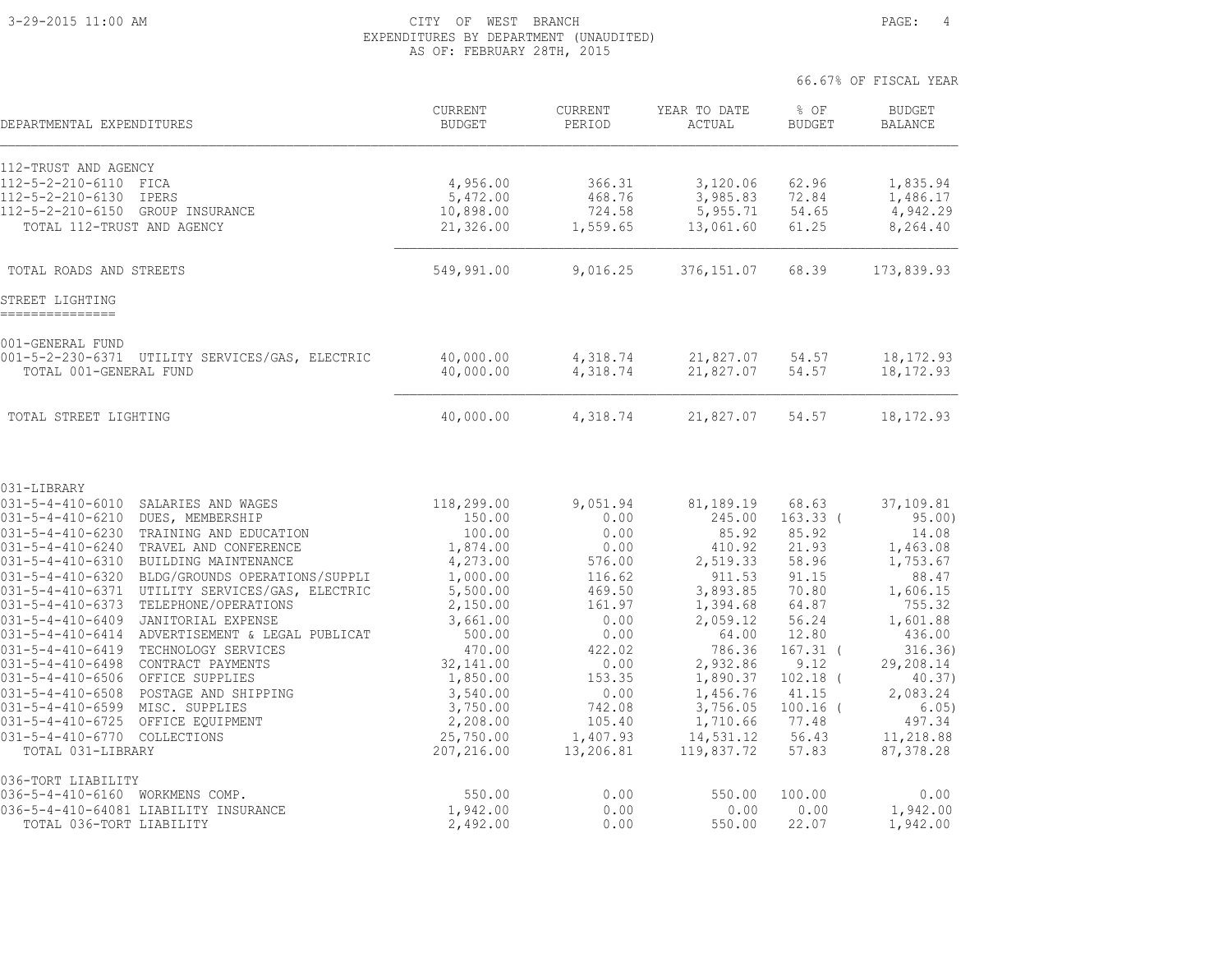#### 3-29-2015 11:00 AM CITY OF WEST BRANCH PAGE: 5 EXPENDITURES BY DEPARTMENT (UNAUDITED) AS OF: FEBRUARY 28TH, 2015

|                                                                                                     |                                 |                    |                        |                         | 66.67% OF FISCAL YEAR           |
|-----------------------------------------------------------------------------------------------------|---------------------------------|--------------------|------------------------|-------------------------|---------------------------------|
| DEPARTMENTAL EXPENDITURES                                                                           | <b>CURRENT</b><br><b>BUDGET</b> | CURRENT<br>PERIOD  | YEAR TO DATE<br>ACTUAL | $8$ OF<br><b>BUDGET</b> | <b>BUDGET</b><br><b>BALANCE</b> |
| 112-TRUST AND AGENCY                                                                                |                                 |                    |                        |                         |                                 |
| 112-5-4-410-6110<br>FICA                                                                            | 9,050.00                        | 692.45             | 6,210.79               | 68.63                   | 2,839.21                        |
| $112 - 5 - 4 - 410 - 6130$<br><b>IPERS</b>                                                          | 10,564.00                       | 785.40             | 7,064.61               | 66.87                   | 3,499.39                        |
| $112 - 5 - 4 - 410 - 6150$<br>GROUP INSURANCE                                                       | 10,870.00                       | 961.87             | 7,748.37               | 71.28                   | 3,121.63                        |
| TOTAL 112-TRUST AND AGENCY                                                                          | 30,484.00                       | 2,439.72           | 21,023.77              | 68.97                   | 9,460.23                        |
| TOTAL                                                                                               | 240,192.00                      | 15,646.53          | 141, 411.49            | 58.87                   | 98,780.51                       |
| PARK & RECREATION                                                                                   |                                 |                    |                        |                         |                                 |
| 001-GENERAL FUND                                                                                    |                                 |                    |                        |                         |                                 |
| $001 - 5 - 4 - 430 - 6010$<br>SALARIES AND WAGES                                                    | 46,497.00                       | 2,902.40           | 31,467.83              | 67.68                   | 15,029.17                       |
| $001 - 5 - 4 - 430 - 6210$<br>DUES, MEMBERSHIP<br>$001 - 5 - 4 - 430 - 6310$                        | 600.00<br>0.00                  | 0.00<br>0.00       | 440.00                 | 73.33<br>$0.00$ (       | 160.00<br>466.41)               |
| BUILDING MAINTENANCE<br>$001 - 5 - 4 - 430 - 6320$<br>BLDG/GROUNDS OPERATIONS/SUPPLI                | 3,732.00                        | 0.00               | 466.41<br>3,151.77     | 84.45                   | 580.23                          |
| $001 - 5 - 4 - 430 - 6371$<br>UTILITY SERVICES/GAS, ELECTRIC                                        | 1,220.00                        | 59.79              | 520.12                 | 42.63                   | 699.88                          |
| $001 - 5 - 4 - 430 - 6373$<br>TELEPHONE/OPERATIONS                                                  | 2,500.00                        | 179.20             | 1,449.74               | 57.99                   | 1,050.26                        |
| $001 - 5 - 4 - 430 - 6409$<br>JANITORIAL EXPENSE                                                    | 0.00                            | 0.00               | 0.00                   | 0.00                    | 0.00                            |
| $001 - 5 - 4 - 430 - 6498$<br>CONTRACT PAYMENTS                                                     | 5,400.00                        | 0.00               | 7,240.50               | 134.08 (                | 1,840.50)                       |
| $001 - 5 - 4 - 430 - 6501$<br>CHEMICALS                                                             | 0.00                            | 0.00               | 0.00                   | 0.00                    | 0.00                            |
| $001 - 5 - 4 - 430 - 6504$<br>MINOR EQUIPMENT                                                       | 300.00                          | 0.00               | 0.00                   | 0.00                    | 300.00                          |
| $001 - 5 - 4 - 430 - 6506$<br>OFFICE SUPPLIES<br>$001 - 5 - 4 - 430 - 6508$<br>POSTAGE AND SHIPPING | 1,500.00<br>250.00              | 0.00<br>0.00       | 3,808.06<br>0.00       | $253.87$ (<br>0.00      | 2,308.06<br>250.00              |
| $001 - 5 - 4 - 430 - 6520$<br>RECREATION SUPPLIES                                                   | 8,765.00                        | 0.00               | 10,152.30              | $115.83$ (              | 1,387.30                        |
| $001 - 5 - 4 - 430 - 6522$<br>SWIMMING                                                              | 1,920.00                        | 0.00               | 946.90                 | 49.32                   | 973.10                          |
| 001-5-4-430-6523 ADULT SPORTS                                                                       | 2,350.00                        | 0.00               | 1,356.21               | 57.71                   | 993.79                          |
| 001-5-4-430-6525 YOUTH SPORTS                                                                       | 12,835.00                       | 0.00               | 6,154.86               | 47.95                   | 6,680.14                        |
| $001 - 5 - 4 - 430 - 6526$<br>FITNESS                                                               | 11,820.00                       | 997.20             | 4,170.20               | 35.28                   | 7,649.80                        |
| 001-5-4-430-6599 MISC. SUPPLIES                                                                     | 0.00                            | 0.00               | 0.00                   | 0.00                    | 0.00                            |
| $001 - 5 - 4 - 430 - 6727$<br><b>EQUIPMENT</b>                                                      | 0.00                            | 0.00               | 0.00                   | 0.00                    | 0.00                            |
| $001 - 5 - 4 - 430 - 6792$<br>CAPITAL IMPROVEMENTS<br>$001 - 5 - 4 - 430 - 6798$<br>TEEN ACTIVITIES | 42,200.00<br>3,450.00           | 0.00<br>0.00       | 23, 155.52<br>0.00     | 54.87<br>0.00           | 19,044.48<br>3,450.00           |
| TOTAL 001-GENERAL FUND                                                                              | 145,339.00                      | 4,138.59           | 94,480.42              | 65.01                   | 50,858.58                       |
| 036-TORT LIABILITY                                                                                  |                                 |                    |                        |                         |                                 |
| 036-5-4-430-6160 WORKMENS COMP.                                                                     | 275.00                          | 0.00               | 275.00                 | 100.00                  | 0.00                            |
| 036-5-4-430-64081 LIABILITY INSURANCE<br>TOTAL 036-TORT LIABILITY                                   | 752.00<br>1,027.00              | 0.00<br>0.00       | 0.00<br>275.00         | 0.00<br>26.78           | 752.00<br>752.00                |
| 112-TRUST AND AGENCY                                                                                |                                 |                    |                        |                         |                                 |
| $112 - 5 - 4 - 430 - 6110$<br>FICA                                                                  | 3,328.00                        | 212.06             | 2,327.51               | 69.94                   | 1,000.49                        |
| 112-5-4-430-6130<br>IPERS                                                                           | 3,885.00                        | 259.18             | 2,531.89               | 65.17                   | 1,353.11                        |
| 112-5-4-430-6150 GROUP INSURANCE<br>TOTAL 112-TRUST AND AGENCY                                      | 7,134.00<br>14,347.00           | 594.48<br>1,065.72 | 4,755.84<br>9,615.24   | 66.66<br>67.02          | 2,378.16<br>4,731.76            |
| TOTAL PARK & RECREATION                                                                             | 160,713.00                      | 5,204.31           | 104,370.66             | 64.94                   | 56, 342.34                      |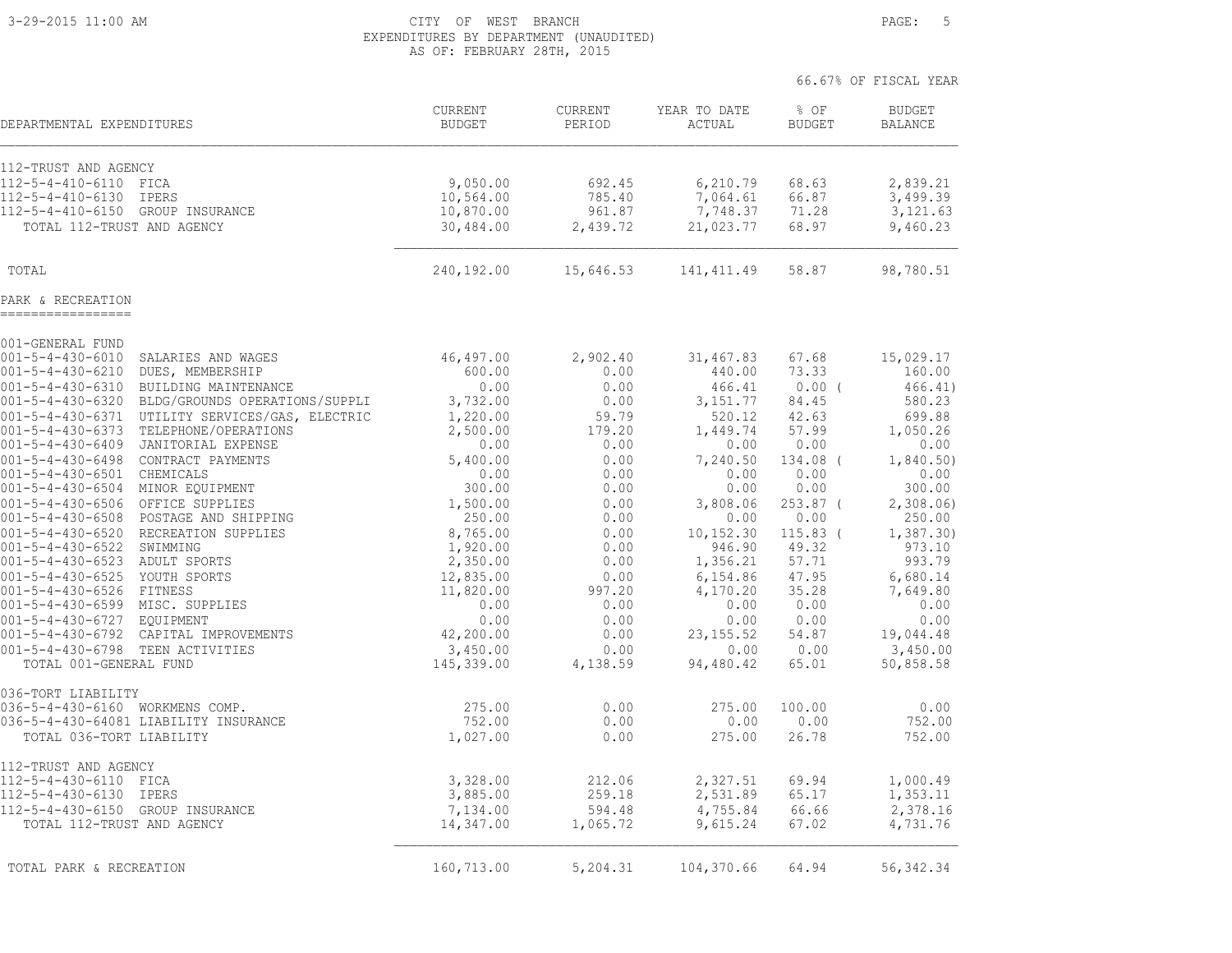3-29-2015 11:00 AM CITY OF WEST BRANCH PAGE: 6 EXPENDITURES BY DEPARTMENT (UNAUDITED) AS OF: FEBRUARY 28TH, 2015

|                                                                                                                                                                                                                                                                                                    |                                                                                |                                                            |                                                                            | 66.67% OF FISCAL YEAR                                           |                                                                          |
|----------------------------------------------------------------------------------------------------------------------------------------------------------------------------------------------------------------------------------------------------------------------------------------------------|--------------------------------------------------------------------------------|------------------------------------------------------------|----------------------------------------------------------------------------|-----------------------------------------------------------------|--------------------------------------------------------------------------|
| DEPARTMENTAL EXPENDITURES                                                                                                                                                                                                                                                                          | CURRENT<br><b>BUDGET</b>                                                       | <b>CURRENT</b><br>PERIOD                                   | YEAR TO DATE<br>ACTUAL                                                     | $8$ OF<br><b>BUDGET</b>                                         | <b>BUDGET</b><br><b>BALANCE</b>                                          |
| CEMETERY<br>========                                                                                                                                                                                                                                                                               |                                                                                |                                                            |                                                                            |                                                                 |                                                                          |
| 001-GENERAL FUND                                                                                                                                                                                                                                                                                   |                                                                                |                                                            |                                                                            |                                                                 |                                                                          |
| $001 - 5 - 4 - 450 - 6010$<br>SALARIES AND WAGES<br>$001 - 5 - 4 - 450 - 6310$<br>BUILDING MAINTENANCE<br>001-5-4-450-6320 BLDG/GROUNDS OPERATIONS/SUPPLI<br>001-5-4-450-6331 MOTOR OPERATION FUEL<br>001-5-4-450-6332<br>REPAIR/MAINTENANCE-VEHICLES                                              | 71,445.00<br>200.00<br>1,000.00<br>2,000.00<br>1,500.00                        | 5,286.48<br>0.00<br>0.00<br>0.00<br>0.00                   | 51,146.04<br>0.00<br>998.62<br>1,254.16<br>793.75                          | 71.59<br>0.00<br>99.86<br>62.71<br>52.92                        | 20,298.96<br>200.00<br>1.38<br>745.84<br>706.25                          |
| 001-5-4-450-6498 CONTRACT PAYMENTS<br>001-5-4-450-6501 CHEMICALS<br>001-5-4-450-6504 MINOR EQUIPMENT<br>001-5-4-450-6521 MOTOR VEHICLE MAINT. SUPPLIES                                                                                                                                             | 16,000.00<br>0.00<br>500.00<br>1,000.00                                        | 0.00<br>0.00<br>0.00<br>0.00                               | 2,834.45<br>0.00<br>189.97<br>447.79                                       | 17.72<br>0.00<br>37.99<br>44.78                                 | 13, 165.55<br>0.00<br>310.03<br>552.21                                   |
| 001-5-4-450-6529 UNIFORMS<br>001-5-4-450-6599 MISC. SUPPLIES<br>001-5-4-450-6727 EOUIPMENT<br>TOTAL 001-GENERAL FUND                                                                                                                                                                               | 300.00<br>1,000.00<br>0.00<br>94,945.00                                        | 0.00<br>293.50<br>0.00<br>5,579.98                         | 277.32<br>1,017.04<br>0.00<br>58,959.14                                    | 92.44<br>$101.70$ (<br>0.00<br>62.10                            | 22.68<br>17.04)<br>0.00<br>35,985.86                                     |
| 036-TORT LIABILITY<br>036-5-4-450-6160 WORKMENS COMP.<br>036-5-4-450-64081 LIABILITY INSURANCE<br>TOTAL 036-TORT LIABILITY                                                                                                                                                                         | 2,465.00<br>1,183.00<br>3,648.00                                               | 0.00<br>0.00<br>0.00                                       | 2,465.00<br>0.00<br>2,465.00                                               | 100.00<br>0.00<br>67.57                                         | 0.00<br>1,183.00<br>1,183.00                                             |
| 112-TRUST AND AGENCY<br>112-5-4-450-6110 FICA<br>112-5-4-450-6130 IPERS<br>112-5-4-450-6150 GROUP INSURANCE<br>TOTAL 112-TRUST AND AGENCY                                                                                                                                                          | 5,466.00<br>6,380.00<br>9,940.00<br>21,786.00                                  | 378.45<br>465.83<br>638.12<br>1,482.40                     | 3,704.50<br>4,625.97<br>5,357.07<br>13,687.54                              | 67.77<br>72.51<br>53.89<br>62.83                                | 1,761.50<br>1,754.03<br>4,582.93<br>8,098.46                             |
| TOTAL CEMETERY                                                                                                                                                                                                                                                                                     | 120,379.00                                                                     | 7,062.38                                                   | 75, 111.68                                                                 | 62.40                                                           | 45, 267.32                                                               |
| TOWN HALL<br>=========                                                                                                                                                                                                                                                                             |                                                                                |                                                            |                                                                            |                                                                 |                                                                          |
| 022-CIVIC CENTER<br>022-5-4-460-6310 BUILDING MAINTENANCE<br>022-5-4-460-6371 UTILITY SERVICES/GAS, ELECTRIC<br>022-5-4-460-6373 TELEPHONE/OPERATIONS<br>022-5-4-460-6409 JANITORIAL EXPENSE<br>022-5-4-460-6599 MISC. SUPPLIES<br>022-5-4-460-6792 CAPITAL IMPROVEMENTS<br>TOTAL 022-CIVIC CENTER | 1,000.00<br>3,000.00<br>500.00<br>2,700.00<br>100.00<br>10,286.00<br>17,586.00 | 0.00<br>802.86<br>38.14<br>0.00<br>19.90<br>0.00<br>860.90 | 704.00<br>3,425.15<br>333.74<br>1,570.24<br>53.86<br>8,665.48<br>14,752.47 | 70.40<br>$114.17-$<br>66.75<br>58.16<br>53.86<br>84.25<br>83.89 | 296.00<br>425.15)<br>166.26<br>1,129.76<br>46.14<br>1,620.52<br>2,833.53 |
| TOTAL TOWN HALL                                                                                                                                                                                                                                                                                    | 17,586.00                                                                      | 860.90                                                     | 14,752.47                                                                  | 83.89                                                           | 2,833.53                                                                 |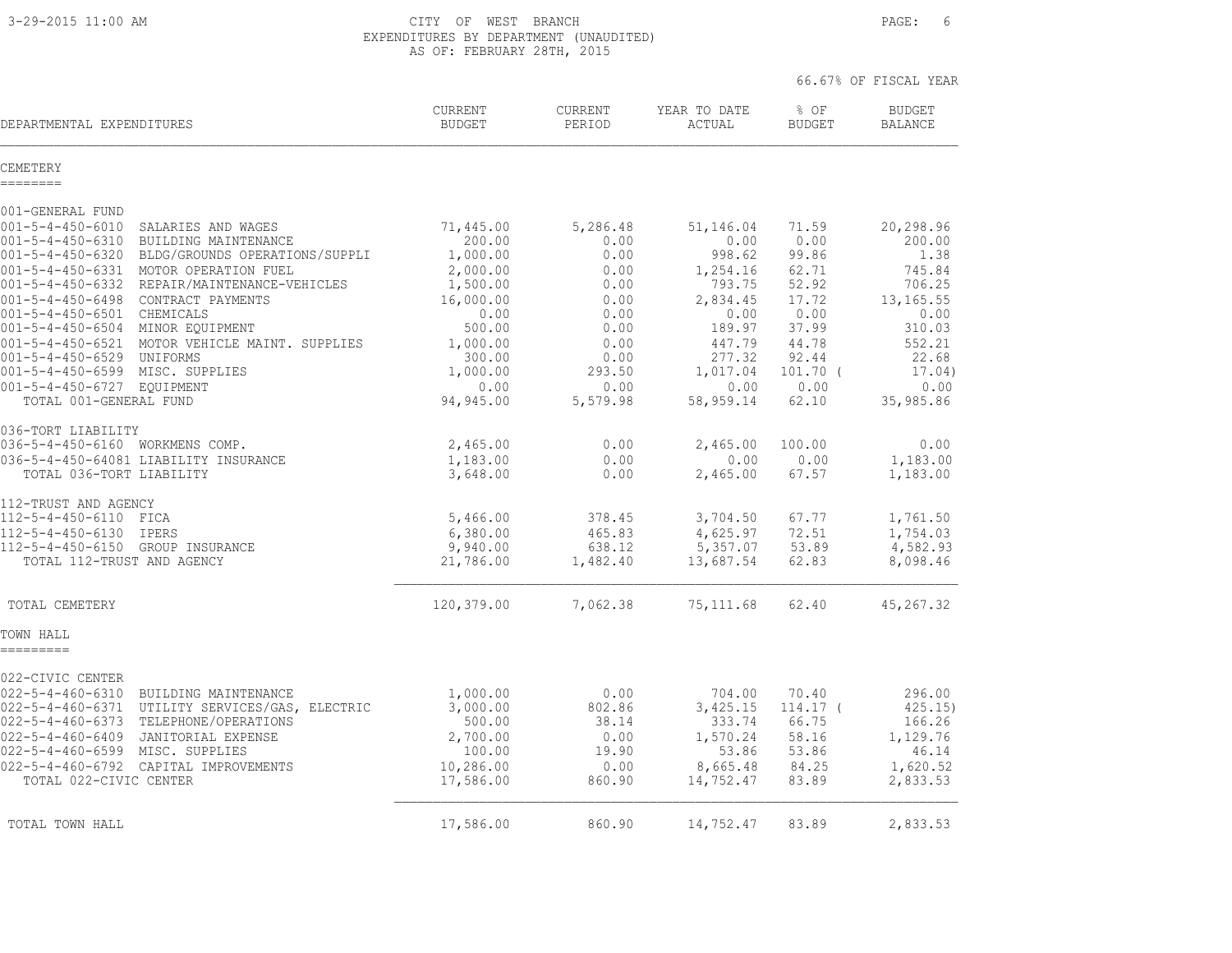3-29-2015 11:00 AM CITY OF WEST BRANCH PAGE: 7 EXPENDITURES BY DEPARTMENT (UNAUDITED) AS OF: FEBRUARY 28TH, 2015

|                                                                                      |                          |                          |                        | 66.67% OF FISCAL YEAR   |                                 |
|--------------------------------------------------------------------------------------|--------------------------|--------------------------|------------------------|-------------------------|---------------------------------|
| DEPARTMENTAL EXPENDITURES                                                            | CURRENT<br><b>BUDGET</b> | <b>CURRENT</b><br>PERIOD | YEAR TO DATE<br>ACTUAL | $8$ OF<br><b>BUDGET</b> | <b>BUDGET</b><br><b>BALANCE</b> |
| COMM & CULTURAL DEVEL<br>---------------------                                       |                          |                          |                        |                         |                                 |
| 001-GENERAL FUND                                                                     |                          |                          |                        |                         |                                 |
| 001-5-4-470-6599 MISC. SUPPLIES<br>001-5-4-470-6601 HHTD FIREWORKS                   | 0.00<br>40,000.00        | 0.00<br>0.00             | 0.00<br>37,500.00      | 0.00<br>93.75           | 0.00<br>2,500.00                |
| 001-5-4-470-6602 HHTD INFLATABLES                                                    | 11,500.00                | 0.00                     | 12,000.00              | $104.35$ (              | 500.00                          |
| 001-5-4-470-6603 HHTD MISCELLANEOUS                                                  | 4,000.00                 | 0.00                     | 6,168.29               | 154.21 (                | 2,168.29                        |
| 001-5-4-470-6604 SUMMER CONCERTS<br>001-5-4-470-6605 COMMUNITY EVENTS                | 600.00<br>0.00           | 0.00                     | 500.00                 | 83.33<br>0.00           | 100.00<br>0.00                  |
| 001-5-4-470-6792 CAPITAL IMPROVEMENTS                                                | 1,000.00                 | 0.00<br>0.00             | 0.00<br>2,128.00       | $212.80$ (              | 1,128.00)                       |
| TOTAL 001-GENERAL FUND                                                               | 57,100.00                | 0.00                     | 58,296.29              | $102.10$ (              | 1, 196.29                       |
| TOTAL COMM & CULTURAL DEVEL                                                          | 57,100.00                | 0.00                     | 58,296.29              | $102.10$ (              | 1, 196.29                       |
| ECONOMIC DEVELOPMENT<br>---------------------                                        |                          |                          |                        |                         |                                 |
| 001-GENERAL FUND                                                                     |                          |                          |                        |                         |                                 |
| $001 - 5 - 5 - 520 - 6211$<br>DUES CEDCO                                             | 6,223.00                 | 0.00                     | 6,223.00               | 100.00                  | 0.00                            |
| 001-5-5-520-6212<br>DUES ICAD<br>$001 - 5 - 5 - 520 - 6213$<br>NATIONAL PARK SERVICE | 2,750.00<br>0.00         | 0.00<br>0.00             | 0.00<br>0.00           | 0.00<br>0.00            | 2,750.00<br>0.00                |
| $001 - 5 - 5 - 520 - 6214$<br>DUES MAIN STREET                                       | 18,500.00                | 0.00                     | 18,500.00              | 100.00                  | 0.00                            |
| 001-5-5-520-6498 CONTRACT PAYMENTS                                                   | 87,207.00                | 0.00                     | 10,774.36              | 12.35                   | 76,432.64                       |
| TOTAL 001-GENERAL FUND                                                               | 114,680.00               | 0.00                     | 35,497.36              | 30.95                   | 79,182.64                       |
| TOTAL ECONOMIC DEVELOPMENT                                                           | 114,680.00               | 0.00                     | 35,497.36              | 30.95                   | 79,182.64                       |
| MAYOR AND COUNCIL<br>=================                                               |                          |                          |                        |                         |                                 |
| 001-GENERAL FUND                                                                     |                          |                          |                        |                         |                                 |
| $001 - 5 - 6 - 610 - 6020$<br>PART TIME                                              | 7,500.00                 | 200.00                   | 5,720.00               | 76.27                   | 1,780.00                        |
| $001 - 5 - 6 - 610 - 6230$<br>TRAINING AND EDUCATION                                 | 3,250.00                 | 566.16                   | 1,342.72               | 41.31                   | 1,907.28                        |
| 001-5-6-610-6241 MILEAGE<br>TOTAL 001-GENERAL FUND                                   | 500.00<br>11,250.00      | 0.00<br>766.16           | 0.00<br>7,062.72       | 0.00<br>62.78           | 500.00<br>4,187.28              |
| 112-TRUST AND AGENCY<br>112-5-6-610-6110 FICA                                        | 574.00                   | 2.90                     | 338.38                 | 58.95                   | 235.62                          |
| 112-5-6-610-6130 IPERS                                                               | 100.00                   | 17.86                    | 142.88                 | 142.88 (                | 42.88)                          |
| TOTAL 112-TRUST AND AGENCY                                                           | 674.00                   | 20.76                    | 481.26                 | 71.40                   | 192.74                          |
| TOTAL MAYOR AND COUNCIL                                                              | 11,924.00                | 786.92                   | 7,543.98               | 63.27                   | 4,380.02                        |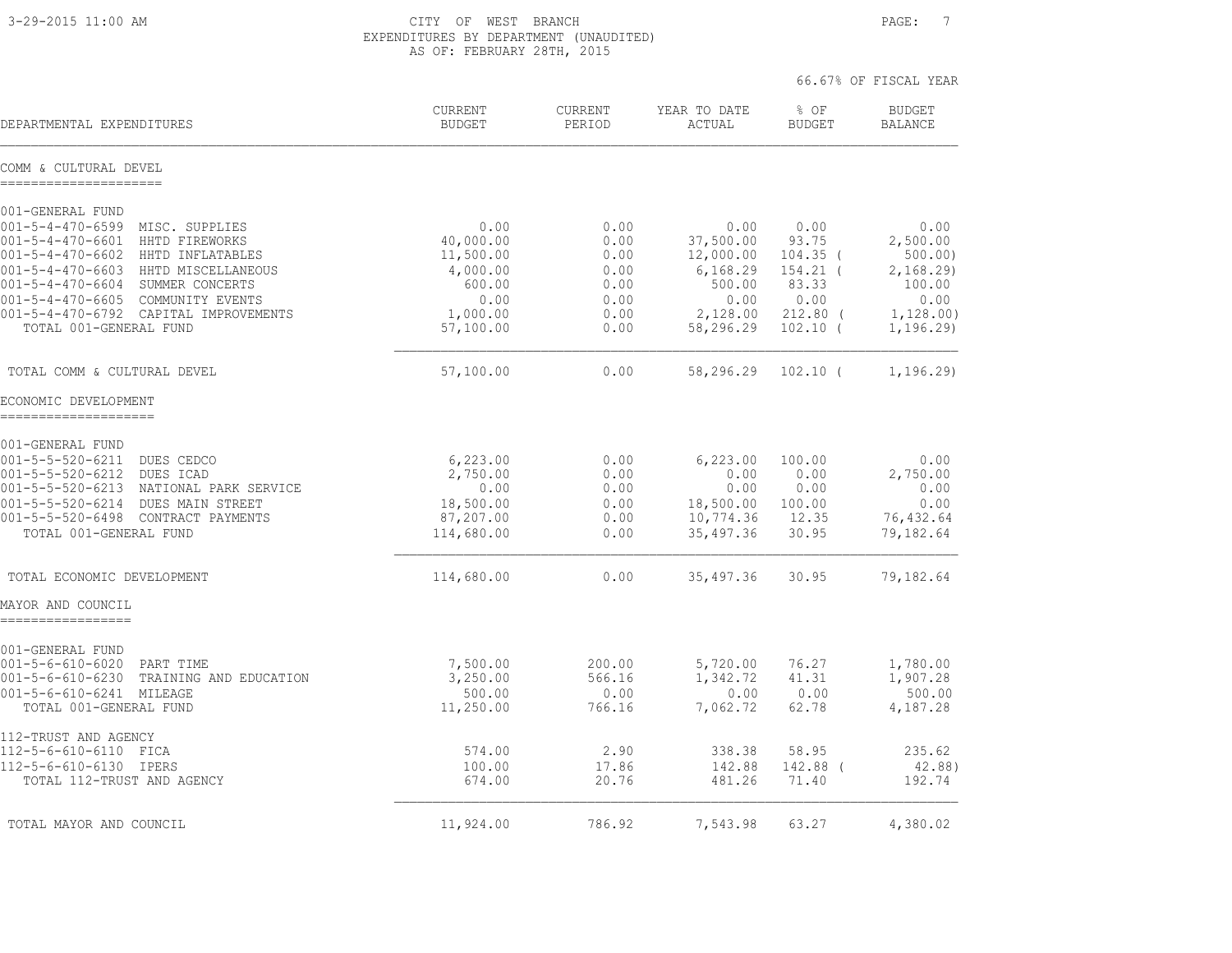3-29-2015 11:00 AM CITY OF WEST BRANCH PAGE: 8 EXPENDITURES BY DEPARTMENT (UNAUDITED)

|                                        |                                                 | AS OF: FEBRUARY 28TH, 2015 |                   |                        |                       |                                 |
|----------------------------------------|-------------------------------------------------|----------------------------|-------------------|------------------------|-----------------------|---------------------------------|
|                                        |                                                 |                            |                   |                        |                       | 66.67% OF FISCAL YEAR           |
| DEPARTMENTAL EXPENDITURES              |                                                 | CURRENT<br>BUDGET          | CURRENT<br>PERIOD | YEAR TO DATE<br>ACTUAL | % OF<br><b>BUDGET</b> | <b>BUDGET</b><br><b>BALANCE</b> |
| CLERK & TREASURER<br>----------------- |                                                 |                            |                   |                        |                       |                                 |
| 001-GENERAL FUND                       |                                                 |                            |                   |                        |                       |                                 |
| $001 - 5 - 6 - 620 - 6010$             | SALARIES AND WAGES                              | 52,232.00                  | 4,207.82          | 37,553.72              | 71.90                 | 14,678.28                       |
| $001 - 5 - 6 - 620 - 6170$             | JOB INSURANCE                                   | 0.00                       | 0.00              | 0.00                   | 0.00                  | 0.00                            |
| $001 - 5 - 6 - 620 - 6210$             | DUES, MEMBERSHIP                                | 3,500.00                   | 0.00              | 3,637.76               | $103.94$ (            | 137.76)                         |
| $001 - 5 - 6 - 620 - 6230$             | TRAINING AND EDUCATION                          | 3,000.00                   | 0.00              | 2,967.67               | 98.92                 | 32.33                           |
| $001 - 5 - 6 - 620 - 6240$             | TRAVEL AND CONFERENCE                           | 3,000.00                   | 0.00              | 3,013.88               | $100.46$ (            | 13.88)                          |
| $001 - 5 - 6 - 620 - 6310$             | BUILDING MAINTENANCE                            | 1,000.00                   | 0.00              | 722.08                 | 72.21                 | 277.92                          |
| $001 - 5 - 6 - 620 - 6331$             | MOTOR OPERATION FUEL                            | 0.00                       | 0.00              | 0.00                   | 0.00                  | 0.00                            |
|                                        | 001-5-6-620-6332 REPAIR/MAINTENANCE-VEHICLES    | 0.00                       | 0.00              | 0.00                   | 0.00                  | 0.00                            |
|                                        | 001-5-6-620-6371 UTILITY SERVICES/GAS, ELECTRIC | 4,000.00                   | 302.02            | 2,250.32               | 56.26                 | 1,749.68                        |
|                                        | 001-5-6-620-6373 TELEPHONE/OPERATIONS           | 5,000.00                   | 246.01            | 2,026.50               | 40.53                 | 2,973.50                        |
| $001 - 5 - 6 - 620 - 6400$             | BANKING EXPENSES                                | 0.00                       | 0.00              | 0.00                   | 0.00                  | 0.00                            |
| 001-5-6-620-6401 AUDITING EXPENSE      |                                                 | 10,000.00                  | 0.00              | 0.00                   | 0.00                  | 10,000.00                       |
|                                        | 001-5-6-620-6409 JANITORIAL EXPENSE             | 1,250.00                   | 0.00              | 554.19                 | 44.34                 | 695.81                          |
|                                        | 001-5-6-620-6414 ADVERTISEMENT & LEGAL PUBLICAT | 0.00                       | 0.00              | 0.00                   | 0.00                  | 0.00                            |
|                                        | 001-5-6-620-6419 TECHNOLOGY SERVICES            | 3,985.00                   | 29.95             | 239.60                 | 6.01                  | 3,745.40                        |
| 001-5-6-620-6440 ELECTIONS             |                                                 | 1,688.00                   | 0.00              | 0.00                   | 0.00                  | 1,688.00                        |
| $001 - 5 - 6 - 620 - 6490$             | CONSULTANT AND PROF. FEES                       | 12,207.00                  | 1,792.00          | 5,361.80               | 43.92                 | 6,845.20                        |
| 001-5-6-620-6492                       | BUILDING INSPECTIONS                            | 4,453.00                   | 0.00              | 2,135.00               | 47.95                 | 2,318.00                        |
|                                        | 001-5-6-620-6498 CONTRACT PAYMENTS              | 8,646.00                   | 554.62            | 7,965.77               | 92.13                 | 680.23                          |
|                                        | 001-5-6-620-6499 MISC. CONTRACT WORK            | 0.00                       | 0.00              | 0.00                   | 0.00                  | 0.00                            |
| 001-5-6-620-6506 OFFICE SUPPLIES       |                                                 | 3,500.00                   | 555.39            | 2,506.35               | 71.61                 | 993.65                          |
|                                        | 001-5-6-620-6508 POSTAGE AND SHIPPING           | 2,000.00                   | 228.00            | 1,449.28               | 72.46                 | 550.72                          |
| 001-5-6-620-65081 POSTAGE MACHINE      |                                                 | 1,777.00                   | 0.00              | 874.26                 | 49.20                 | 902.74                          |
|                                        | 001-5-6-620-6591 HOOVERS HOMETOWN DAYS          | 0.00                       | 0.00              | 0.00                   | 0.00                  | 0.00                            |
| 001-5-6-620-6599 MISC. SUPPLIES        |                                                 | 0.00                       | 0.00              | 0.00                   | 0.00                  | 0.00                            |
|                                        | 001-5-6-620-6721 FURNITURE AND FIXTURES         | 0.00                       | 0.00              | 0.00                   | 0.00                  | 0.00                            |
| 001-5-6-620-6725 OFFICE EQUIPMENT      |                                                 | 0.00                       | 0.00              | 0.00                   | 0.00                  | 0.00                            |
|                                        | 001-5-6-620-6793 POLICY ADMIN./DEVELOPMENT      | 0.00                       | 0.00              | 0.00                   | 0.00                  | 0.00                            |
| 001-5-6-620-6801 PRINCIPAL             |                                                 | 0.00                       | 0.00              | 0.00                   | 0.00                  | 0.00                            |
| 001-5-6-620-6851 INTEREST/COUPONS      |                                                 | 0.00                       | 0.00              | 0.00                   | 0.00                  | 0.00                            |
| TOTAL 001-GENERAL FUND                 |                                                 | 121,238.00                 | 7,915.81          | 73,258.18              | 60.43                 | 47,979.82                       |

036-TORT LIABILITY<br>036-5-6-620-6160 WORKMENS COMP. 036-5-6-620-6160 WORKMENS COMP. 1,198.00 0.00 1,198.00 100.00 0.00 036-5-6-620-6408 LIABILITY INSURANCE 7,144.00 0.00 0.00 0.00 7,144.00 TOTAL 036-TORT LIABILITY 8,342.00 0.00 1,198.00 14.36 7,144.00 112-TRUST AND AGENCY<br>112-5-6-620-6110 FICA<br>112-5-6-620-6130 IPERS 112-5-6-620-6110 FICA 3,996.00 312.00 2,793.63 69.91 1,202.37 112-5-6-620-6130 IPERS 4,665.00 360.74 3,224.43 69.12 1,440.57 112-5-6-620-6150 GROUP INSURANCE 4,979.00 300.78 2,817.17 56.58 2,161.83 TOTAL 112-TRUST AND AGENCY 13,640.00 973.52 8,835.23 64.77 4,804.77  $\mathcal{L}_\text{max} = \frac{1}{2} \sum_{i=1}^n \mathcal{L}_\text{max} = \frac{1}{2} \sum_{i=1}^n \mathcal{L}_\text{max} = \frac{1}{2} \sum_{i=1}^n \mathcal{L}_\text{max} = \frac{1}{2} \sum_{i=1}^n \mathcal{L}_\text{max} = \frac{1}{2} \sum_{i=1}^n \mathcal{L}_\text{max} = \frac{1}{2} \sum_{i=1}^n \mathcal{L}_\text{max} = \frac{1}{2} \sum_{i=1}^n \mathcal{L}_\text{max} = \frac{1}{2} \sum_{i=$ TOTAL CLERK & TREASURER 143,220.00 8,889.33 83,291.41 58.16 59,928.59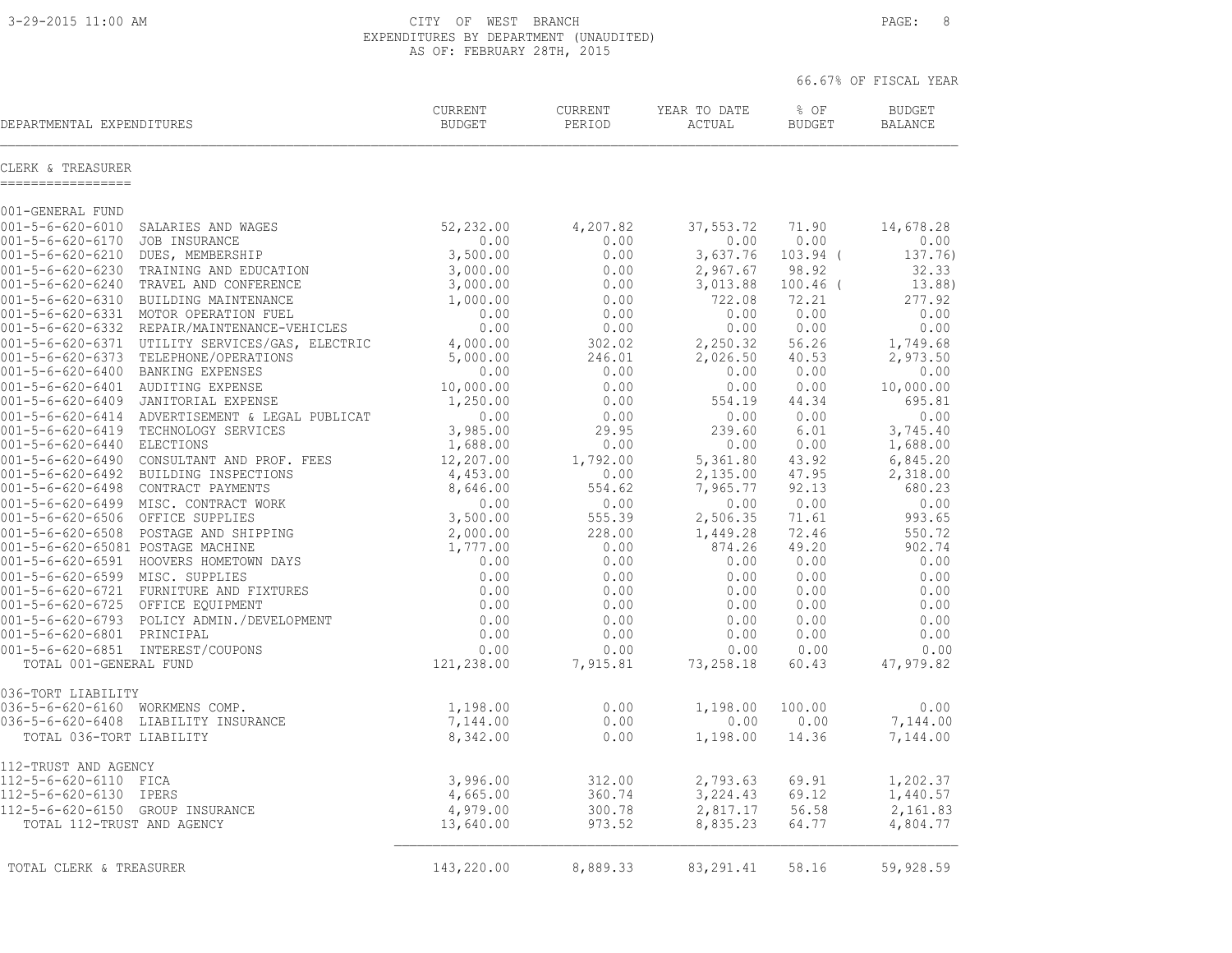3-29-2015 11:00 AM CITY OF WEST BRANCH PAGE: 9 EXPENDITURES BY DEPARTMENT (UNAUDITED) AS OF: FEBRUARY 28TH, 2015

|                                                                                                                                                                                                                                                                                                                                                                                                                                                                                                                                                                                                                                                            |                                                                                                                                                           |                                                                                                      |                                                                                                                                      |                                                                                                                  | 66.67% OF FISCAL YEAR                                                                                                                                |
|------------------------------------------------------------------------------------------------------------------------------------------------------------------------------------------------------------------------------------------------------------------------------------------------------------------------------------------------------------------------------------------------------------------------------------------------------------------------------------------------------------------------------------------------------------------------------------------------------------------------------------------------------------|-----------------------------------------------------------------------------------------------------------------------------------------------------------|------------------------------------------------------------------------------------------------------|--------------------------------------------------------------------------------------------------------------------------------------|------------------------------------------------------------------------------------------------------------------|------------------------------------------------------------------------------------------------------------------------------------------------------|
| DEPARTMENTAL EXPENDITURES                                                                                                                                                                                                                                                                                                                                                                                                                                                                                                                                                                                                                                  | CURRENT<br><b>BUDGET</b>                                                                                                                                  | <b>CURRENT</b><br>PERIOD                                                                             | YEAR TO DATE<br>ACTUAL                                                                                                               | $8$ OF<br><b>BUDGET</b>                                                                                          | <b>BUDGET</b><br><b>BALANCE</b>                                                                                                                      |
| LEGAL SERVICES<br>---------------                                                                                                                                                                                                                                                                                                                                                                                                                                                                                                                                                                                                                          |                                                                                                                                                           |                                                                                                      |                                                                                                                                      |                                                                                                                  |                                                                                                                                                      |
| 001-GENERAL FUND<br>$001 - 5 - 6 - 640 - 6414$<br>ADVERTISEMENT & LEGAL PUBLICAT<br>001-5-6-640-6490 CONSULTANT AND PROF. FEES<br>TOTAL 001-GENERAL FUND                                                                                                                                                                                                                                                                                                                                                                                                                                                                                                   | 9,642.00<br>76,149.00<br>85,791.00                                                                                                                        | 0.00<br>6,667.22<br>6,667.22                                                                         | 5,580.34<br>38,027.04<br>43,607.38                                                                                                   | 57.88<br>49.94<br>50.83                                                                                          | 4,061.66<br>38,121.96<br>42, 183.62                                                                                                                  |
| TOTAL LEGAL SERVICES                                                                                                                                                                                                                                                                                                                                                                                                                                                                                                                                                                                                                                       | 85,791.00                                                                                                                                                 | 6,667.22                                                                                             | 43,607.38                                                                                                                            | 50.83                                                                                                            | 42, 183.62                                                                                                                                           |
| TORT LIABILITY<br>----------                                                                                                                                                                                                                                                                                                                                                                                                                                                                                                                                                                                                                               |                                                                                                                                                           |                                                                                                      |                                                                                                                                      |                                                                                                                  |                                                                                                                                                      |
| 001-GENERAL FUND<br>$001 - 5 - 6 - 660 - 6801$<br>PRINCIPAL<br>$001 - 5 - 6 - 660 - 6851$<br>INTEREST/COUPONS<br>TOTAL 001-GENERAL FUND                                                                                                                                                                                                                                                                                                                                                                                                                                                                                                                    | 0.00<br>0.00<br>0.00                                                                                                                                      | 0.00<br>0.00<br>0.00                                                                                 | 0.00<br>0.00<br>0.00                                                                                                                 | 0.00<br>0.00<br>0.00                                                                                             | 0.00<br>0.00<br>0.00                                                                                                                                 |
| TOTAL TORT LIABILITY                                                                                                                                                                                                                                                                                                                                                                                                                                                                                                                                                                                                                                       | 0.00                                                                                                                                                      | 0.00                                                                                                 | 0.00                                                                                                                                 | 0.00                                                                                                             | 0.00                                                                                                                                                 |
| BONDING<br>=======                                                                                                                                                                                                                                                                                                                                                                                                                                                                                                                                                                                                                                         |                                                                                                                                                           |                                                                                                      |                                                                                                                                      |                                                                                                                  |                                                                                                                                                      |
| 226-GO DEBT SERVICE<br>226-5-7-700-6801<br>PRINCIPAL -FIRE LOAN<br>226-5-7-700-6802<br>PRINCIPAL-CITY HALL LOAN<br>226-5-7-700-6803<br>PRINCIPAL- LAWSUIT LOAN<br>226-5-7-700-6804<br>PRINCIPAL - GO EOUIPMENT NOTE<br>226-5-7-700-6805 PRINCIPAL-GO PROPERTY ACQ NOTE<br>226-5-7-700-6806<br>PRINCIPAL- GO BOND SERIES 2013<br>226-5-7-700-6851<br>INTEREST- FIRE LOAN<br>226-5-7-700-6852<br>INTEREST-CITY HALL LOAN<br>226-5-7-700-6853<br>INTEREST-LAWSUIT LOAN<br>226-5-7-700-6854<br>INTEREST - GO EQUIPMENT NOTE<br>226-5-7-700-6855<br>INTEREST-GO PROPERTY ACQ NOTE<br>226-5-7-700-6856 INTEREST-GO BOND SERIES 2013<br>TOTAL 226-GO DEBT SERVICE | 99,013.00<br>0.00<br>41,579.00<br>74,682.00<br>40,000.00<br>155,000.00<br>1,759.00<br>0.00<br>6,549.00<br>1,307.00<br>6,669.00<br>41,740.00<br>468,298.00 | 0.00<br>0.00<br>0.00<br>0.00<br>0.00<br>0.00<br>0.00<br>0.00<br>0.00<br>0.00<br>0.00<br>0.00<br>0.00 | 99, 411.84<br>0.00<br>12,848.47<br>0.00<br>0.00<br>0.00<br>1,228.56<br>0.00<br>5,544.55<br>653.47<br>0.00<br>21,120.00<br>140,806.89 | $100.40$ (<br>0.00<br>30.90<br>0.00<br>0.00<br>0.00<br>69.84<br>0.00<br>84.66<br>50.00<br>0.00<br>50.60<br>30.07 | 398.84)<br>0.00<br>28,730.53<br>74,682.00<br>40,000.00<br>155,000.00<br>530.44<br>0.00<br>1,004.45<br>653.53<br>6,669.00<br>20,620.00<br>327, 491.11 |
| TOTAL BONDING                                                                                                                                                                                                                                                                                                                                                                                                                                                                                                                                                                                                                                              | 468,298.00                                                                                                                                                | 0.00                                                                                                 | 140,806.89                                                                                                                           | 30.07                                                                                                            | 327, 491.11                                                                                                                                          |

TIF DEBT SERVICE

================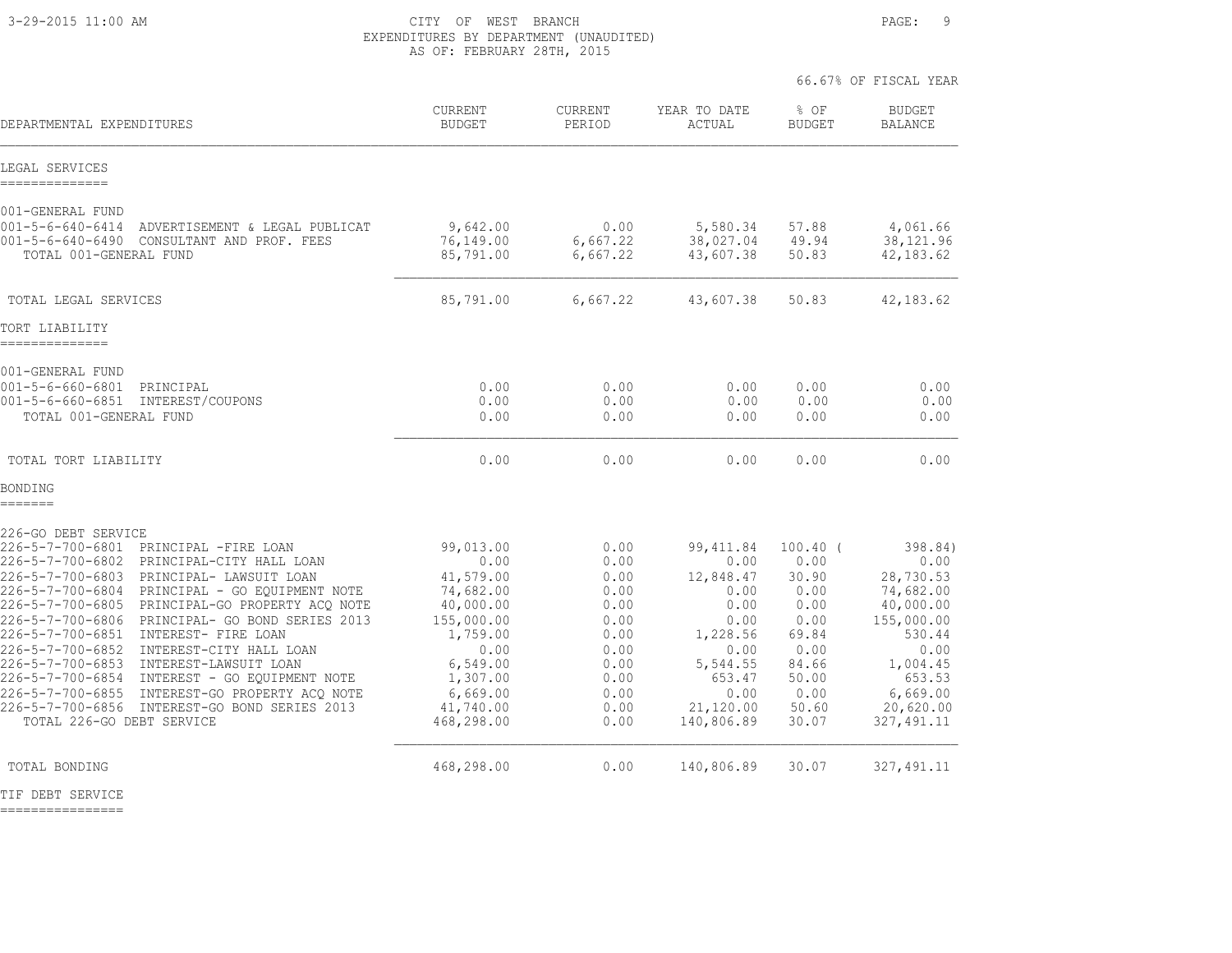#### 3-29-2015 11:00 AM CITY OF WEST BRANCH PAGE: 10 EXPENDITURES BY DEPARTMENT (UNAUDITED) AS OF: FEBRUARY 28TH, 2015

66.67% OF FISCAL YEAR

| DEPARTMENTAL EXPENDITURES                                                        | <b>CURRENT</b><br><b>BUDGET</b> | CURRENT<br>PERIOD | YEAR TO DATE<br><b>ACTUAL</b> | % OF<br><b>BUDGET</b> | <b>BUDGET</b><br><b>BALANCE</b> |
|----------------------------------------------------------------------------------|---------------------------------|-------------------|-------------------------------|-----------------------|---------------------------------|
| 125-T I F                                                                        |                                 |                   |                               |                       |                                 |
| 125-5-5-710-6801<br>PRINCIPAL<br>INTEREST/COUPONS                                | 0.00                            | 0.00              | 0.00                          | 0.00                  | 0.00                            |
| 125-5-5-710-6851<br>125-5-5-710-6855 TIF REBATES                                 | 0.00<br>0.00                    | 0.00<br>0.00      | 0.00<br>0.00                  | 0.00<br>0.00          | 0.00<br>0.00                    |
| TOTAL 125-T I F                                                                  | 0.00                            | 0.00              | 0.00                          | 0.00                  | 0.00                            |
| TOTAL TIF DEBT SERVICE                                                           | 0.00                            | 0.00              | 0.00                          | 0.00                  | 0.00                            |
| CAPITAL IMPROVEMENT<br>.___________________                                      |                                 |                   |                               |                       |                                 |
| TOTAL CAPITAL IMPROVEMENT                                                        | 0.00                            | 0.00              | 0.00                          | 0.00                  | 0.00                            |
| CAPITAL PROJECT                                                                  |                                 |                   |                               |                       |                                 |
| ----------------                                                                 |                                 |                   |                               |                       |                                 |
| 121-OPTION TAX<br>121-5-7-751-6420 OPTION TAX                                    | 0.00                            | 0.00              | 0.00                          | 0.00                  | 0.00                            |
| TOTAL 121-OPTION TAX                                                             | 0.00                            | 0.00              | 0.00                          | 0.00                  | 0.00                            |
| 301-REAP GRANT PROJECT                                                           |                                 |                   |                               |                       |                                 |
| 301-5-8-751-6490 CONSULTANT & PROF. FEES<br>301-5-8-751-6498 CONTRACT PAYMENTS   | 15,000.00<br>52,500.00          | 0.00<br>0.00      | 0.00<br>0.00                  | 0.00<br>0.00          | 15,000.00<br>52,500.00          |
| TOTAL 301-REAP GRANT PROJECT                                                     | 67,500.00                       | 0.00              | 0.00                          | 0.00                  | 67,500.00                       |
| 302-PARKSIDE DR IMP CAP PROJ                                                     |                                 |                   |                               |                       |                                 |
| 302-5-8-751-6490 CONSULTANT AND PROF. FEES<br>302-5-8-751-6498 CONTRACT PAYMENTS | 18,750.00<br>165,562.00         | 0.00<br>2,799.85  | 0.00<br>2,799.85              | 0.00<br>1.69          | 18,750.00<br>162,762.15         |
| TOTAL 302-PARKSIDE DR IMP CAP PROJ                                               | 184, 312.00                     | 2,799.85          | 2,799.85                      | 1.52                  | 181, 512.15                     |
| TOTAL CAPITAL PROJECT                                                            | 251,812.00                      | 2,799.85          | 2,799.85                      | 1.11                  | 249,012.15                      |
| DEPT 762                                                                         |                                 |                   |                               |                       |                                 |
| ========                                                                         |                                 |                   |                               |                       |                                 |
| TOTAL DEPT 762                                                                   | 0.00                            | 0.00              | 0.00                          | 0.00                  | 0.00                            |

DEPT 810 ========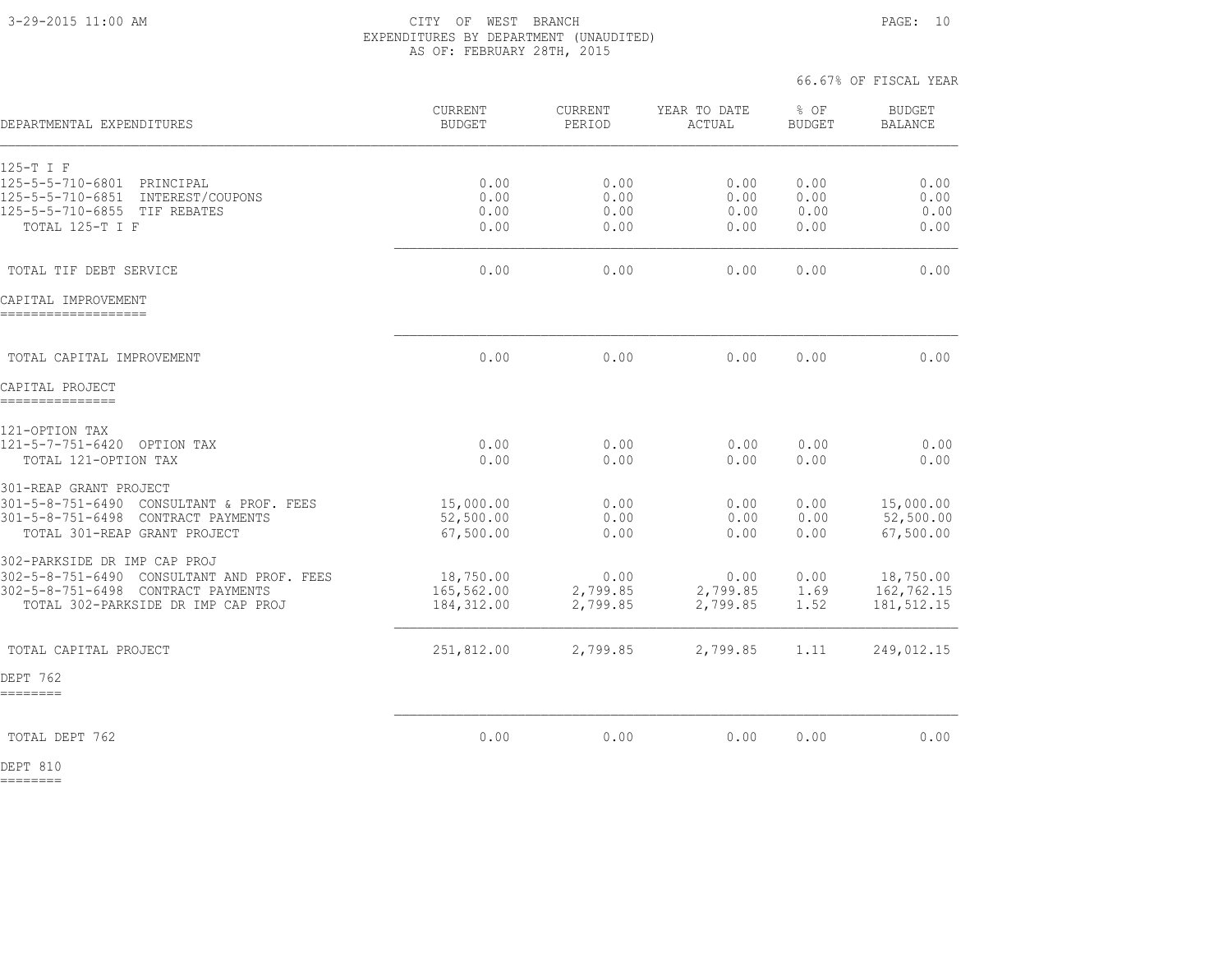#### 3-29-2015 11:00 AM CITY OF WEST BRANCH PAGE: 11 EXPENDITURES BY DEPARTMENT (UNAUDITED) AS OF: FEBRUARY 28TH, 2015

| DEPARTMENTAL EXPENDITURES         |                                                 | <b>CURRENT</b><br><b>BUDGET</b> | CURRENT<br>PERIOD | YEAR TO DATE<br>ACTUAL | % OF<br><b>BUDGET</b> | <b>BUDGET</b><br><b>BALANCE</b> |
|-----------------------------------|-------------------------------------------------|---------------------------------|-------------------|------------------------|-----------------------|---------------------------------|
| 600-WATER FUND                    |                                                 |                                 |                   |                        |                       |                                 |
|                                   | 600-5-9-810-6010 SALARIES AND WAGES             | 105,160.00                      | 8,729.32          | 73,909.71              | 70.28                 | 31,250.29                       |
| 600-5-9-810-6020 PART TIME        |                                                 | 0.00                            | 0.00              | 0.00                   | 0.00                  | 0.00                            |
| $600 - 5 - 9 - 810 - 6110$        | FICA                                            | 8,045.00                        | 612.99            | 5, 215.27              | 64.83                 | 2,829.73                        |
| $600 - 5 - 9 - 810 - 6130$        | <b>IPERS</b>                                    | 9,391.00                        | 768.29            | 6,496.80               | 69.18                 | 2,894.20                        |
| 600-5-9-810-6150 GROUP INSURANCE  |                                                 | 16,695.00                       | 1,329.62          | 11,140.93              | 66.73                 | 5,554.07                        |
| 600-5-9-810-6160 WORKMENS COMP.   |                                                 | 3,962.00                        | 0.00              | 1,986.00               | 50.13                 | 1,976.00                        |
| 600-5-9-810-6170 JOB INSURANCE    |                                                 | 0.00                            | 0.00              | 0.00                   | 0.00                  | 0.00                            |
| 600-5-9-810-6210 DUES, MEMBERSHIP |                                                 | 2,000.00                        | 0.00              | 577.82                 | 28.89                 | 1,422.18                        |
|                                   | 600-5-9-810-6230 TRAINING AND EDUCATION         | 3,000.00                        | 0.00              | 2,165.54               | 72.18                 | 834.46                          |
|                                   | 600-5-9-810-6240 TRAVEL AND CONFERENCE          | 750.00                          | 125.00            | 505.00                 | 67.33                 | 245.00                          |
|                                   | 600-5-9-810-6310 BUILDING MAINTENANCE           | 3,000.00                        | 1,624.98          | 5,291.00               | $176.37$ (            | 2, 291.00                       |
|                                   | 600-5-9-810-6320 BLDG/GROUNDS OPERATIONS/SUPPLI | 3,000.00                        | 0.00              | 3,718.98               | $123.97$ (            | 718.98)                         |
|                                   | 600-5-9-810-6331 MOTOR OPERATION FUEL           | 4,500.00                        | 563.01            | 1,730.69               | 38.46                 | 2,769.31                        |
|                                   | 600-5-9-810-6332 REPAIR/MAINTENANCE-VEHICLES    | 1,000.00                        | 1,078.12          | 1,740.83               | 174.08 (              | 740.83)                         |
| 600-5-9-810-6350 EQUIPMENT REPAIR |                                                 | 500.00                          | 0.00              | 0.00                   | 0.00                  | 500.00                          |
|                                   | 600-5-9-810-6371 UTILITY SERVICES/GAS, ELECTRIC | 32,000.00                       | 3,136.32          | 21,383.30              | 66.82                 | 10,616.70                       |
|                                   | 600-5-9-810-6373 TELEPHONE/OPERATIONS           | 1,800.00                        | 206.88            | 1,857.27               | $103.18$ (            | 57.27)                          |
|                                   | 600-5-9-810-64081 LIABILITY INSURANCE           | 5,192.00                        | 0.00              | 0.00                   | 0.00                  | 5,192.00                        |
| 600-5-9-810-6412 LAB ANALYSIS     |                                                 | 2,000.00                        | 0.00              | 971.50                 | 48.58                 | 1,028.50                        |
| $600 - 5 - 9 - 810 - 6418$        | SALES TAX                                       | 25,000.00                       | 2,307.64          | 18,455.51              | 73.82                 | 6,544.49                        |
|                                   | 600-5-9-810-6419 TECHNOLOGY SERVICES            | 0.00                            | 0.00              | 0.00                   | 0.00                  | 0.00                            |
| 600-5-9-810-6420 OPTION TAX       |                                                 | 0.00                            | 0.00              | 0.00                   | 0.00                  | 0.00                            |
|                                   | 600-5-9-810-6490 CONSULTANT AND PROF. FEES      | 5,000.00                        | 1,298.50          | 6,384.75               | 127.70 (              | 1,384.75)                       |
|                                   | 600-5-9-810-6497 CONTRACT WORK BACKHOE          | 0.00                            | 0.00              | 0.00                   | 0.00                  | 0.00                            |
|                                   | 600-5-9-810-6498 CONTRACT PAYMENTS              | 500.00                          | 17.04             | 337.46                 | 67.49                 | 162.54                          |
| 600-5-9-810-6501 CHEMICALS        |                                                 | 16,000.00                       | 1,132.00          | 13,950.59              | 87.19                 | 2,049.41                        |
| 600-5-9-810-6506 OFFICE SUPPLIES  |                                                 | 250.00                          | 393.51            | 414.89                 | $165.96$ (            | 164.89)                         |
|                                   | 600-5-9-810-6508 POSTAGE AND SHIPPING           | 2,000.00                        | 228.00            | 1,449.29               | 72.46                 | 550.71                          |
|                                   | 600-5-9-810-6521 MOTOR VEHICLE MAINT. SUPPLIES  | 500.00                          | 0.00              | 0.00                   | 0.00                  | 500.00                          |
| 600-5-9-810-6529 UNIFORMS         |                                                 | 350.00                          | 0.00              | 295.98                 | 84.57                 | 54.02                           |
|                                   | 600-5-9-810-6590 MISCELLANEOUS COMMODITIES      | 0.00                            | 0.00              | 0.00                   | 0.00                  | 0.00                            |
|                                   | 600-5-9-810-6598 WATER DEPOSIT REFUNDS          | 3,000.00                        | 600.00            | 2,601.18               | 86.71                 | 398.82                          |
| 600-5-9-810-6599 MISC. SUPPLIES   |                                                 | 20,000.00                       | 239.00            | 21,369.48              | $106.85$ (            | 1, 369.48)                      |
|                                   | 600-5-9-810-6722 OTHER EQUIPMENT: PLANT MAINT.  | 10,000.00                       | 0.00              | 2,900.00               | 29.00                 | 7,100.00                        |
| 600-5-9-810-6727 EQUIPMENT        |                                                 | 13,060.00                       | 0.00              | 0.00                   | 0.00                  | 13,060.00                       |
|                                   | 600-5-9-810-6783 UTILITIES SYSTEM-REPLACE MAINT | 123, 177.00                     | 4,130.80          | 24,088.05              | 19.56                 | 99,088.95                       |
|                                   | 600-5-9-810-6791 EQUIPMENT MAINTENANCE          | 1,500.00                        | 0.00              | 0.00                   | 0.00                  | 1,500.00                        |
|                                   | 600-5-9-810-6796 CAPITAL SYSTEM SET ASIDE       | 30,000.00                       | 0.00              | 0.00                   | 0.00                  | 30,000.00                       |
|                                   | 600-5-9-810-6797 CAPITAL EQUIPMENT SET ASIDE    | 6,940.00                        | 0.00              | 0.00                   | 0.00                  | 6,940.00                        |
| 600-5-9-810-6801 PRINCIPAL        |                                                 | 0.00                            | 0.00              | 0.00                   | 0.00                  | 0.00                            |
| 600-5-9-810-6851 INTEREST/COUPONS |                                                 | 0.00                            | 0.00              | 0.00                   | 0.00                  | 0.00                            |
| TOTAL 600-WATER FUND              |                                                 | 459,272.00                      | 28,521.02         | 230, 937.82            | 50.28                 | 228, 334.18                     |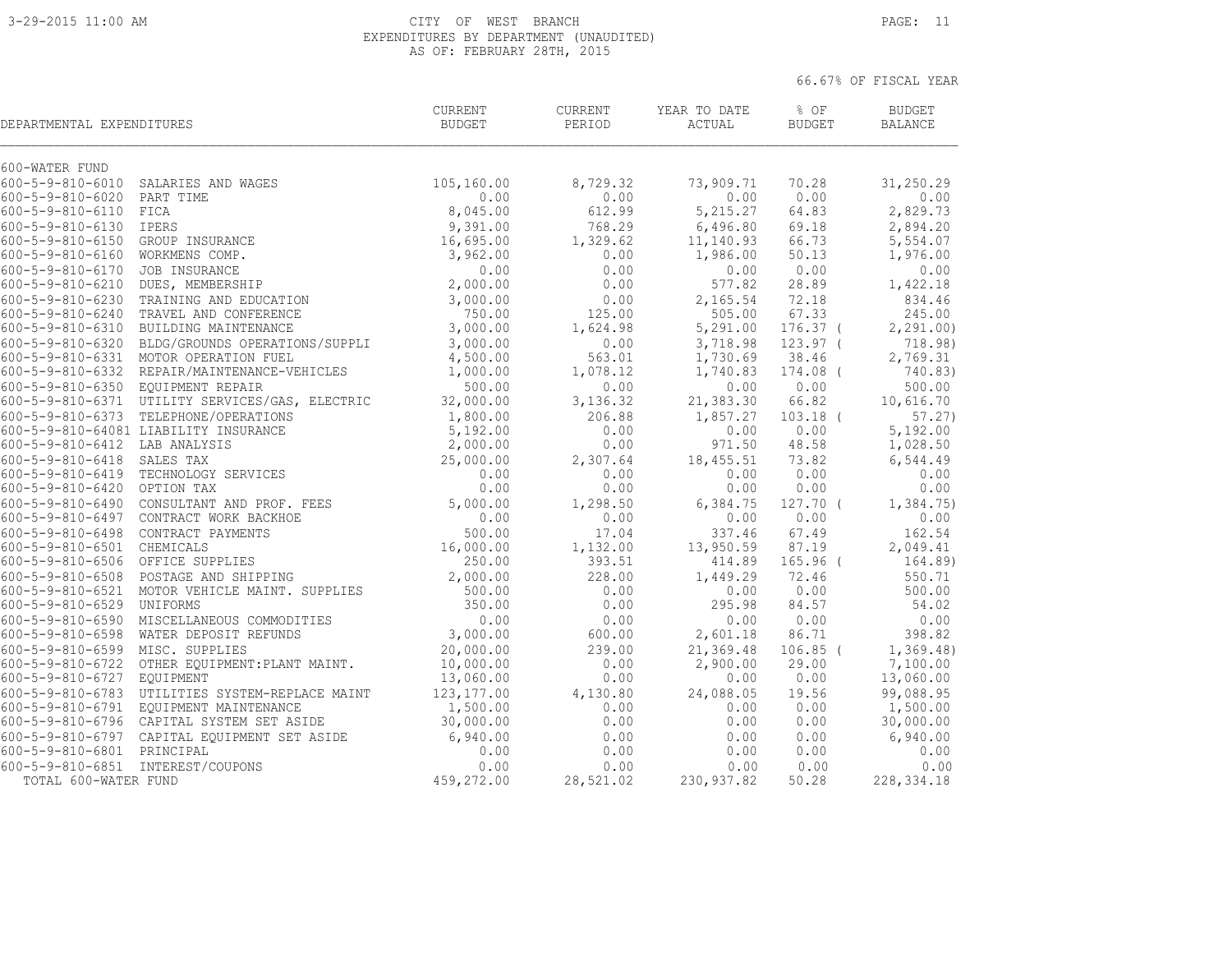#### 3-29-2015 11:00 AM CITY OF WEST BRANCH PAGE: 12 EXPENDITURES BY DEPARTMENT (UNAUDITED) AS OF: FEBRUARY 28TH, 2015

| DEPARTMENTAL EXPENDITURES                                                                       |                                                                                        | <b>CURRENT</b><br><b>BUDGET</b> | <b>CURRENT</b><br>PERIOD | YEAR TO DATE<br>ACTUAL       | % OF<br><b>BUDGET</b>  | <b>BUDGET</b><br><b>BALANCE</b> |
|-------------------------------------------------------------------------------------------------|----------------------------------------------------------------------------------------|---------------------------------|--------------------------|------------------------------|------------------------|---------------------------------|
| 603-WATER SINKING FUND                                                                          |                                                                                        | 45,000.00                       | 0.00                     |                              |                        | 45,000.00                       |
| 603-5-9-810-6801 PRINCIPAL<br>603-5-9-810-6851 INTEREST/COUPONS<br>TOTAL 603-WATER SINKING FUND |                                                                                        | 20,475.00<br>65,475.00          | 0.00<br>0.00             | 0.00<br>9,450.00<br>9,450.00 | 0.00<br>46.15<br>14.43 | 11,025.00<br>56,025.00          |
| 610-SEWER FUND                                                                                  | 610-5-9-810-64181 LOCAL OPTION SALES TAX                                               |                                 |                          |                              |                        |                                 |
| TOTAL 610-SEWER FUND                                                                            |                                                                                        | 0.00<br>0.00                    | 384.95<br>384.95         | 3,076.33<br>3,076.33         | 0.00(<br>0.00(         | 3,076.33)<br>3,076.33)          |
| TOTAL DEPT 810                                                                                  |                                                                                        | 524,747.00                      | 28,905.97                | 243,464.15                   | 46.40                  | 281, 282.85                     |
| SEWER OPERATING<br>===============                                                              |                                                                                        |                                 |                          |                              |                        |                                 |
| 610-SEWER FUND                                                                                  |                                                                                        |                                 |                          |                              |                        |                                 |
| $610 - 5 - 9 - 815 - 6010$                                                                      | SALARIES AND WAGES                                                                     | 97,352.00                       | 7,913.58                 | 67,925.09                    | 69.77                  | 29,426.91                       |
| $610 - 5 - 9 - 815 - 6020$                                                                      | PART TIME                                                                              | 0.00                            | 65.10                    | 653.80                       | $0.00$ (               | 653.80)                         |
| 610-5-9-815-6110 FICA<br>610-5-9-815-6130 IPERS                                                 |                                                                                        | 7,448.00<br>8,694.00            | 562.09<br>701.19         | 4,859.43<br>6,035.96         | 65.24<br>69.43         | 2,588.57<br>2,658.04            |
| $610 - 5 - 9 - 815 - 6150$                                                                      | GROUP INSURANCE                                                                        | 13,706.00                       | 1,130.29                 | 9,545.97                     | 69.65                  | 4,160.03                        |
| $610 - 5 - 9 - 815 - 6160$                                                                      | WORKMENS COMP.                                                                         | 2,956.00                        | 0.00                     | 1,627.00                     | 55.04                  | 1,329.00                        |
| $610 - 5 - 9 - 815 - 6170$                                                                      | JOB INSURANCE                                                                          | 0.00                            | 0.00                     | 0.00                         | 0.00                   | 0.00                            |
| $610 - 5 - 9 - 815 - 6210$                                                                      | DUES, MEMBERSHIP                                                                       | 750.00                          | 0.00                     | 328.35                       | 43.78                  | 421.65                          |
|                                                                                                 | 610-5-9-815-6230 TRAINING AND EDUCATION                                                | 750.00                          | 0.00                     | 750.00                       | 100.00                 | 0.00                            |
| $610 - 5 - 9 - 815 - 6240$                                                                      | TRAVEL AND CONFERENCE                                                                  | 500.00                          | 0.00                     | 499.68                       | 99.94                  | 0.32                            |
|                                                                                                 | 610-5-9-815-6310 BUILDING MAINTENANCE                                                  | 1,000.00                        | 561.61                   | 1,561.61                     | $156.16$ (             | 561.61)                         |
|                                                                                                 | 610-5-9-815-6320 BLDG/GROUNDS OPERATIONS/SUPPLI                                        | 3,500.00                        | 302.10                   | 3,719.40                     | $106.27$ (             | 219.40)                         |
| 610-5-9-815-6331                                                                                | MOTOR OPERATION FUEL<br>610-5-9-815-6332 REPAIR/MAINTENANCE-VEHICLES                   | 4,500.00<br>250.00              | 0.00<br>0.00             | 2,142.98<br>21.65            | 47.62<br>8.66          | 2,357.02<br>228.35              |
| 610-5-9-815-6350 EQUIPMENT REPAIR                                                               |                                                                                        | 1,000.00                        | 0.00                     | 0.00                         | 0.00                   | 1,000.00                        |
| 610-5-9-815-63501 REPAIRS-RADIOS                                                                |                                                                                        | 0.00                            | 0.00                     | 0.00                         | 0.00                   | 0.00                            |
|                                                                                                 | 610-5-9-815-6371 UTILITY SERVICES/GAS, ELECTRIC                                        | 20,000.00                       | 1,241.68                 | 12,219.25                    | 61.10                  | 7,780.75                        |
|                                                                                                 | 610-5-9-815-6373 TELEPHONE/OPERATIONS                                                  | 1,800.00                        | 206.87                   | 1,857.21                     | $103.18$ (             | 57.21)                          |
|                                                                                                 | 610-5-9-815-64081 LIABILITY INSURANCE                                                  | 3,444.00                        | 0.00                     | 0.00                         | 0.00                   | 3,444.00                        |
| 610-5-9-815-6412 LAB ANALYSIS                                                                   |                                                                                        | 8,500.00                        | 584.00                   | 4,547.00                     | 53.49                  | 3,953.00                        |
| 610-5-9-815-6418 SALES TAX                                                                      |                                                                                        | 0.00                            | 0.00                     | 0.00                         | 0.00                   | 0.00                            |
|                                                                                                 | 610-5-9-815-64181 LOCAL OPTION SALES TAX<br>610-5-9-815-6490 CONSULTANT AND PROF. FEES | 0.00<br>20,000.00               | 0.00<br>0.00             | 0.00<br>12, 221.76           | 0.00<br>61.11          | 0.00<br>7,778.24                |
| 610-5-9-815-6498                                                                                | CONTRACT PAYMENTS                                                                      | 0.00                            | 17.04                    | 112.43                       | $0.00$ (               | 112.43)                         |
|                                                                                                 | 610-5-9-815-6499 MISC. CONTRACT WORK                                                   | 1,500.00                        | 1,298.50                 | 3,316.00                     | 221.07 (               | 1,816.00)                       |
| 610-5-9-815-6501 CHEMICALS                                                                      |                                                                                        | 250.00                          | 0.00                     | 0.00                         | 0.00                   | 250.00                          |
| 610-5-9-815-6504 MINOR EQUIPMENT                                                                |                                                                                        | 500.00                          | 0.00                     | 0.00                         | 0.00                   | 500.00                          |
| $610 - 5 - 9 - 815 - 6506$                                                                      | OFFICE SUPPLIES                                                                        | 0.00                            | 0.00                     | 0.00                         | 0.00                   | 0.00                            |
| $610 - 5 - 9 - 815 - 6508$                                                                      | POSTAGE AND SHIPPING                                                                   | 3,500.00                        | 350.57                   | 2,301.08                     | 65.75                  | 1,198.92                        |
| $610 - 5 - 9 - 815 - 6510$                                                                      | SAFETY EQUIPMENT                                                                       | 1,300.00                        | 0.00                     | 885.78                       | 68.14                  | 414.22                          |
|                                                                                                 | 610-5-9-815-6521 MOTOR VEHICLE MAINT. SUPPLIES                                         | 0.00                            | 0.00                     | 0.00                         | 0.00                   | 0.00                            |
| 610-5-9-815-6529                                                                                | UNIFORMS                                                                               | 350.00                          | 0.00                     | 79.96                        | 22.85                  | 270.04                          |
| $610 - 5 - 9 - 815 - 6599$                                                                      | MISC. SUPPLIES                                                                         | 3,000.00                        | 0.00                     | 1,859.32                     | 61.98                  | 1,140.68                        |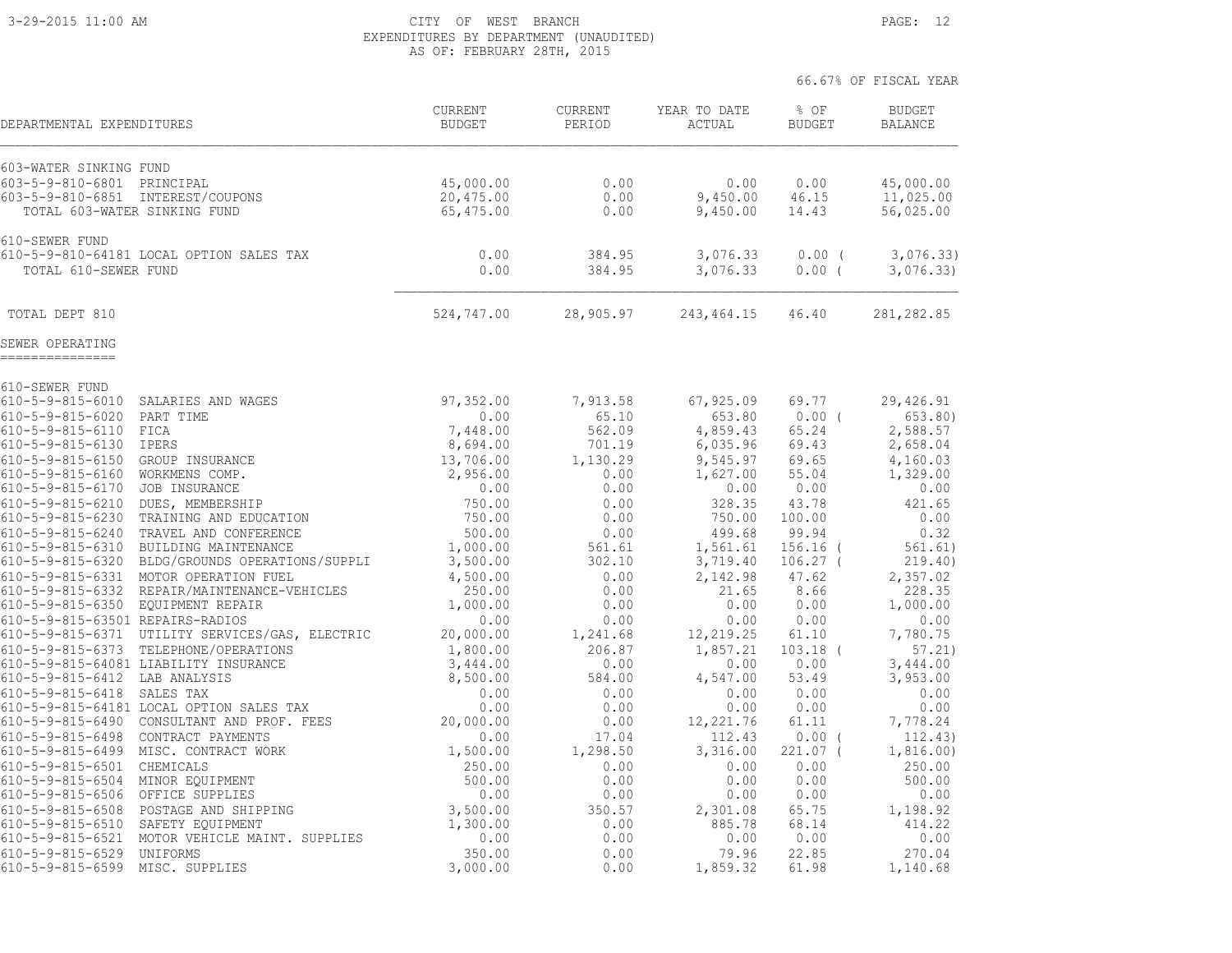#### 3-29-2015 11:00 AM CITY OF WEST BRANCH PAGE: 13 EXPENDITURES BY DEPARTMENT (UNAUDITED) AS OF: FEBRUARY 28TH, 2015

66.67% OF FISCAL YEAR

 CURRENT CURRENT YEAR TO DATE % OF BUDGET DEPARTMENTAL EXPENDITURES BUDGET PERIOD ACTUAL BUDGET BALANCE 610-5-9-815-6727 EQUIPMENT 13,060.00 0.00 0.00 0.00 13,060.00 610-5-9-815-6762 MANHOLE REPAIR 0.00 0.00 0.00 0.00 0.00 610-5-9-815-6781 CAPITAL IMPROV. LINE CLEANING 2,000.00 0.00 0.00 0.00 2,000.00 610-5-9-815-6783 UTILITIES SYSTEM-REPLACE MAINT 64,971.00 0.00 103,041.42 158.60 ( 38,070.42) 610-5-9-815-6790 CAPITAL EQUIPMENT 6,940.00 0.00 0.00 0.00 6,940.00 610-5-9-815-6794 LAB EQUIP./REQUIREMENTS 250.00 0.00 0.00 0.00 250.00 610-5-9-815-6801 PRINCIPAL 0.00 0.00 0.00 0.00 0.00 610-5-9-815-6851 INTEREST/COUPONS 0.00 0.00 0.00 0.00 0.00 TOTAL 610-SEWER FUND 293,771.00 14,934.62 242,112.13 82.42 51,658.87 614-WASTEWATER LIFT STATION 614-5-9-815-6490 CONSULTANT AND PROF. FEES 0.00 0.00 0.00 0.00 0.00 614-5-9-815-6498 CONTRACT PAYMENTS 0.00 0.00 0.00 0.00 0.00 TOTAL 614-WASTEWATER LIFT STATION 0.00 0.00 0.00 0.00 0.00  $\mathcal{L}_\text{max} = \frac{1}{2} \sum_{i=1}^n \mathcal{L}_\text{max} = \frac{1}{2} \sum_{i=1}^n \mathcal{L}_\text{max} = \frac{1}{2} \sum_{i=1}^n \mathcal{L}_\text{max} = \frac{1}{2} \sum_{i=1}^n \mathcal{L}_\text{max} = \frac{1}{2} \sum_{i=1}^n \mathcal{L}_\text{max} = \frac{1}{2} \sum_{i=1}^n \mathcal{L}_\text{max} = \frac{1}{2} \sum_{i=1}^n \mathcal{L}_\text{max} = \frac{1}{2} \sum_{i=$  TOTAL SEWER OPERATING 293,771.00 14,934.62 242,112.13 82.42 51,658.87 SOLID WASTE =========== 001-GENERAL FUND 001-5-2-840-6413 LANDFILL 12,500.00 0.00 12,739.36 101.91 ( 239.36) 001-5-2-840-6430 TIPPING FEE 0.00 0.00 0.00 0.00 0.00 001-5-2-840-6498 CONTRACT PAYMENTS 52,000.00 3,714.50 35,791.43 68.83 16,208.57 TOTAL 001-GENERAL FUND 64,500.00 3,714.50 48,530.79 75.24 15,969.21 TOTAL SOLID WASTE 64,500.00 3,714.50 48,530.79 75.24 15,969.21 LOCAL CABLE ACCESS ================== 001-GENERAL FUND 001-5-4-855-6010 SALARIES AND WAGES 16,157.00 1,254.36 11,178.59 69.19 4,978.41 001-5-4-855-6230 TRAINING AND EDUCATION 1,000.00 0.00 0.00 0.00 1,000.00 001-5-4-855-6310 BUILDING MAINTENANCE 0.00 0.00 0.00 0.00 0.00 001-5-4-855-6350 EQUIPMENT REPAIR 0.00 0.00 0.00 0.00 0.00 001-5-4-855-6371 UTILITY SERVICES/GAS, ELECTRIC 1,400.00 100.00 800.00 57.14 600.00 001-5-4-855-6373 TELEPHONE/OPERATIONS 1,000.00 139.33 785.82 78.58 214.18 001-5-4-855-64083 COMMERCIAL PROPERTY INSURANCE 220.00 0.00 0.00 0.00 220.00 001-5-4-855-6414 ADVERTISEMENT & LEGAL PUBLICAT 0.00 0.00 0.00 0.00 0.00 001-5-4-855-6498 CONTRACT PAYMENTS 2,000.00 225.00 1,575.00 78.75 425.00 001-5-4-855-6504 MINOR EQUIPMENT 0.00 0.00 0.00 0.00 0.00 001-5-4-855-6506 OFFICE SUPPLIES 0.00 0.00 0.00 0.00 0.00 001-5-4-855-6508 POSTAGE AND SHIPPING 0.00 0.00 0.00 0.00 0.00 001-5-4-855-6526 PROGRAMMING 0.00 0.00 0.00 0.00 0.00 001-5-4-855-6599 MISC. SUPPLIES 0.00 0.00 0.00 0.00 0.00 001-5-4-855-6725 OFFICE EQUIPMENT 0.00 0.00 0.00 0.00 0.00 001-5-4-855-6727 EQUIPMENT 4,443.00 0.00 684.10 15.40 3,758.90

TOTAL 001-GENERAL FUND 26,220.00 1,718.69 15,023.51 57.30 11,196.49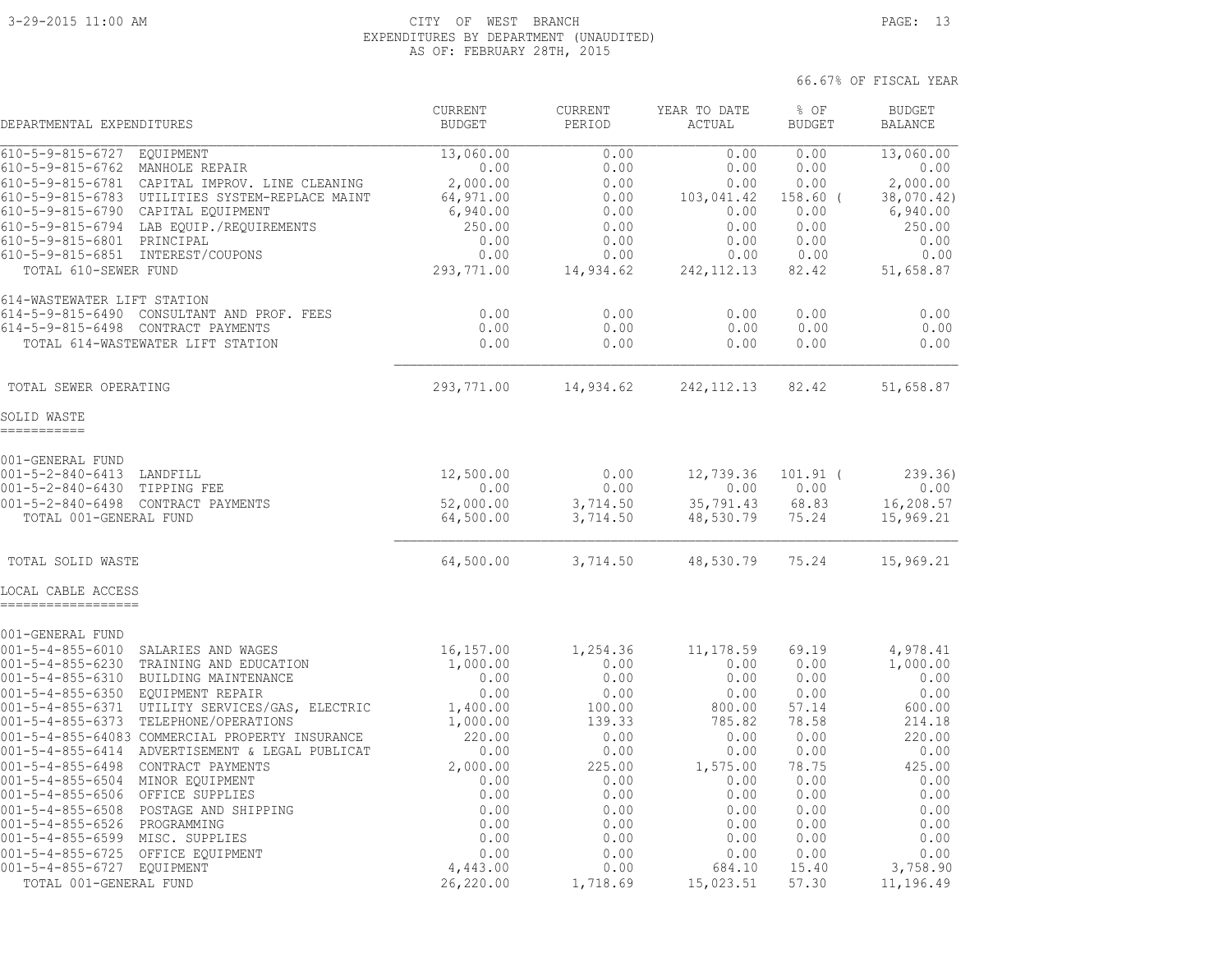#### 3-29-2015 11:00 AM CITY OF WEST BRANCH PAGE: 14 EXPENDITURES BY DEPARTMENT (UNAUDITED) AS OF: FEBRUARY 28TH, 2015

| DEPARTMENTAL EXPENDITURES                                    | CURRENT<br><b>BUDGET</b> | CURRENT<br>PERIOD | YEAR TO DATE<br>ACTUAL | % OF<br><b>BUDGET</b> | <b>BUDGET</b><br><b>BALANCE</b> |
|--------------------------------------------------------------|--------------------------|-------------------|------------------------|-----------------------|---------------------------------|
| 112-TRUST AND AGENCY                                         |                          |                   |                        |                       |                                 |
| 112-5-4-855-6110 FICA                                        | 1,236.00                 | 95.97             | 855.27                 | 69.20                 | 380.73                          |
| 112-5-4-855-6130<br>IPERS                                    | 1,443.00                 | 109.91            | 983.52                 | 68.16                 | 459.48                          |
| 112-5-4-855-6150 GROUP INSURANCE                             | 2,708.00                 | 169.50            | 1,355.74               | 50.06                 | 1,352.26                        |
| TOTAL 112-TRUST AND AGENCY                                   | 5,387.00                 | 375.38            | 3,194.53               | 59.30                 | 2,192.47                        |
| TOTAL LOCAL CABLE ACCESS                                     | 31,607.00                | 2,094.07          | 18,218.04              | 57.64                 | 13,388.96                       |
| COMMISSION<br>==========                                     |                          |                   |                        |                       |                                 |
| 001-GENERAL FUND                                             |                          |                   |                        |                       |                                 |
| 001-5-1-856-6447 ANIMAL CONTROL                              | 500.00                   | 468.00            | 468.00                 | 93.60                 | 32.00                           |
| 001-5-4-856-6445 LOCAL CABLE                                 | 0.00                     | 0.00              | 0.00                   | 0.00                  | 0.00                            |
| 001-5-5-856-6446 PLANNING & ZONING<br>TOTAL 001-GENERAL FUND | 25,000.00                | 394.80            | 8,637.39               | 34.55                 | 16,362.61                       |
|                                                              | 25,500.00                | 862.80            | 9,105.39               | 35.71                 | 16,394.61                       |
| TOTAL COMMISSION                                             | 25,500.00                | 862.80            | 9,105.39               | 35.71                 | 16,394.61                       |
| STORM WATER UTILITY                                          |                          |                   |                        |                       |                                 |
| 740-STORM WATER UTILITY                                      |                          |                   |                        |                       |                                 |
| 740-5-9-865-6783 UTILITIES SYSTEM-STORM WATER                | 40,000.00                | 0.00              | 3,128.00               | 7.82                  | 36,872.00                       |
| TOTAL 740-STORM WATER UTILITY                                | 40,000.00                | 0.00              | 3,128.00               | 7.82                  | 36,872.00                       |
| TOTAL STORM WATER UTILITY                                    | 40,000.00                | 0.00              | 3,128.00               | 7.82                  | 36,872.00                       |
| NON-DEPARTMENTAL                                             |                          |                   |                        |                       |                                 |
| 001-GENERAL FUND                                             |                          |                   |                        |                       |                                 |
| 001-5-0-950-9100 TRANSFERS OUT                               | 184,312.00               | 2,799.85          | 2,799.85               | 1.52                  | 181, 512.15                     |
| TOTAL 001-GENERAL FUND                                       | 184, 312.00              | 2,799.85          | 2,799.85               | 1.52                  | 181, 512.15                     |
| 031-LIBRARY                                                  |                          |                   |                        |                       |                                 |
| 031-5-0-950-9100 TRANSFERS OUT<br>TOTAL 031-LIBRARY          | 1,349.00<br>1,349.00     | 0.00<br>0.00      | 1,348.86<br>1,348.86   | 99.99<br>99.99        | 0.14<br>0.14                    |
| 110-ROAD USE TAX                                             |                          |                   |                        |                       |                                 |
| 110-5-0-950-9100 TRANSFERS OUT                               | 0.00                     | 0.00              | 0.00                   | 0.00                  | 0.00                            |
| TOTAL 110-ROAD USE TAX                                       | 0.00                     | 0.00              | 0.00                   | 0.00                  | 0.00                            |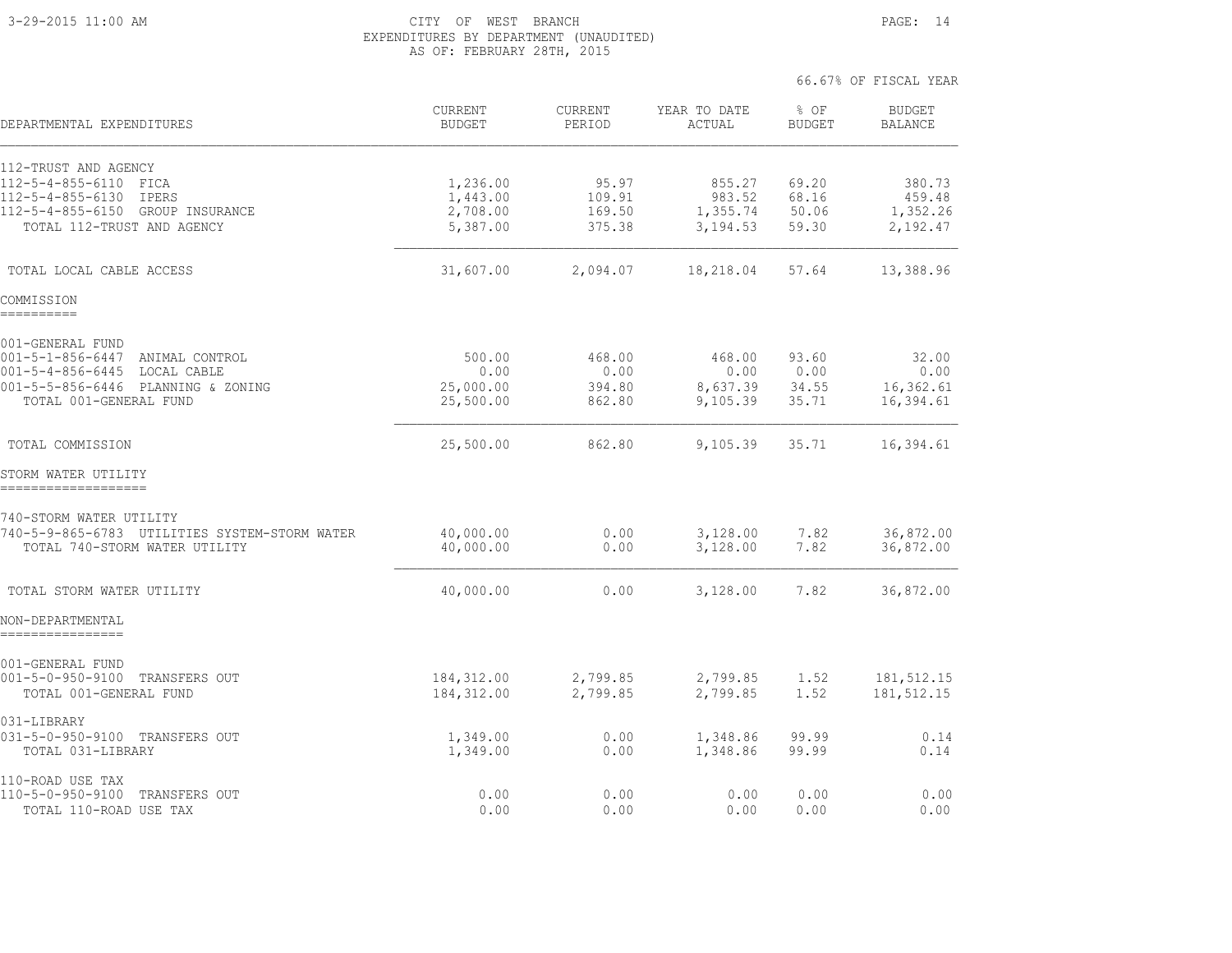#### 3-29-2015 11:00 AM CITY OF WEST BRANCH PAGE: 15 EXPENDITURES BY DEPARTMENT (UNAUDITED) AS OF: FEBRUARY 28TH, 2015

| DEPARTMENTAL EXPENDITURES              | CURRENT<br><b>BUDGET</b> | CURRENT<br>PERIOD | YEAR TO DATE<br>ACTUAL | % OF<br><b>BUDGET</b> | <b>BUDGET</b><br><b>BALANCE</b> |
|----------------------------------------|--------------------------|-------------------|------------------------|-----------------------|---------------------------------|
| 112-TRUST AND AGENCY                   |                          |                   |                        |                       |                                 |
| 112-5-0-950-9100 TRANSFERS OUT         | 0.00                     | 0.00              | 0.00                   | 0.00                  | 0.00                            |
| TOTAL 112-TRUST AND AGENCY             | 0.00                     | 0.00              | 0.00                   | 0.00                  | 0.00                            |
| 119-EMERGENCY TAX FUND                 |                          |                   |                        |                       |                                 |
| 119-5-0-950-9100 TRANSFERS OUT         | 35, 171, 00              | 0.00              | 0.00                   | 0.00                  | 35, 171.00                      |
| TOTAL 119-EMERGENCY TAX FUND           | 35, 171.00               | 0.00              | 0.00                   | 0.00                  | 35, 171.00                      |
| 121-OPTION TAX                         |                          |                   |                        |                       |                                 |
| 121-5-0-950-9100 TRANSFERS OUT         | 165,000.00               | 0.00              | 105,418.40             | 63.89                 | 59,581.60                       |
| TOTAL 121-OPTION TAX                   | 165,000.00               | 0.00              | 105,418.40             | 63.89                 | 59,581.60                       |
| 125-T I F                              |                          |                   |                        |                       |                                 |
| 125-5-0-950-9100 TRANSFERS OUT         | 137,387.00               | 0.00              | 0.00                   | 0.00                  | 137,387.00                      |
| TOTAL 125-T I F                        | 137,387.00               | 0.00              | 0.00                   | 0.00                  | 137,387.00                      |
| 501-KROUTH PRINCIPAL FUND              |                          |                   |                        |                       |                                 |
| 501-5-0-950-9100 TRANSFERS OUT         | 0.00                     | 0.00              | 0.00                   | 0.00                  | 0.00                            |
| TOTAL 501-KROUTH PRINCIPAL FUND        | 0.00                     | 0.00              | 0.00                   | 0.00                  | 0.00                            |
| 502-KROUTH INTEREST FUND               |                          |                   |                        |                       |                                 |
| 502-5-0-950-9100 TRANSFERS OUT         | 0.00                     | 0.00              | 0.00                   | 0.00                  | 0.00                            |
| TOTAL 502-KROUTH INTEREST FUND         | 0.00                     | 0.00              | 0.00                   | 0.00                  | 0.00                            |
| 600-WATER FUND                         |                          |                   |                        |                       |                                 |
| 600-5-0-950-9100 TRANSFERS OUT         | 107,573.00               | 5,580.00          | 44,640.00              | 41.50                 | 62,933.00                       |
| TOTAL 600-WATER FUND                   | 107,573.00               | 5,580.00          | 44,640.00              | 41.50                 | 62,933.00                       |
| 610-SEWER FUND                         |                          |                   |                        |                       |                                 |
| 610-5-0-950-9100 TRANSFERS OUT         | 86,125.00                | 0.00              | 21,120.00              | 24.52                 | 65,005.00                       |
| TOTAL 610-SEWER FUND                   | 86,125.00                | 0.00              | 21,120.00              | 24.52                 | 65,005.00                       |
| 950-BC/BS FLEXIBLE BENEFIT             |                          |                   |                        |                       |                                 |
| 950-5-0-950-9199 EMPLOYEE FLEX EXPENSE | 0.00                     | 0.00              | 1,415.45               | $0.00$ (              | 1,415.45)                       |
| TOTAL 950-BC/BS FLEXIBLE BENEFIT       | 0.00                     | 0.00              | 1,415.45               | $0.00$ (              | 1,415.45)                       |
| TOTAL NON-DEPARTMENTAL                 | 716,917.00               | 8,379.85          | 176,742.56             | 24.65                 | 540, 174.44                     |
| TOTAL EXPENDITURES                     | 4,958,751.00             | 145,544.15        | 2, 154, 422.26         | 43.45                 | 2,804,328.74                    |
|                                        |                          | ==============    |                        |                       |                                 |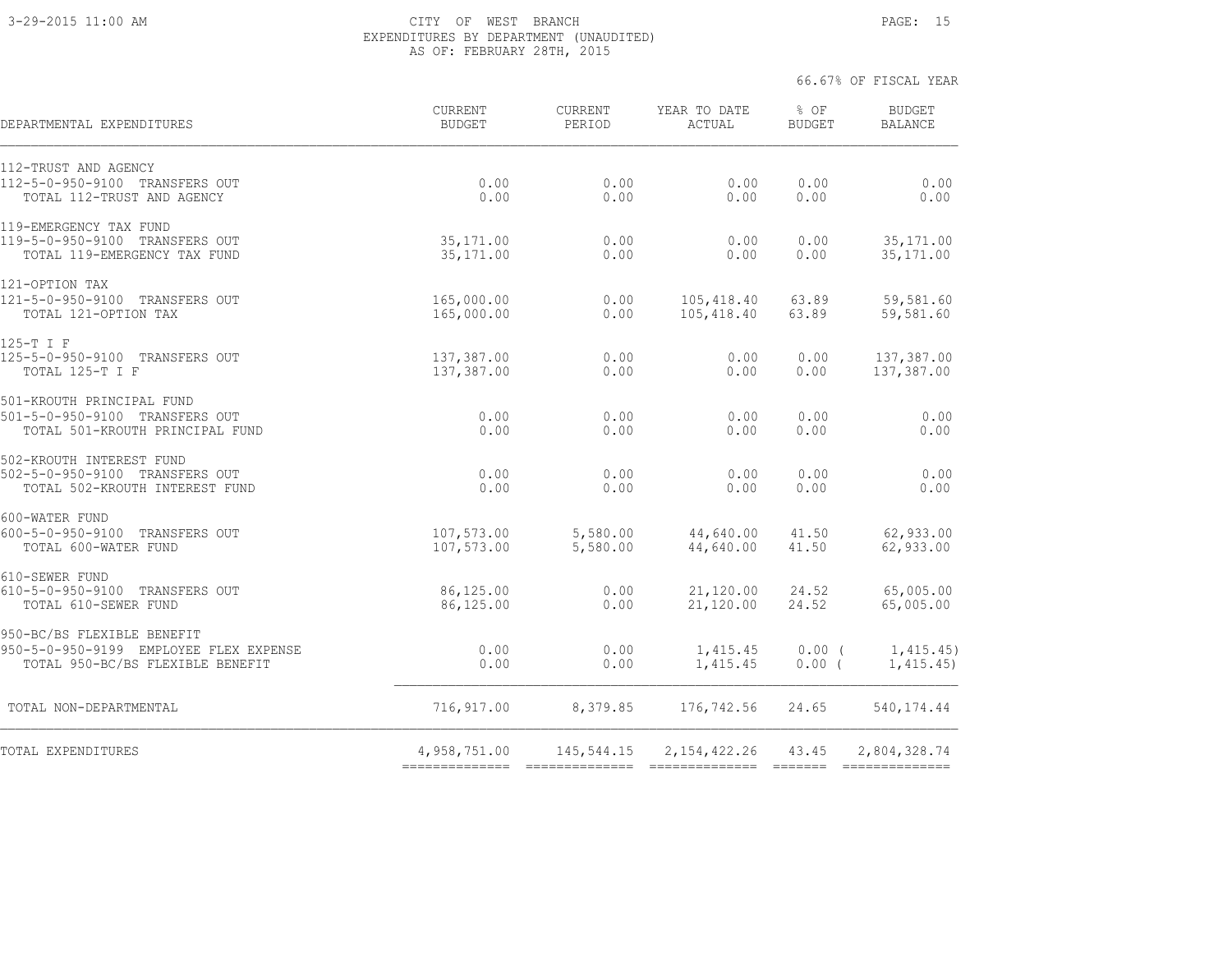3-29-2015 10:43 AM CITY OF WEST BRANCH PAGE: 1 REVENUES BY DEPARTMENT (UNAUIDITED) AS OF: FEBRUARY 28TH, 2015

66.67% OF FISCAL YEAR

 CURRENT CURRENT YEAR TO DATE % OF BUDGET DEPARTMENTAL REVENUES BUDGET PERIOD ACTUAL BUDGET BALANCE POLICE OPERATION ================ 001-GENERAL FUND<br>001-4-1-110-2-4400POLICE DEPARTMENT GRANT<br>001-4-1-110-4-4442STEP REIMBURSEMENTS 001-4-1-110-2-4400POLICE DEPARTMENT GRANT 0.00 0.00 0.00 0.00 0.00 001-4-1-110-4-4442STEP REIMBURSEMENTS 0.00 0.00 0.00 0.00 0.00 TOTAL 001-GENERAL FUND 0.00 0.00 0.00 0.00 0.00  $\mathcal{L}_\text{max} = \frac{1}{2} \sum_{i=1}^n \mathcal{L}_\text{max} = \frac{1}{2} \sum_{i=1}^n \mathcal{L}_\text{max} = \frac{1}{2} \sum_{i=1}^n \mathcal{L}_\text{max} = \frac{1}{2} \sum_{i=1}^n \mathcal{L}_\text{max} = \frac{1}{2} \sum_{i=1}^n \mathcal{L}_\text{max} = \frac{1}{2} \sum_{i=1}^n \mathcal{L}_\text{max} = \frac{1}{2} \sum_{i=1}^n \mathcal{L}_\text{max} = \frac{1}{2} \sum_{i=$  TOTAL POLICE OPERATION 0.00 0.00 0.00 0.00 0.00 FIRE OPERATION ============== 001-GENERAL FUND 001-4-1-150-2-4402FIRE DEPARTMENT GRANT  $0.00$  0.00 0.00 0.00 0.00 0.00 0.00 0.00 001-4-1-150-2-4475TWP. FIRE CONTRACTS 144,921.00 8,976.50 77,320.39 53.35 67,600.61 001-4-1-150-4-4017EMERGENCY MANAGEMENT 6,000.00 10.45 3,269.63 54.49 2,730.37 001-4-1-150-4-4715REFUNDS 0.00 0.00 0.00 0.00 0.00 TOTAL 001-GENERAL FUND 150,921.00 8,986.95 80,590.02 53.40 70,330.98 014-FIRE DEPT DONATIONS 014-4-1-150-2-4705PRIVATE CONTRIBUTIONS 0.00 0.00 0.00 0.00 0.00 TOTAL 014-FIRE DEPT DONATIONS 0.00 0.00 0.00 0.00 0.00  $\mathcal{L}_\text{max} = \frac{1}{2} \sum_{i=1}^n \mathcal{L}_\text{max} = \frac{1}{2} \sum_{i=1}^n \mathcal{L}_\text{max} = \frac{1}{2} \sum_{i=1}^n \mathcal{L}_\text{max} = \frac{1}{2} \sum_{i=1}^n \mathcal{L}_\text{max} = \frac{1}{2} \sum_{i=1}^n \mathcal{L}_\text{max} = \frac{1}{2} \sum_{i=1}^n \mathcal{L}_\text{max} = \frac{1}{2} \sum_{i=1}^n \mathcal{L}_\text{max} = \frac{1}{2} \sum_{i=$  TOTAL FIRE OPERATION 150,921.00 8,986.95 80,590.02 53.40 70,330.98 ANIMAL CONTROL ==============  $\mathcal{L}_\text{max} = \frac{1}{2} \sum_{i=1}^n \mathcal{L}_\text{max} = \frac{1}{2} \sum_{i=1}^n \mathcal{L}_\text{max} = \frac{1}{2} \sum_{i=1}^n \mathcal{L}_\text{max} = \frac{1}{2} \sum_{i=1}^n \mathcal{L}_\text{max} = \frac{1}{2} \sum_{i=1}^n \mathcal{L}_\text{max} = \frac{1}{2} \sum_{i=1}^n \mathcal{L}_\text{max} = \frac{1}{2} \sum_{i=1}^n \mathcal{L}_\text{max} = \frac{1}{2} \sum_{i=$  TOTAL ANIMAL CONTROL 0.00 0.00 0.00 0.00 0.00 ROADS AND STREETS =============== 001-GENERAL FUND 001-4-2-210-2-4445IOWA DOT GRANTS/REIMBURSEMENTS 0.00 0.00 0.00 0.00 0.00 001-4-2-210-4-4300STREETS INTEREST 0.00 0.00 0.00 0.00 0.00 001-4-2-210-4-4821BANK LOAN 0.00 0.00 0.00 0.00 0.00 TOTAL 001-GENERAL FUND 0.00 0.00 0.00 0.00 0.00 110-ROAD USE TAX 110-4-2-210-2-4300INTEREST INCOME 0.00 0.00 0.00 0.00 0.00 110-4-2-210-2-4430ROAD USE TAX PAYMENTS 225,000.00 20,363.35 167,058.87 74.25 57,941.13 110-4-2-210-2-4445IOWA DOT GRANTS/REIMBURSEMENTS 0.00 0.00 0.00 0.00 0.00

110-4-2-210-2-4710REIMBURSEMENTS 0.00 0.00 0.00 0.00 0.00 110-4-2-210-2-4821BANK LOAN 0.00 0.00 0.00 0.00 0.00 TOTAL 110-ROAD USE TAX 225,000.00 20,363.35 167,058.87 74.25 57,941.13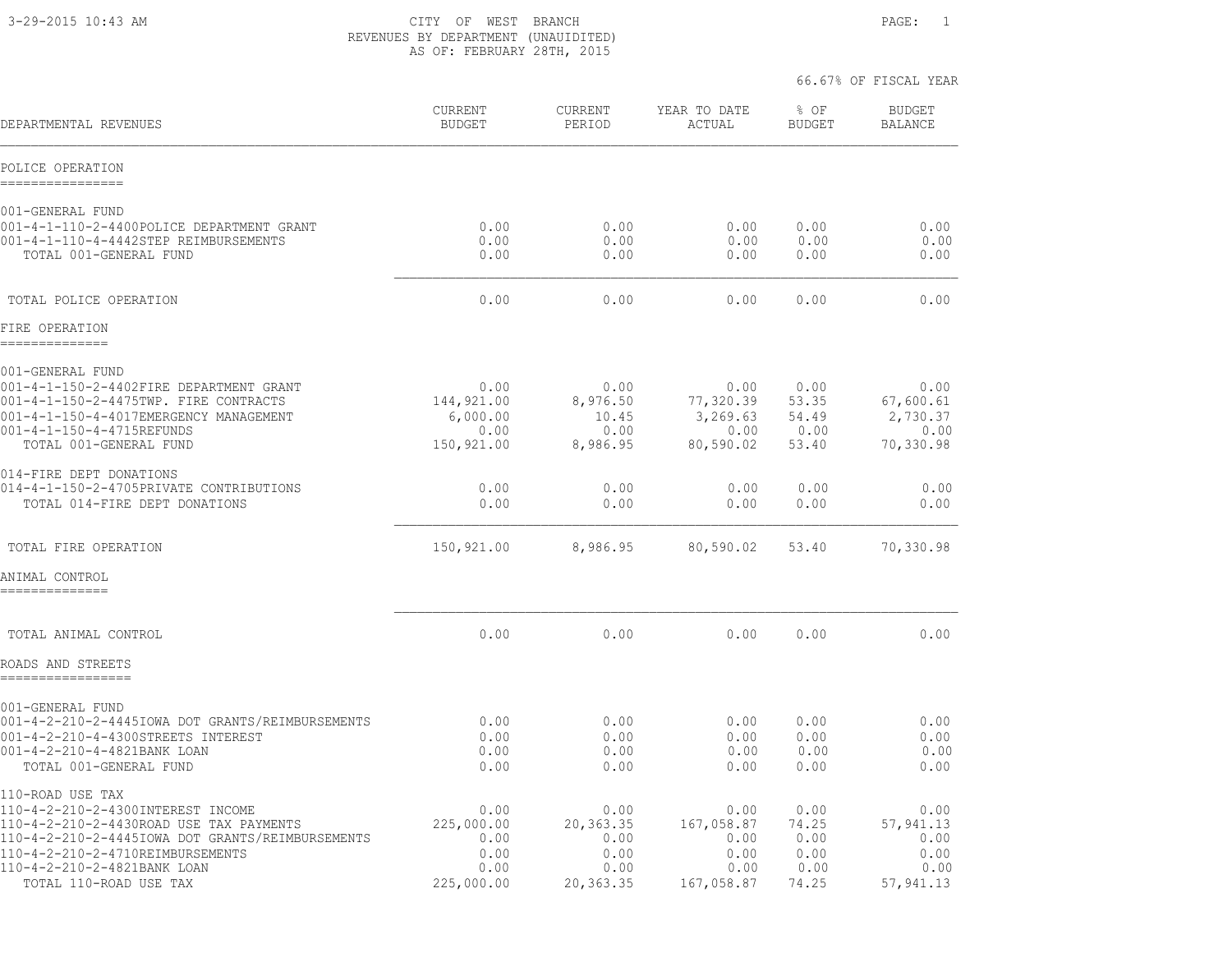3-29-2015 10:43 AM CITY OF WEST BRANCH PAGE: 2 REVENUES BY DEPARTMENT (UNAUIDITED) AS OF: FEBRUARY 28TH, 2015

|                                                                                       |                          |                          |                        | 66.67% OF FISCAL YEAR  |                                 |
|---------------------------------------------------------------------------------------|--------------------------|--------------------------|------------------------|------------------------|---------------------------------|
| DEPARTMENTAL REVENUES                                                                 | CURRENT<br><b>BUDGET</b> | <b>CURRENT</b><br>PERIOD | YEAR TO DATE<br>ACTUAL | % OF<br><b>BUDGET</b>  | <b>BUDGET</b><br><b>BALANCE</b> |
| TOTAL ROADS AND STREETS                                                               | 225,000.00               | 20,363.35                | 167,058.87             | 74.25                  | 57, 941.13                      |
| STREET LIGHTING<br>---------------                                                    |                          |                          |                        |                        |                                 |
| TOTAL STREET LIGHTING                                                                 | 0.00                     | 0.00                     | 0.00                   | 0.00                   | 0.00                            |
| 031-LIBRARY                                                                           |                          |                          |                        |                        |                                 |
| 031-4-4-410-1-4461STATE LIBRARY FUNDING<br>031-4-4-410-1-4765FINES                    | 3,500.00<br>2,000.00     | 0.00<br>193.48           | 3,242.60<br>1,609.51   | 92.65<br>80.48         | 257.40<br>390.49                |
| 031-4-4-410-2-4470RURAL LIBRARY ASSISTANCE<br>031-4-4-410-2-4705PRIVATE CONTRIBUTIONS | 13,009.00<br>1,000.00    | 0.00<br>726.90           | 6,761.69<br>1,686.08   | 51.98<br>$168.61$ (    | 6,247.31<br>686.08)             |
| 031-4-4-410-4-4000GENERAL PROPERTY TAX                                                | 156,607.00               | 0.00                     | 78,304.00              | 50.00                  | 78,303.00                       |
| 031-4-4-410-4-4300INTEREST INCOME<br>031-4-4-410-4-4799MISC. REVENUES                 | 0.00<br>1,100.00         | 0.00<br>98.10            | 198.60<br>1,132.95     | $0.00$ (<br>$103.00$ ( | 198.60)<br>32.95)               |
| TOTAL 031-LIBRARY                                                                     | 177,216.00               | 1,018.48                 | 92,935.43              | 52.44                  | 84,280.57                       |
| 502-KROUTH INTEREST FUND                                                              |                          |                          |                        |                        |                                 |
| 502-4-4-410-2-4715REFUNDS                                                             | 0.00                     | 0.00                     | 0.00                   | 0.00                   | 0.00                            |
| 502-4-4-410-4-4300INTEREST INCOME<br>502-4-4-410-4-4799MISC. REVENUES                 | 400.00<br>0.00           | 0.03<br>0.00             | 20.98<br>0.00          | 5.25<br>0.00           | 379.02<br>0.00                  |
| TOTAL 502-KROUTH INTEREST FUND                                                        | 400.00                   | 0.03                     | 20.98                  | 5.25                   | 379.02                          |
| TOTAL                                                                                 | 177,616.00               | 1,018.51                 | 92,956.41              | 52.34                  | 84,659.59                       |
| PARK & RECREATION                                                                     |                          |                          |                        |                        |                                 |
| 001-GENERAL FUND                                                                      |                          |                          |                        |                        |                                 |
| 001-4-4-430-1-4550FITNESS                                                             | 14,025.00                | 266.00                   | 5,258.50               | 37.49                  | 8,766.50<br>2,750.00            |
| 001-4-4-430-1-4551ADULT SPORTS<br>001-4-4-430-1-4552SWIMMING                          | 2,800.00<br>500.00       | 0.00<br>0.00             | 50.00<br>30.00         | 1.79<br>6.00           | 470.00                          |
| 001-4-4-430-1-4554VOLLEYBALL                                                          | 2,100.00                 | 0.00                     | 0.00                   | 0.00                   | 2,100.00                        |
| 001-4-4-430-1-4555RECREATION ACTIVITIES<br>001-4-4-430-1-4558YOUTH SPORTS             | 9,500.00<br>14,800.00    | 0.00<br>0.00             | 3,906.00<br>5,275.00   | 41.12<br>35.64         | 5,594.00<br>9,525.00            |
| 001-4-4-430-4-4821BANK LOAN                                                           | 0.00                     | 0.00                     | 0.00                   | 0.00                   | 0.00                            |
| TOTAL 001-GENERAL FUND                                                                | 43,725.00                | 266.00                   | 14,519.50              | 33.21                  | 29,205.50                       |
| TOTAL PARK & RECREATION                                                               | 43,725.00                | 266.00                   | 14,519.50              | 33.21                  | 29,205.50                       |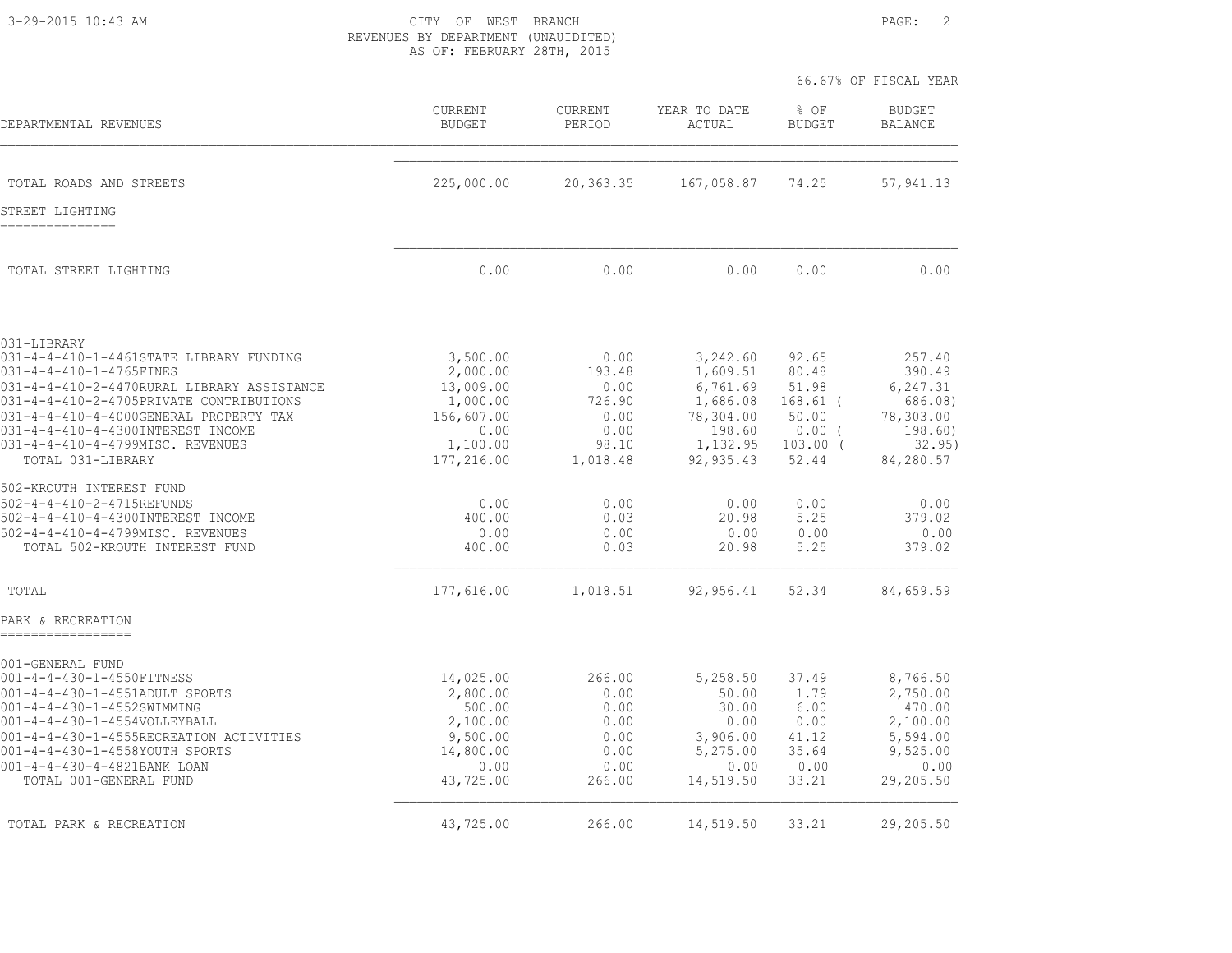3-29-2015 10:43 AM CITY OF WEST BRANCH PAGE: 3 REVENUES BY DEPARTMENT (UNAUIDITED) AS OF: FEBRUARY 28TH, 2015

| DEPARTMENTAL REVENUES                                                                                                                                                                       | CURRENT<br><b>BUDGET</b>             | CURRENT<br>PERIOD            | YEAR TO DATE<br>ACTUAL            | $8$ OF<br><b>BUDGET</b>            | <b>BUDGET</b><br><b>BALANCE</b>       |
|---------------------------------------------------------------------------------------------------------------------------------------------------------------------------------------------|--------------------------------------|------------------------------|-----------------------------------|------------------------------------|---------------------------------------|
| CEMETERY<br>========                                                                                                                                                                        |                                      |                              |                                   |                                    |                                       |
| 001-GENERAL FUND                                                                                                                                                                            |                                      |                              |                                   |                                    |                                       |
| 001-4-4-450-1-4559GRAVE OPENINGS<br>001-4-4-450-1-4741SALE OF CEMETERY LOTS<br>TOTAL 001-GENERAL FUND                                                                                       | 8,000.00<br>2,500.00<br>10,500.00    | 600.00<br>0.00<br>600.00     | 3,525.00<br>600.00<br>4,125.00    | 44.06<br>24.00<br>39.29            | 4,475.00<br>1,900.00<br>6,375.00      |
| 500-CEMETERY PERPETUAL FUND<br>500-4-4-450-1-4740SALE OF CEMETERY LOTS<br>500-4-4-450-2-4705PRIVATE CONTRIBUTIONS<br>500-4-4-450-4-4300INTEREST INCOME<br>TOTAL 500-CEMETERY PERPETUAL FUND | 2,000.00<br>0.00<br>0.00<br>2,000.00 | 0.00<br>0.00<br>0.06<br>0.06 | 900.00<br>0.00<br>0.55<br>900.55  | 45.00<br>0.00<br>$0.00$ (<br>45.03 | 1,100.00<br>0.00<br>0.55)<br>1,099.45 |
| TOTAL CEMETERY                                                                                                                                                                              | 12,500.00                            | 600.06                       | 5,025.55                          | 40.20                              | 7,474.45                              |
| TOWN HALL<br>=========                                                                                                                                                                      |                                      |                              |                                   |                                    |                                       |
| 022-CIVIC CENTER<br>022-4-0-460-4-4311COMMUNITY BUILDING RENTAL<br>022-4-4-460-4-4008OPERATION OF CIVIC CENTER<br>TOTAL 022-CIVIC CENTER                                                    | 2,500.00<br>17,586.00<br>20,086.00   | 95.00<br>30.60<br>125.60     | 1,085.00<br>9,577.32<br>10,662.32 | 43.40<br>54.46<br>53.08            | 1,415.00<br>8,008.68<br>9,423.68      |
| TOTAL TOWN HALL                                                                                                                                                                             | 20,086.00                            | 125.60                       | 10,662.32                         | 53.08                              | 9,423.68                              |
| COMM & CULTURAL DEVEL<br>======================                                                                                                                                             |                                      |                              |                                   |                                    |                                       |
| TOTAL COMM & CULTURAL DEVEL                                                                                                                                                                 | 0.00                                 | 0.00                         | 0.00                              | 0.00                               | 0.00                                  |
| ECONOMIC DEVELOPMENT                                                                                                                                                                        |                                      |                              |                                   |                                    |                                       |
| TOTAL ECONOMIC DEVELOPMENT                                                                                                                                                                  | 0.00                                 | 0.00                         | 0.00                              | 0.00                               | 0.00                                  |
| MAYOR AND COUNCIL<br>-----------------                                                                                                                                                      |                                      |                              |                                   |                                    |                                       |
| TOTAL MAYOR AND COUNCIL                                                                                                                                                                     | 0.00                                 | 0.00                         | 0.00                              | 0.00                               | 0.00                                  |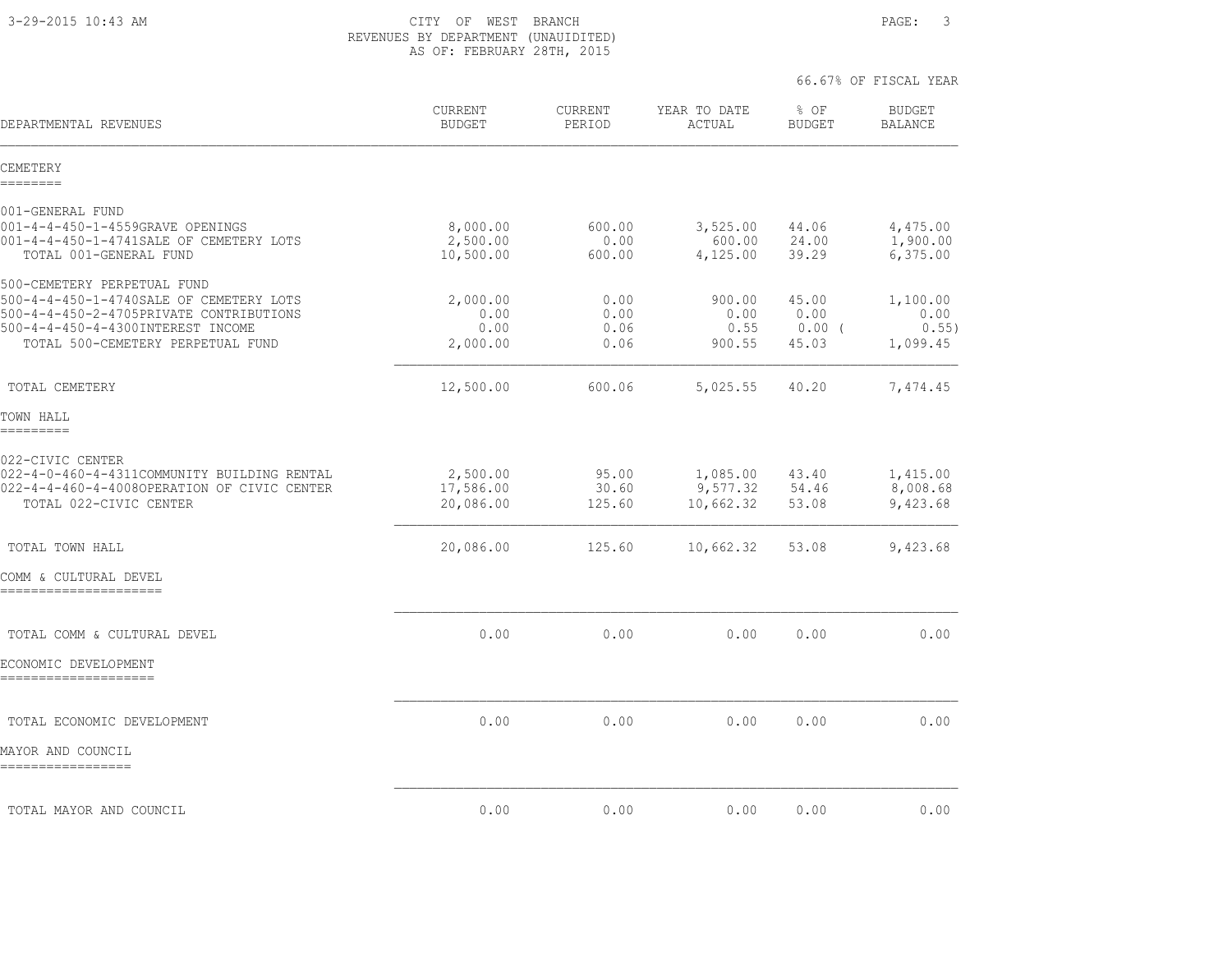3-29-2015 10:43 AM CITY OF WEST BRANCH PAGE: 4 REVENUES BY DEPARTMENT (UNAUIDITED) AS OF: FEBRUARY 28TH, 2015

| DEPARTMENTAL REVENUES                                                                                                                                            | <b>CURRENT</b><br><b>BUDGET</b>      | CURRENT<br>PERIOD                    | YEAR TO DATE<br>ACTUAL                   | % OF<br><b>BUDGET</b>                        | <b>BUDGET</b><br><b>BALANCE</b>            |
|------------------------------------------------------------------------------------------------------------------------------------------------------------------|--------------------------------------|--------------------------------------|------------------------------------------|----------------------------------------------|--------------------------------------------|
| CLERK & TREASURER<br>-----------------                                                                                                                           |                                      |                                      |                                          |                                              |                                            |
| TOTAL CLERK & TREASURER                                                                                                                                          | 0.00                                 | 0.00                                 | 0.00                                     | 0.00                                         | 0.00                                       |
| LEGAL SERVICES<br>==============                                                                                                                                 |                                      |                                      |                                          |                                              |                                            |
| TOTAL LEGAL SERVICES                                                                                                                                             | 0.00                                 | 0.00                                 | 0.00                                     | 0.00                                         | 0.00                                       |
| TORT LIABILITY<br>--------------                                                                                                                                 |                                      |                                      |                                          |                                              |                                            |
| TOTAL TORT LIABILITY                                                                                                                                             | 0.00                                 | 0.00                                 | 0.00                                     | 0.00                                         | 0.00                                       |
| <b>BONDING</b><br>=======                                                                                                                                        |                                      |                                      |                                          |                                              |                                            |
| 226-GO DEBT SERVICE<br>226-4-7-700-4-4827BOND PROCEEDS<br>TOTAL 226-GO DEBT SERVICE                                                                              | 0.00<br>0.00                         | 0.00<br>0.00                         | 0.00<br>0.00                             | 0.00<br>0.00                                 | 0.00<br>0.00                               |
| TOTAL BONDING                                                                                                                                                    | 0.00                                 | 0.00                                 | 0.00                                     | 0.00                                         | 0.00                                       |
| TIF DEBT SERVICE<br>================                                                                                                                             |                                      |                                      |                                          |                                              |                                            |
| 125-T I F<br>125-4-7-710-4-4050TIF<br>125-4-7-710-4-4051TIF REBATE ACCIONA<br>125-4-7-710-4-4052TIF REBATE P & G<br>125-4-7-710-4-4715REFUNDS<br>TOTAL 125-T I F | 0.00<br>0.00<br>0.00<br>0.00<br>0.00 | 0.00<br>0.00<br>0.00<br>0.00<br>0.00 | 214.58<br>0.00<br>0.00<br>0.00<br>214.58 | $0.00$ (<br>0.00<br>0.00<br>0.00<br>$0.00$ ( | 214.58)<br>0.00<br>0.00<br>0.00<br>214.58) |
| 226-GO DEBT SERVICE<br>226-4-7-710-4-4000GENERAL PROPERTY TAX<br>TOTAL 226-GO DEBT SERVICE                                                                       | 203,441.00<br>203,441.00             | 354.02<br>354.02                     | 111,057.88<br>111,057.88                 | 54.59<br>54.59                               | 92,383.12<br>92,383.12                     |
| TOTAL TIF DEBT SERVICE                                                                                                                                           | 203,441.00                           | 354.02                               | 111,272.46                               | 54.70                                        | 92,168.54                                  |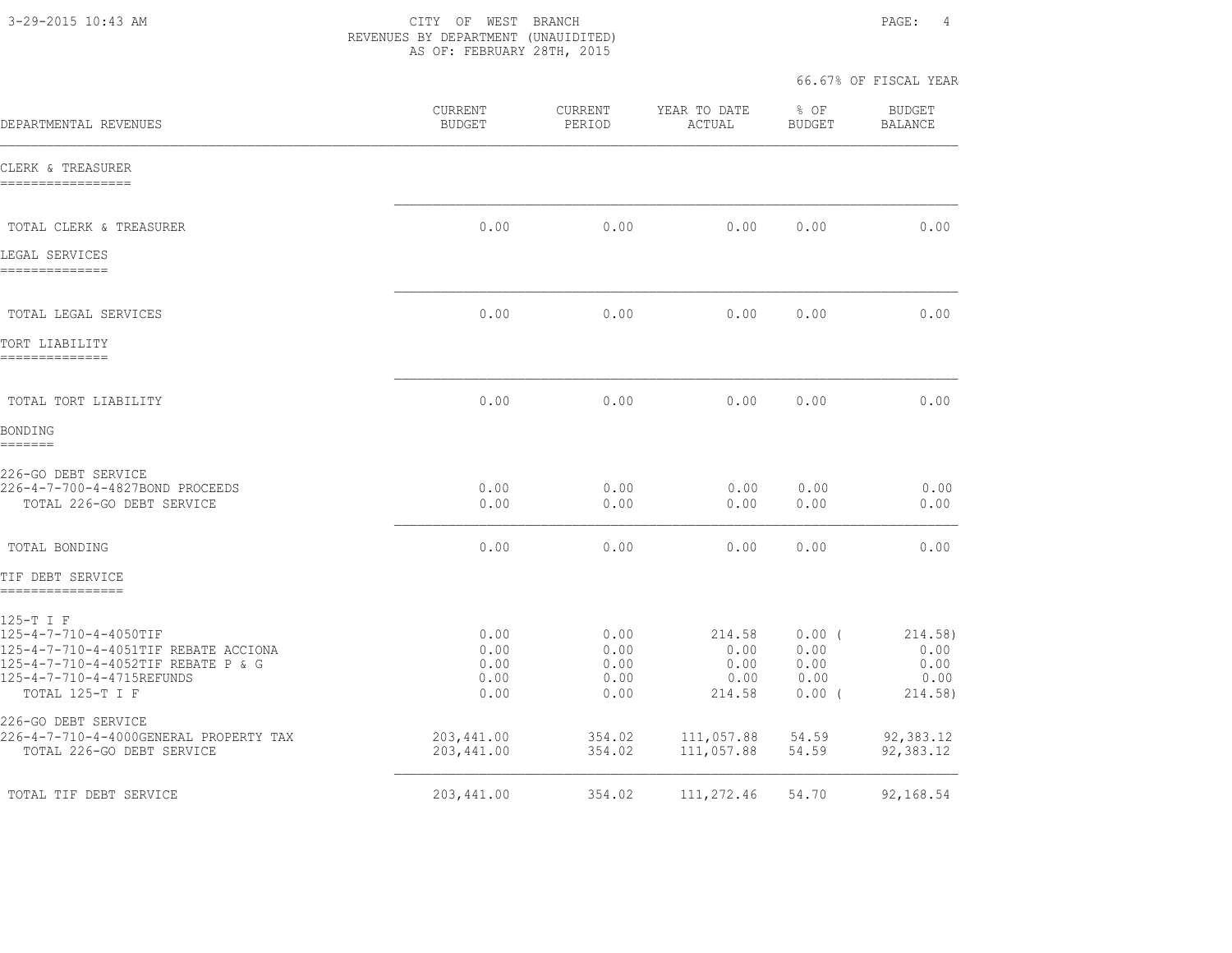3-29-2015 10:43 AM CITY OF WEST BRANCH PAGE: 5 REVENUES BY DEPARTMENT (UNAUIDITED) AS OF: FEBRUARY 28TH, 2015

66.67% OF FISCAL YEAR

| DEPARTMENTAL REVENUES                                                                                                                                                                                                                                                                                                                                                                                                      | <b>CURRENT</b><br><b>BUDGET</b>                                                                                   | <b>CURRENT</b><br>PERIOD                                                                                    | YEAR TO DATE<br>ACTUAL                                                                                             | % OF<br><b>BUDGET</b>                                                                                | <b>BUDGET</b><br><b>BALANCE</b>                                                                                   |
|----------------------------------------------------------------------------------------------------------------------------------------------------------------------------------------------------------------------------------------------------------------------------------------------------------------------------------------------------------------------------------------------------------------------------|-------------------------------------------------------------------------------------------------------------------|-------------------------------------------------------------------------------------------------------------|--------------------------------------------------------------------------------------------------------------------|------------------------------------------------------------------------------------------------------|-------------------------------------------------------------------------------------------------------------------|
| CAPITAL IMPROVEMENT<br>-------------------                                                                                                                                                                                                                                                                                                                                                                                 |                                                                                                                   |                                                                                                             |                                                                                                                    |                                                                                                      |                                                                                                                   |
| TOTAL CAPITAL IMPROVEMENT                                                                                                                                                                                                                                                                                                                                                                                                  | 0.00                                                                                                              | 0.00                                                                                                        | 0.00                                                                                                               | 0.00                                                                                                 | 0.00                                                                                                              |
| CAPITAL PROJECT<br>===============                                                                                                                                                                                                                                                                                                                                                                                         |                                                                                                                   |                                                                                                             |                                                                                                                    |                                                                                                      |                                                                                                                   |
| 301-REAP GRANT PROJECT<br>301-4-2-751-3-4450REAP GRANT PROJECT<br>TOTAL 301-REAP GRANT PROJECT                                                                                                                                                                                                                                                                                                                             | 67,500.00<br>67,500.00                                                                                            | 0.00<br>0.00                                                                                                | 67,500.00<br>67,500.00                                                                                             | 100.00<br>100.00                                                                                     | 0.00<br>0.00                                                                                                      |
| TOTAL CAPITAL PROJECT                                                                                                                                                                                                                                                                                                                                                                                                      | 67,500.00                                                                                                         | 0.00                                                                                                        | 67,500.00                                                                                                          | 100.00                                                                                               | 0.00                                                                                                              |
| DEPT 762<br>========                                                                                                                                                                                                                                                                                                                                                                                                       |                                                                                                                   |                                                                                                             |                                                                                                                    |                                                                                                      |                                                                                                                   |
| TOTAL DEPT 762                                                                                                                                                                                                                                                                                                                                                                                                             | 0.00                                                                                                              | 0.00                                                                                                        | 0.00                                                                                                               | 0.00                                                                                                 | 0.00                                                                                                              |
| DEPT 810<br>========                                                                                                                                                                                                                                                                                                                                                                                                       |                                                                                                                   |                                                                                                             |                                                                                                                    |                                                                                                      |                                                                                                                   |
| 600-WATER FUND<br>600-4-9-810-1-4500METERED SALES<br>600-4-9-810-1-4530LATE PAYMENT PENALTIES<br>600-4-9-810-1-4540DEPOSIT & HOOKUP FEES<br>600-4-9-810-1-4560SALES TAX<br>600-4-9-810-1-4710REIMBURSEMENTS<br>600-4-9-810-1-4751METERS, FEES FOR PERMIT<br>600-4-9-810-4-4301DEP INTEREST<br>600-4-9-810-4-4302INTEREST<br>600-4-9-810-4-4710REIMBURSEMENTS<br>600-4-9-810-4-4790LOCAL OPTION TAX<br>TOTAL 600-WATER FUND | 424,790.00<br>5,000.00<br>5,530.00<br>25,000.00<br>0.00<br>5,000.00<br>0.00<br>0.00<br>0.00<br>0.00<br>465,320.00 | 34, 515.31<br>624.05<br>200.00<br>2,662.58<br>0.00<br>1,400.00<br>0.00<br>0.00<br>0.00<br>0.00<br>39,401.94 | 264,683.74<br>5,200.61<br>2,450.00<br>21,488.69<br>0.00<br>10,220.43<br>0.00<br>0.00<br>0.00<br>0.00<br>304,043.47 | 62.31<br>$104.01$ (<br>44.30<br>85.95<br>0.00<br>$204.41$ (<br>0.00<br>0.00<br>0.00<br>0.00<br>65.34 | 160,106.26<br>200.61)<br>3,080.00<br>3,511.31<br>0.00<br>5, 220.43)<br>0.00<br>0.00<br>0.00<br>0.00<br>161,276.53 |
| TOTAL DEPT 810                                                                                                                                                                                                                                                                                                                                                                                                             | 465,320.00                                                                                                        | 39,401.94                                                                                                   | 304,043.47                                                                                                         | 65.34                                                                                                | 161,276.53                                                                                                        |

SEWER OPERATING

===============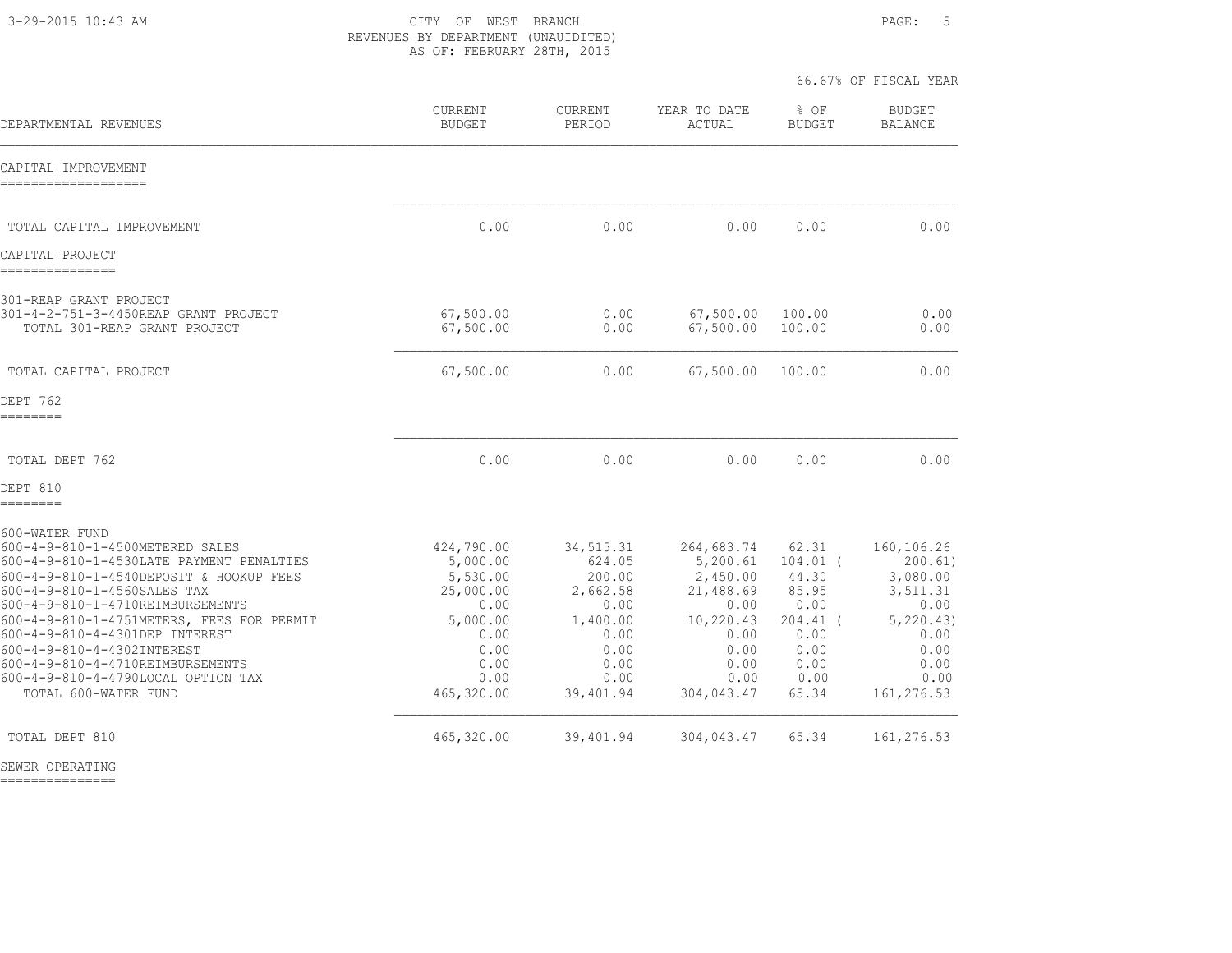## 3-29-2015 10:43 AM CITY OF WEST BRANCH PAGE: 6 REVENUES BY DEPARTMENT (UNAUIDITED) AS OF: FEBRUARY 28TH, 2015

| DEPARTMENTAL REVENUES                                               | <b>CURRENT</b><br><b>BUDGET</b> | <b>CURRENT</b><br>PERIOD | YEAR TO DATE<br>ACTUAL | % OF<br><b>BUDGET</b> | <b>BUDGET</b><br><b>BALANCE</b> |
|---------------------------------------------------------------------|---------------------------------|--------------------------|------------------------|-----------------------|---------------------------------|
| 610-SEWER FUND                                                      |                                 |                          |                        |                       |                                 |
| 610-4-0-815-4-4715REFUNDS                                           | 0.00                            | 0.00                     | 0.00                   | 0.00                  | 0.00                            |
| 610-4-9-815-1-4541CONNECTION CHARGE FEES                            | 3,150.00                        | 0.00                     | 160.00                 | 5.08                  | 2,990.00                        |
| 610-4-9-815-1-4556SERVICE CHARGES<br>610-4-9-815-1-4599OTHER INCOME | 326,746.00<br>0.00              | 25,588.73<br>0.00        | 205,501.42<br>0.00     | 62.89<br>0.00         | 121,244.58<br>0.00              |
| 610-4-9-815-1-4710REIMBURSEMENTS                                    | 0.00                            | 0.00                     | 0.00                   | 0.00                  | 0.00                            |
| 610-4-9-815-4-4300INTEREST INCOME                                   | 0.00                            | 0.00                     | 0.00                   | 0.00                  | 0.00                            |
| 610-4-9-815-4-4827BOND PROCEEDS                                     | 0.00                            | 0.00                     | 0.00                   | 0.00                  | 0.00                            |
| TOTAL 610-SEWER FUND                                                | 329,896.00                      | 25,588.73                | 205,661.42             | 62.34                 | 124,234.58                      |
| 614-WASTEWATER LIFT STATION                                         |                                 |                          |                        |                       |                                 |
| 614-4-8-815-4-4827BOND PROCEEDS                                     | 0.00                            | 0.00                     | 0.00                   | 0.00                  | 0.00                            |
| TOTAL 614-WASTEWATER LIFT STATION                                   | 0.00                            | 0.00                     | 0.00                   | 0.00                  | 0.00                            |
| TOTAL SEWER OPERATING                                               | 329,896.00                      | 25,588.73                | 205,661.42             | 62.34                 | 124,234.58                      |
|                                                                     |                                 |                          |                        |                       |                                 |
| SOLID WASTE<br>==========                                           |                                 |                          |                        |                       |                                 |
| 001-GENERAL FUND                                                    |                                 |                          |                        |                       |                                 |
| 001-4-2-840-1-4510RECYCLING COLLECTIONS                             | 43,500.00                       | 3,665.81                 | 29,537.66              | 67.90                 | 13,962.34                       |
| TOTAL 001-GENERAL FUND                                              | 43,500.00                       | 3,665.81                 | 29,537.66              | 67.90                 | 13,962.34                       |
| TOTAL SOLID WASTE                                                   | 43,500.00                       | 3,665.81                 | 29,537.66              | 67.90                 | 13,962.34                       |
| LOCAL CABLE ACCESS                                                  |                                 |                          |                        |                       |                                 |
| ------------------                                                  |                                 |                          |                        |                       |                                 |
|                                                                     |                                 |                          |                        |                       |                                 |
| TOTAL LOCAL CABLE ACCESS                                            | 0.00                            | 0.00                     | 0.00                   | 0.00                  | 0.00                            |
| COMMISSION<br>----------                                            |                                 |                          |                        |                       |                                 |
|                                                                     |                                 |                          |                        |                       |                                 |
| TOTAL COMMISSION                                                    | 0.00                            | 0.00                     | 0.00                   | 0.00                  | 0.00                            |
| STORM WATER UTILITY                                                 |                                 |                          |                        |                       |                                 |
|                                                                     |                                 |                          |                        |                       |                                 |
| 740-STORM WATER UTILITY<br>740-4-9-865-1-4500STORM WATER FEE        | 40,000.00                       | 3,379.79                 | 20,880.04              | 52.20                 | 19,119.96                       |
| TOTAL 740-STORM WATER UTILITY                                       | 40,000.00                       | 3,379.79                 | 20,880.04              | 52.20                 | 19,119.96                       |
|                                                                     |                                 |                          |                        |                       |                                 |
| TOTAL STORM WATER UTILITY                                           | 40,000.00                       | 3,379.79                 | 20,880.04              | 52.20                 | 19,119.96                       |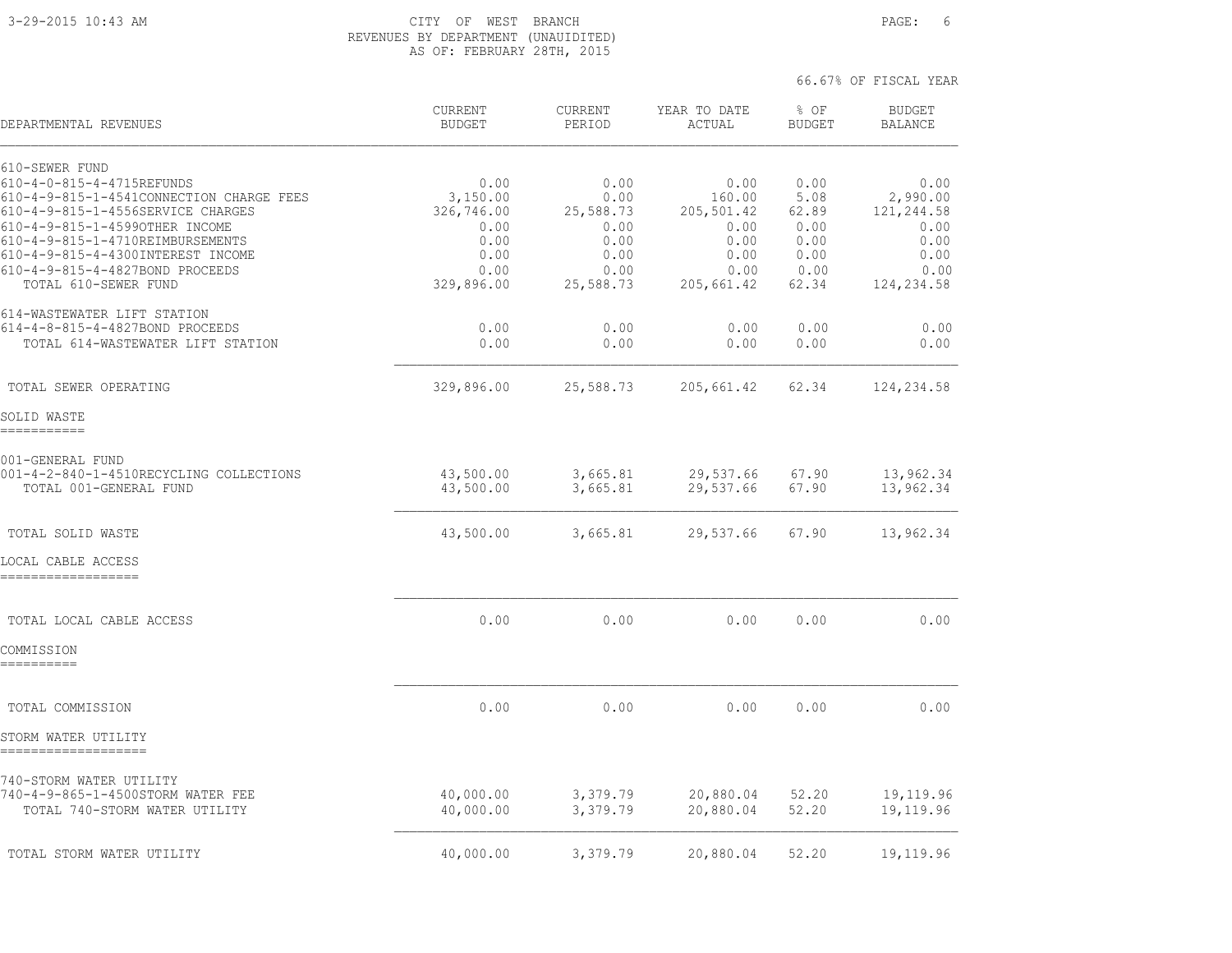3-29-2015 10:43 AM CITY OF WEST BRANCH PAGE: 7 REVENUES BY DEPARTMENT (UNAUIDITED) AS OF: FEBRUARY 28TH, 2015

66.67% OF FISCAL YEAR

| DEPARTMENTAL REVENUES                                                            | <b>CURRENT</b><br><b>BUDGET</b> | <b>CURRENT</b><br>PERIOD | YEAR TO DATE<br>ACTUAL | % OF<br><b>BUDGET</b> | <b>BUDGET</b><br><b>BALANCE</b> |
|----------------------------------------------------------------------------------|---------------------------------|--------------------------|------------------------|-----------------------|---------------------------------|
| NON-DEPARTMENTAL<br>----------------                                             |                                 |                          |                        |                       |                                 |
| 001-GENERAL FUND                                                                 |                                 |                          |                        |                       |                                 |
| 001-4-0-950-1-4100BEER AND LIQUOR PERMITS                                        | 4,625.00                        | 375.00                   | 3,453.75               | 74.68                 | 1,171.25                        |
| 001-4-0-950-1-4105CIGARETTE PERMITS                                              | 375.00                          | 0.00                     | 300.00                 | 80.00                 | 75.00                           |
| 001-4-0-950-1-4122BUILDING PERMITS                                               | 30,000.00                       | 2,746.50                 | 13,699.65              | 45.67                 | 16,300.35                       |
| 001-4-0-950-1-4170PEDDLER PERMITS                                                | 0.00                            | 0.00                     | 0.00                   | 0.00                  | 0.00                            |
| 001-4-0-950-1-4180ANIMAL LICENSES                                                | 1,000.00                        | 760.00                   | 1,690.00               | $169.00$ (            | 690.00)                         |
| 001-4-0-950-1-4190DOG PARK LICENSES                                              | 0.00                            | 70.00                    | 1,360.00               | 0.00(                 | 1,360.00                        |
| 001-4-0-950-1-4553SUBDIVISION CHARGES<br>001-4-0-950-1-4765FINES                 | 109,012.00<br>2,500.00          | 441.00<br>256.38         | 6,906.73<br>1,219.31   | 6.34<br>48.77         | 102,105.27<br>1,280.69          |
| 001-4-0-950-1-4766VEHICLE UNLOCKS                                                | 0.00                            | 0.00                     | 0.00                   | 0.00                  | 0.00                            |
| 001-4-0-950-2-4401NATIONAL PARK SERVICE                                          | 0.00                            | 0.00                     | 0.00                   | 0.00                  | 0.00                            |
| 001-4-0-950-2-4705PRIVATE CONTRIBUTIONS                                          | 15,000.00                       | 350.00                   | 7,389.00               | 49.26                 | 7,611.00                        |
| 001-4-0-950-2-4710REIMBURSEMENTS                                                 | 3,739.00                        | 0.00                     | 4,360.01               | $116.61$ (            | 621.01)                         |
| 001-4-0-950-4-4000GENERAL PROPERTY TAX                                           | 898,536.00                      | 1,836.04                 | 496, 334.38            | 55.24                 | 402, 201.62                     |
| 001-4-0-950-4-4003AG LAND                                                        | 1,485.00                        | 0.00                     | 944.87                 | 63.63                 | 540.13                          |
| 001-4-0-950-4-4300INTEREST INCOME                                                | 3,000.00                        | 188.77                   | 1,706.82               | 56.89                 | 1,293.18                        |
| 001-4-0-950-4-4310RENTALS                                                        | 0.00                            | 0.00                     | 0.00                   | 0.00                  | 0.00                            |
| 001-4-0-950-4-4432NPS PLOWING CONTRACT                                           | 6,000.00                        | 0.00                     | 0.00                   | 0.00                  | 6,000.00                        |
| 001-4-0-950-4-4440STATE GRANTS                                                   | 0.00                            | 0.00                     | 0.00                   | 0.00                  | 0.00                            |
| 001-4-0-950-4-4441COMM/IND REPLACEMENT REIMB<br>001-4-0-950-4-4706PRIVATE GRANTS | 33,407.00<br>0.00               | 0.00<br>0.00             | 0.00<br>0.00           | 0.00<br>0.00          | 33,407.00<br>0.00               |
| 001-4-0-950-4-4715REFUNDS                                                        | 2,000.00                        | 250.00                   | 1,605.93               | 80.30                 | 394.07                          |
| 001-4-0-950-4-4760SOLID WASTE STICKERS                                           | 2,500.00                        | 186.25                   | 333.75                 | 13.35                 | 2,166.25                        |
| 001-4-0-950-4-4799MISC. REVENUES                                                 | 77,300.00                       | 956.00                   | 25,504.58              | 32.99                 | 51,795.42                       |
| 001-4-0-950-4-4800SALE OF ASSETS                                                 | 0.00                            | 0.00                     | 0.00                   | 0.00                  | 0.00                            |
| 001-4-0-950-4-4830TRANSFERS IN                                                   | 199,399.00                      | 0.00                     | 4,778.00               | 2.40                  | 194,621.00                      |
| 001-4-0-950-4-9999EMPLOYEE FLEX DEPOSIT                                          | 0.00                            | $200.00$ (               | 931.08)                | 0.00                  | 931.08                          |
| 001-4-4-950-4-4160CABLE FRANCHISE FEE                                            | 26,000.00                       | 6,096.18                 | 18,296.58              | 70.37                 | 7,703.42                        |
| TOTAL 001-GENERAL FUND                                                           | 1,415,878.00                    | 14,712.12                | 588,952.28             | 41.60                 | 826, 925.72                     |
| 022-CIVIC CENTER                                                                 |                                 |                          |                        |                       |                                 |
| 022-4-0-950-4-4300INTEREST INCOME                                                | 0.00                            | 0.00                     | 0.00                   | 0.00                  | 0.00                            |
| TOTAL 022-CIVIC CENTER                                                           | 0.00                            | 0.00                     | 0.00                   | 0.00                  | 0.00                            |
| 031-LIBRARY                                                                      |                                 |                          |                        |                       |                                 |
| 031-4-0-950-4-4830TRANSFERS IN                                                   | 0.00                            | 0.00                     | 0.00                   | 0.00                  | 0.00                            |
| TOTAL 031-LIBRARY                                                                | 0.00                            | 0.00                     | 0.00                   | 0.00                  | 0.00                            |
| 036-TORT LIABILITY                                                               |                                 |                          |                        |                       |                                 |
| 036-4-0-950-4-4013TORT LIABILITY                                                 | 91,542.00                       | 159.30                   | 49,630.09              | 54.22                 | 41, 911. 91                     |
| 036-4-0-950-4-4715REFUNDS                                                        | 0.00                            | 0.00                     | 0.00                   | 0.00                  | 0.00                            |

TOTAL 036-TORT LIABILITY 91,542.00 159.30 49,630.09 54.22 41,911.91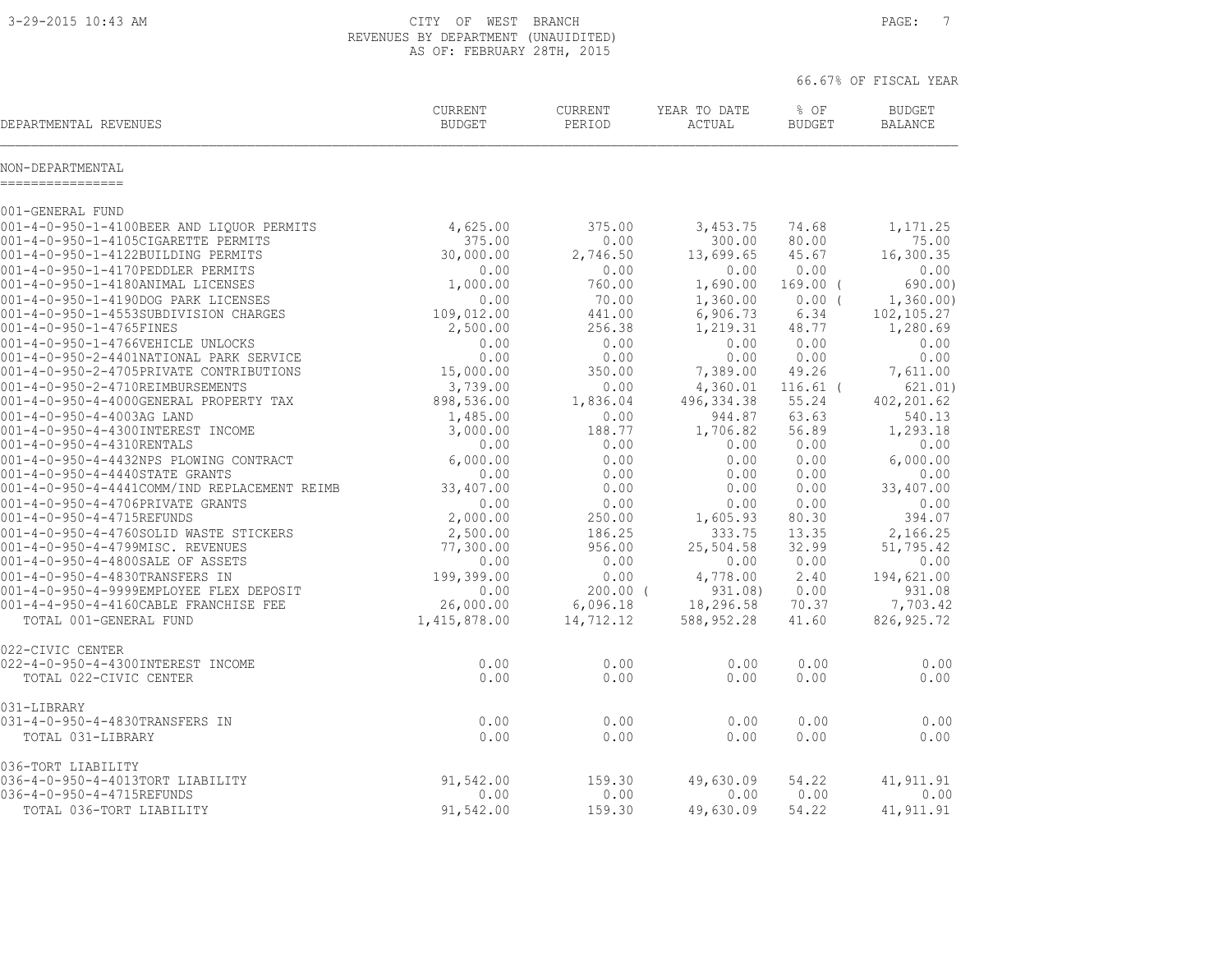## 3-29-2015 10:43 AM CITY OF WEST BRANCH PAGE: 8 REVENUES BY DEPARTMENT (UNAUIDITED) AS OF: FEBRUARY 28TH, 2015

| DEPARTMENTAL REVENUES                                                          | <b>CURRENT</b><br><b>BUDGET</b> | <b>CURRENT</b><br>PERIOD | YEAR TO DATE<br>ACTUAL | % OF<br><b>BUDGET</b> | <b>BUDGET</b><br><b>BALANCE</b> |
|--------------------------------------------------------------------------------|---------------------------------|--------------------------|------------------------|-----------------------|---------------------------------|
| 110-ROAD USE TAX                                                               |                                 |                          |                        |                       |                                 |
| 110-4-0-950-4-4830TRANSFERS IN<br>TOTAL 110-ROAD USE TAX                       | 0.00<br>0.00                    | 0.00<br>0.00             | 0.00<br>0.00           | 0.00<br>0.00          | 0.00<br>0.00                    |
| 112-TRUST AND AGENCY                                                           |                                 |                          |                        |                       |                                 |
| 112-4-0-950-4-4015GROUP HEALTH                                                 | 0.00                            | 0.00                     | 0.00                   | 0.00                  | 0.00                            |
| 112-4-0-950-4-4016FICA-IPERS                                                   | 160,000.00                      | 278.41                   | 87, 111.39             | 54.44                 | 72,888.61                       |
| 112-4-0-950-4-4441COMM/IND REPLACEMENT REIMB<br>112-4-0-950-4-4830TRANSFERS IN | 4,434.00<br>0.00                | 0.00<br>0.00             | 0.00<br>0.00           | 0.00<br>0.00          | 4,434.00<br>0.00                |
| TOTAL 112-TRUST AND AGENCY                                                     | 164,434.00                      | 278.41                   | 87, 111.39             | 52.98                 | 77,322.61                       |
| 119-EMERGENCY TAX FUND                                                         |                                 |                          |                        |                       |                                 |
| 119-4-0-950-4-4014EMERGENCY TAX                                                | 35, 171.00                      | 61.21                    | 19,154.57              | 54.46                 | 16,016.43                       |
| TOTAL 119-EMERGENCY TAX FUND                                                   | 35, 171.00                      | 61.21                    | 19, 154.57             | 54.46                 | 16,016.43                       |
| 121-OPTION TAX                                                                 |                                 |                          |                        |                       |                                 |
| 121-4-0-950-4-4090LOCAL OPTION TAX                                             | 165,000.00                      | 13,430.67                | 123,662.45             | 74.95                 | 41,337.55                       |
| 121-4-0-950-4-4300INTEREST INCOME<br>TOTAL 121-OPTION TAX                      | 0.00<br>165,000.00              | 0.00<br>13,430.67        | 0.00<br>123,662.45     | 0.00<br>74.95         | 0.00<br>41,337.55               |
| 226-GO DEBT SERVICE                                                            |                                 |                          |                        |                       |                                 |
| 226-4-0-950-4-4441COMM/IND REPLACEMENT REIMB                                   | 5,638.00                        | 0.00                     | 0.00                   | 0.00                  | 5,638.00                        |
| 226-4-0-950-4-4830TRANSFERS IN                                                 | 264,857.00                      | 0.00                     | 121,760.40             | 45.97                 | 143,096.60                      |
| TOTAL 226-GO DEBT SERVICE                                                      | 270,495.00                      | 0.00                     | 121,760.40             | 45.01                 | 148,734.60                      |
| 302-PARKSIDE DR IMP CAP PROJ                                                   |                                 |                          |                        |                       |                                 |
| 302-4-0-950-4-4830TRANSFERS IN<br>TOTAL 302-PARKSIDE DR IMP CAP PROJ           | 184,312.00<br>184, 312.00       | 2,799.85<br>2,799.85     | 2,799.85<br>2,799.85   | 1.52<br>1.52          | 181,512.15<br>181,512.15        |
| 501-KROUTH PRINCIPAL FUND                                                      |                                 |                          |                        |                       |                                 |
| 501-4-0-950-4-4300INTEREST INCOME                                              | 0.00                            | 0.00                     | 153.93                 | $0.00$ (              | 153.93)                         |
| 501-4-0-950-4-4830TRANSFERS IN                                                 | 0.00                            | 0.00                     | 0.00                   | 0.00                  | 0.00                            |
| TOTAL 501-KROUTH PRINCIPAL FUND                                                | 0.00                            | 0.00                     | 153.93                 | $0.00$ (              | 153.93)                         |
| 502-KROUTH INTEREST FUND                                                       |                                 |                          |                        | 99.99                 |                                 |
| 502-4-0-950-4-4830TRANSFERS IN<br>TOTAL 502-KROUTH INTEREST FUND               | 1,349.00<br>1,349.00            | 0.00<br>0.00             | 1,348.86<br>1,348.86   | 99.99                 | 0.14<br>0.14                    |
|                                                                                |                                 |                          |                        |                       |                                 |
| 600-WATER FUND                                                                 |                                 |                          |                        |                       |                                 |
| 600-4-0-950-4-4830TRANSFERS IN<br>600-4-0-950-4-9999EMPLOYEE FLEX DEPOSIT      | 0.00<br>0.00                    | 0.00<br>0.00(            | 0.00<br>542.46)        | 0.00<br>0.00          | 0.00<br>542.46                  |
| TOTAL 600-WATER FUND                                                           | 0.00                            | 0.00(                    | 542.46)                | 0.00                  | 542.46                          |
| 603-WATER SINKING FUND                                                         |                                 |                          |                        |                       |                                 |
| 603-4-0-950-4-4830TRANSFERS IN                                                 | 67,000.00                       | 5,580.00                 | 44,640.00              | 66.63                 | 22,360.00                       |
| TOTAL 603-WATER SINKING FUND                                                   | 67,000.00                       | 5,580.00                 | 44,640.00              | 66.63                 | 22,360.00                       |